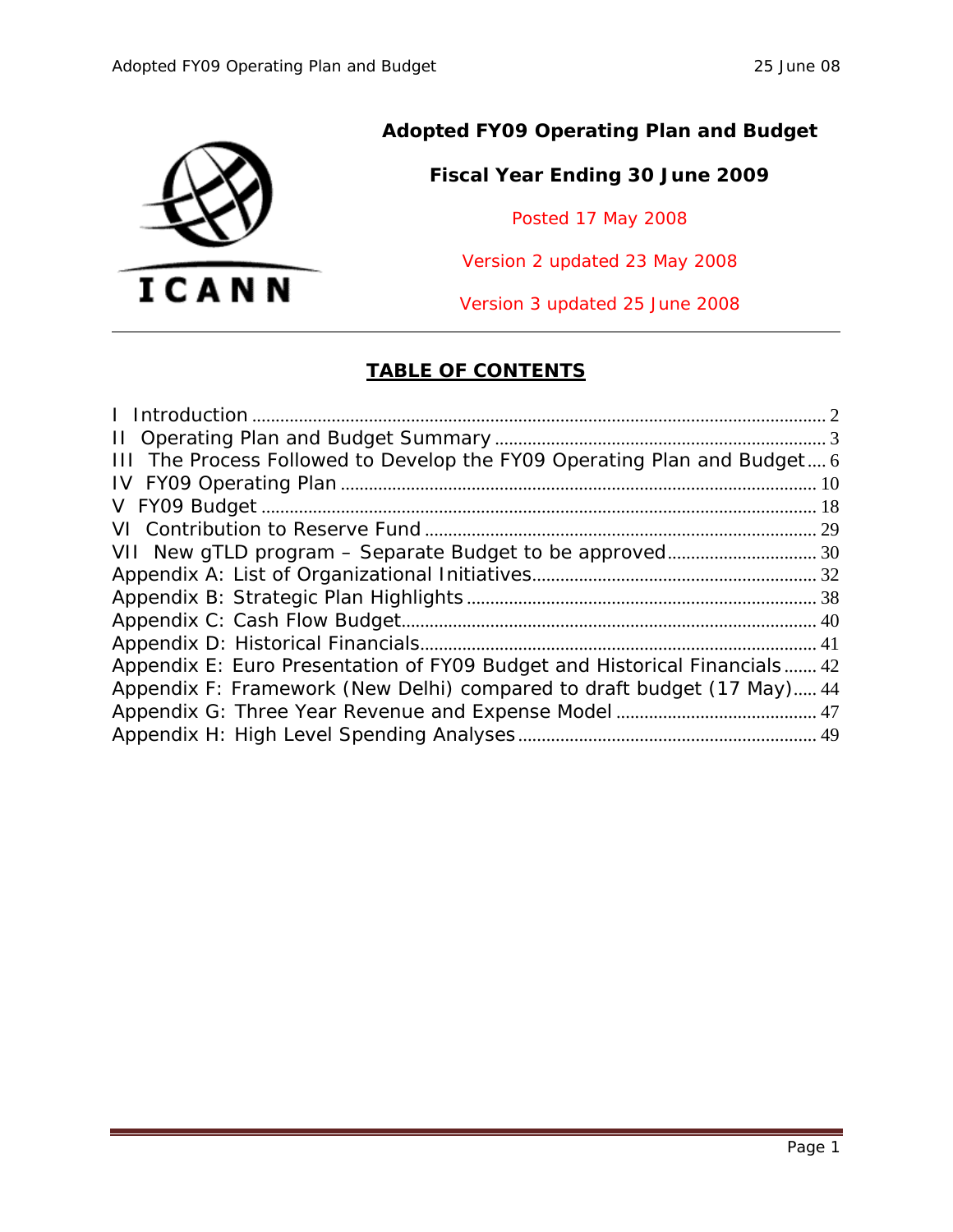## <span id="page-1-0"></span>**I Introduction**

This proposed Fiscal Year 2009 (FY09) Operating Plan and Budget, for the fiscal year beginning 1 July 2008 and ending on 30 June 2009, contains:

- a description of the Internet Corporation for Assigned Names and Numbers (ICANN) operations planning and budgeting process
- the highlights of the annual operating plan, describing the key outcomes that ICANN has set out to achieve
- the annual budget including explanations of the revenue expectations and the spending plan for the fiscal year ending 30 June 2009

After public comment, feedback and input from the ICANN community, and discussions with the ICANN Board of Directors' Finance Committee, the budget is expected to be adopted by the ICANN Board in Paris on 26 June 2008.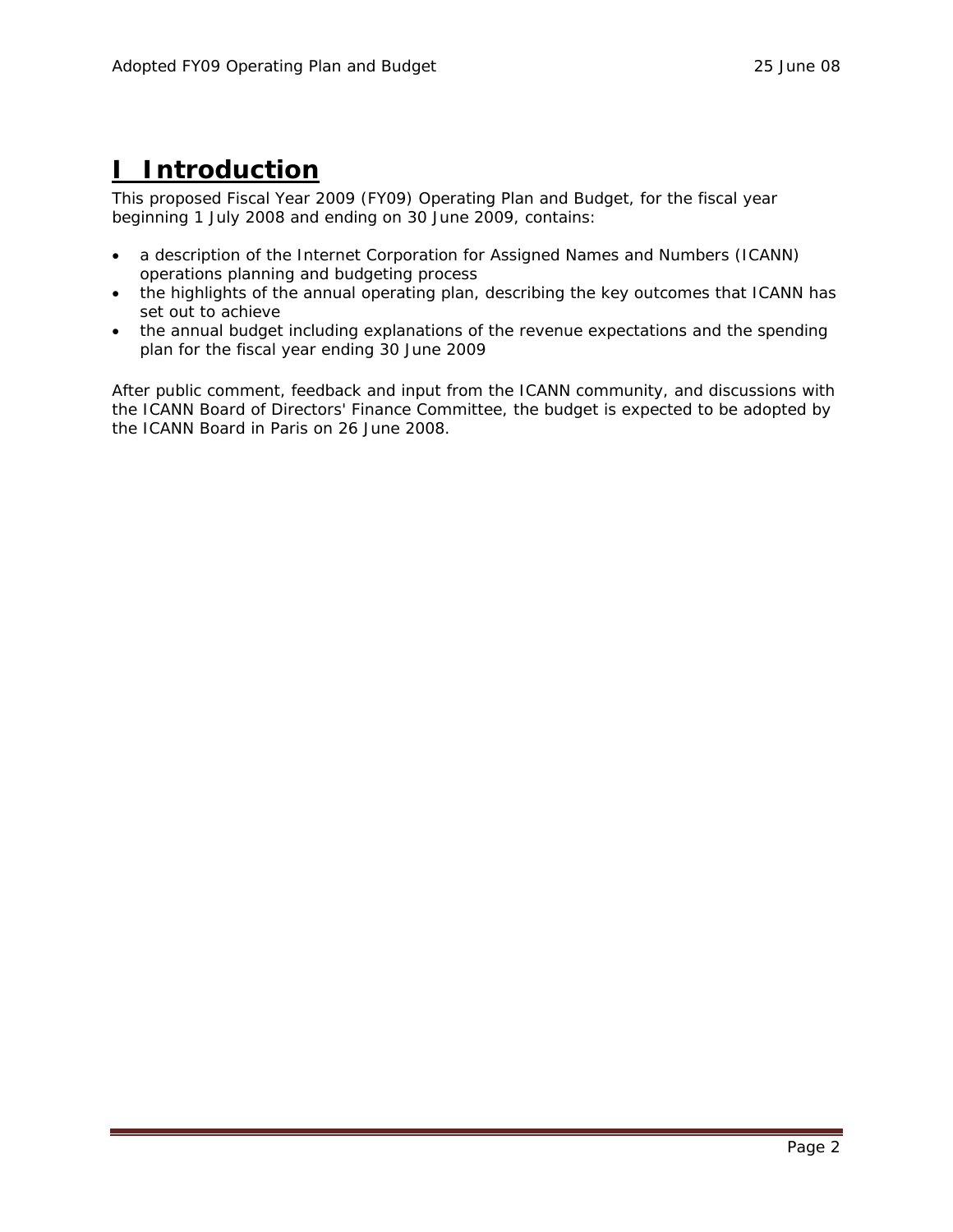### <span id="page-2-0"></span>**II Operating Plan and Budget Summary**

As dictated by the ICANN Strategic plan, the work plan called for in the FY09 Operating Plan and Budget is (necessarily) one of the most ambitious and challenging undertakings in ICANN's history. (ICANN's Strategic Plan can be found at [http://www.icann.org/strategic](http://www.icann.org/strategic-plan/)[plan/.](http://www.icann.org/strategic-plan/))

In this fiscal year, highlights of planned ICANN results and activities include:

- Complete, and then launch the new generic TLD (gTLD) program
- Based on progress with the IDN "fast track" process, introduce country code IDNs (ccIDN) at the top level
- As part of establishing a documented security agenda, deliver on DNSSEC readiness, ICANN-internal security improvements, and training on disaster planning and mitigation for interested country code operators
- Working with RIRs and the NRO, continue to highlight issues related to IPv4 depletion and IPv6 adoption
- Grow and enhance contractual compliance capability on behalf of registrant protection
- Invest in the IANA function services and staffing to improve service availability, automation, response time, and disaster recovery
- Strengthen the multi-stakeholder model by implementing GNSO improvements, expanding stakeholder travel support and expanding translation programs

The community and ICANN's Board reviewed an initial budget framework presented at New Delhi in February 2008. Staff held consultations regarding the budget and plan, received posted comments, and worked with the ICANN Board Finance Committee to develop the draft FY09 Operating Plan and Budget. This draft FY09 Operating Plan and Budget was posted for community review with the support of the Board Finance Committee (BFC).

A substantial amount of detailed thought and work has gone into the operating plan and budget since the initial framework was first presented to the community in February 2008, but the overall scope and themes remain consistent. In summary, the budget proposes revenues of about \$60.7MM and total expenses (including depreciation, allowances and contingency) of \$57.1MM with a contribution to reserve of about \$3.5MM. Compared to what was presented in New Delhi this actually represents a reduction in operating expenses from \$54.1MM to \$51.8MM. As compared to FY08, the total expense budget, including contingency, is projected to increase from \$42.6MM to \$57.1MM (34% increase). Operating expenses (excluding contingency, depreciation, and bad debt) are projected to increase from \$39.8MM to \$51.8MM, (or 30% increase).

It is noteworthy that the revenue forecast accommodates a new approach to the Add Grace Period (AGP), as proposed by the GNSO and broader community, effectively eliminating tasting, and slowing the growth of revenue to ICANN. This is factored into the estimated revenue in the budget.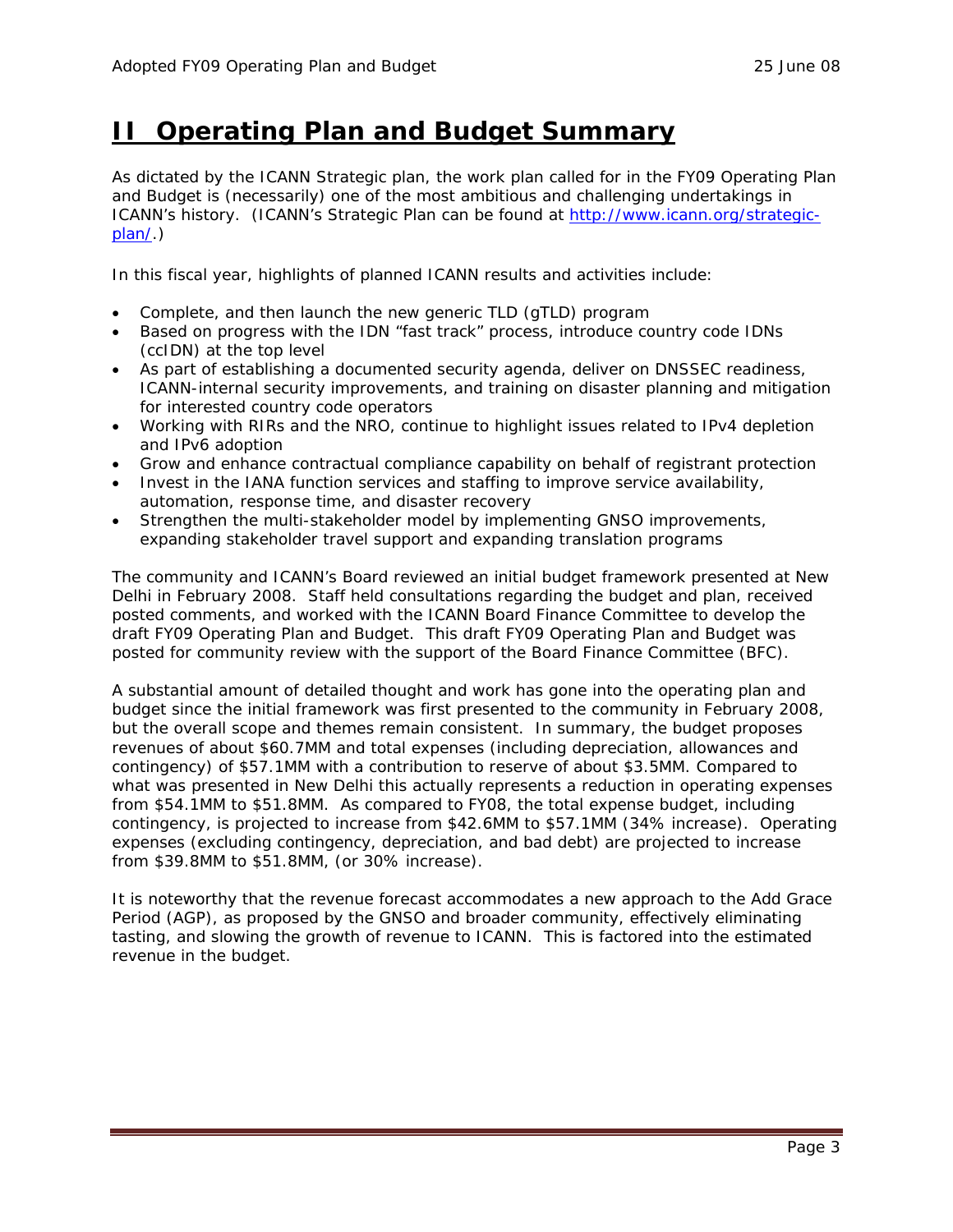### **Key initiatives drive the increased expense budget**

# **Expense Budget Building Blocks**



The chart above shows key initiatives driving the increase in expenses in FY09, and particularly the new gTLD and IDN programs. Together, the estimated full cost of these programs amounts to about \$8.6MM and about \$4.8MM increase over FY 08. There are also significant increases in other areas identified as critical to the community, including added contractual compliance, DNS security initiatives, IANA function improvements and infrastructure initiatives that support the IANA function and other programs. This budget also includes amounts for the At-Large Summit, and an amount for community travel support which together total about \$1MM in incremental expenses. While there are other increases and decreases in various programs, this set of programs account for \$9.8MM in incremental funding, and explains the magnitude of overall budget growth. The contribution to the reserve would have reached the suggested \$10MM except for the exceptional additional investments in the new gTLD and other special programs.

This budget does not contain revenue or expense for the new gTLD program. It does include support for items necessary to complete the implementation, and staffing up to the point where ICANN has the capability to launch the program. Later in FY09, staff will present a separate budget at the time there is more certainty about the quantity and timing of new gTLD revenue and expenses, and expect this to happen about 90 days prior to program launch.

This budget calls for substantial expense growth for ICANN. This expense growth is a result of an ambitious work program for FY09. The goal of this draft Operating Plan and Budget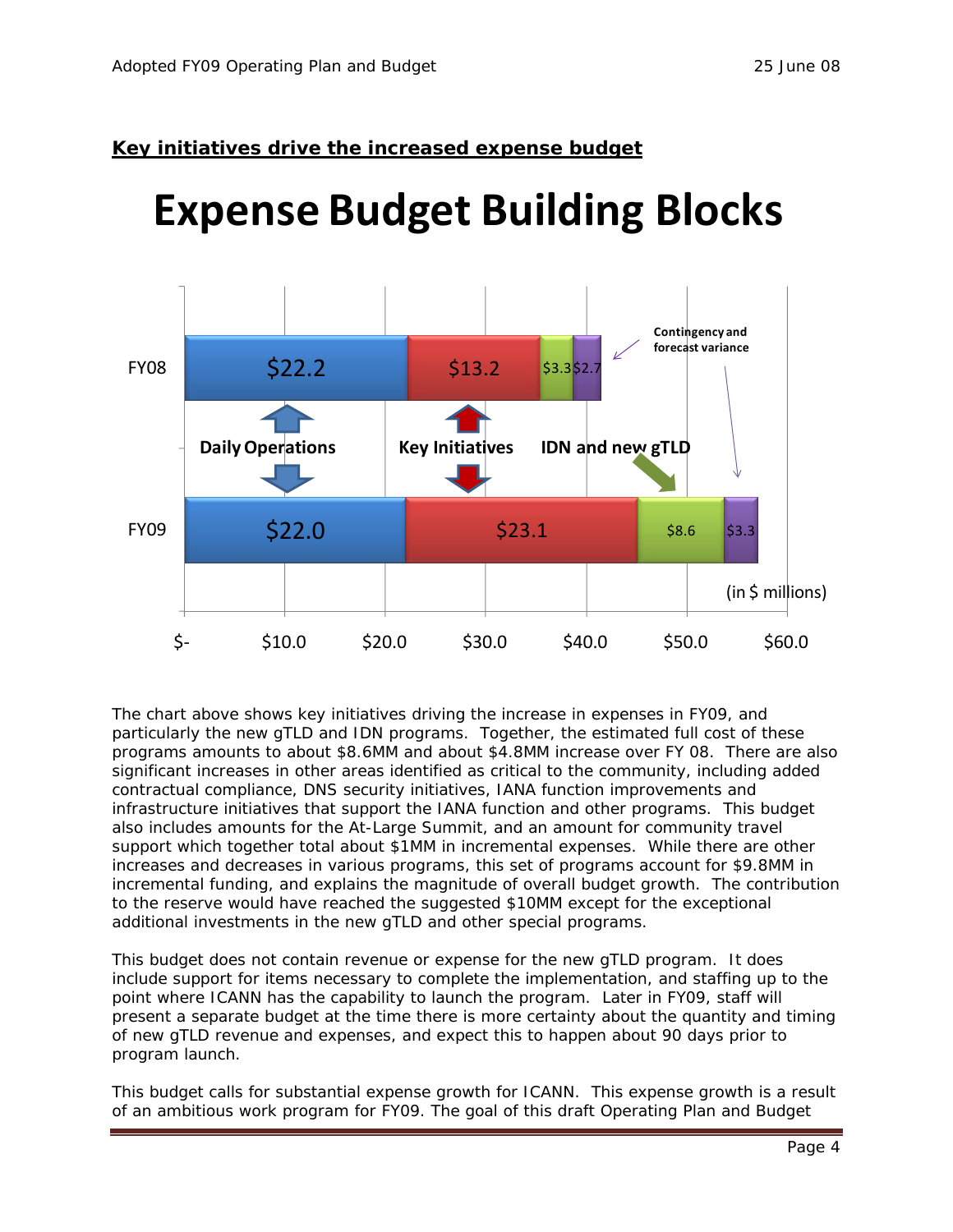document is to enable informed, active community and Board feedback regarding proposed objectives and plans. And, when the draft plan is finalized and approved, establish the resources and objectives that will deliver on the right initiatives for the ICANN community during FY09.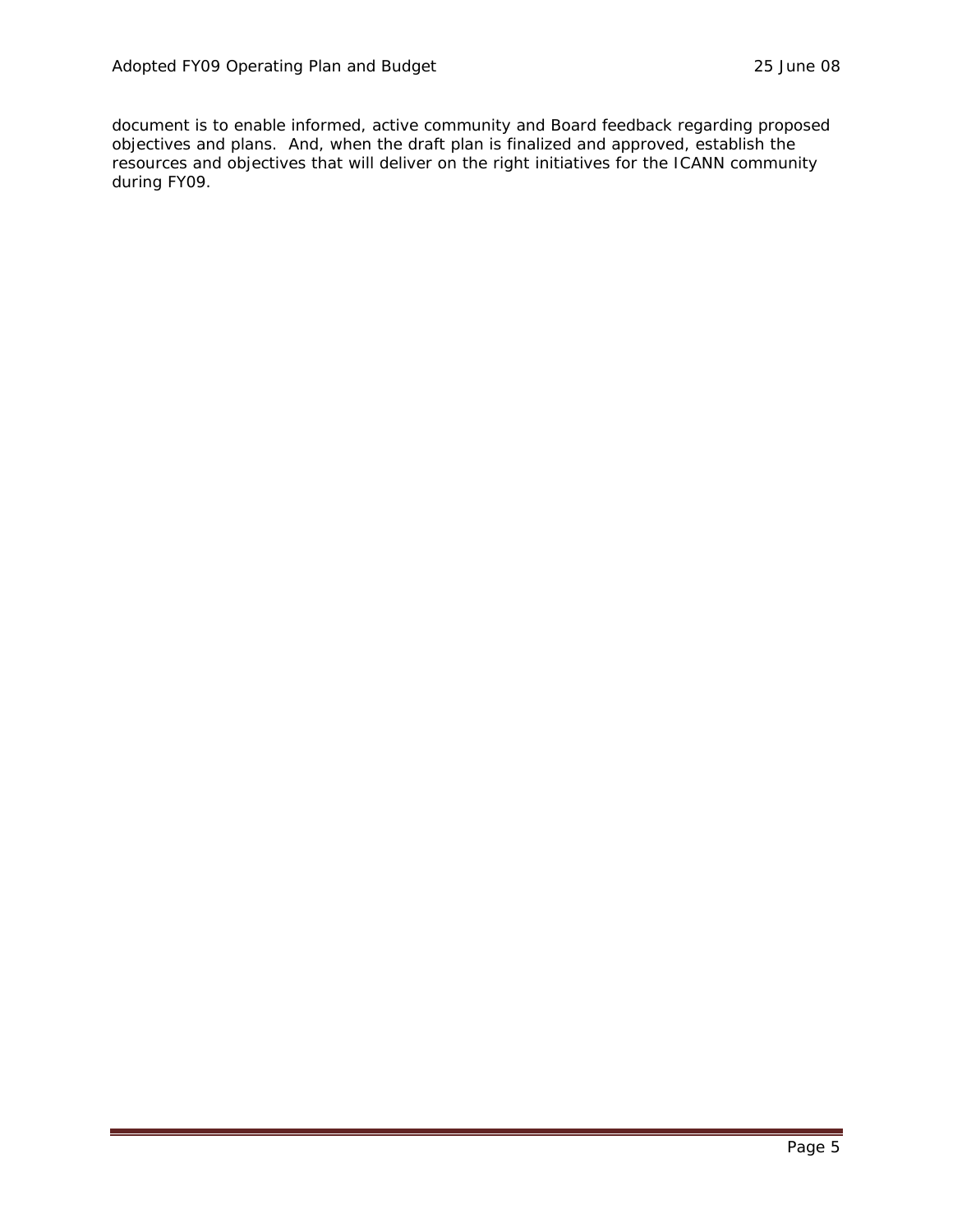## <span id="page-5-0"></span>**III The Process Followed to Develop the FY09 Operating Plan and Budget**

A strategic plan and an operating plan are important tools for any organizational entity. A strategic plan outlines the key priorities for an organization over the planning period (three years for ICANN). An operating plan outlines how the strategy will be implemented by the organization.

Thus, ICANN's FY09 Operating Plan and Budget cycle begins with the completion of the strategic plan. The Strategic Plan is the three-year overview document that describes the strategic priorities for ICANN. During the first six months of each fiscal year, community planning efforts focus on the Strategic Plan. After this plan is reviewed and approved, the second six months of the fiscal year is spent developing the Operating Plan and Budget. The following chart depicts the timing of strategic planning and operating planning activities at ICANN:



This year the timing of the development of the Operating Plan and Budget were adjusted to ensure as much community input as possible as depicted in the following chart: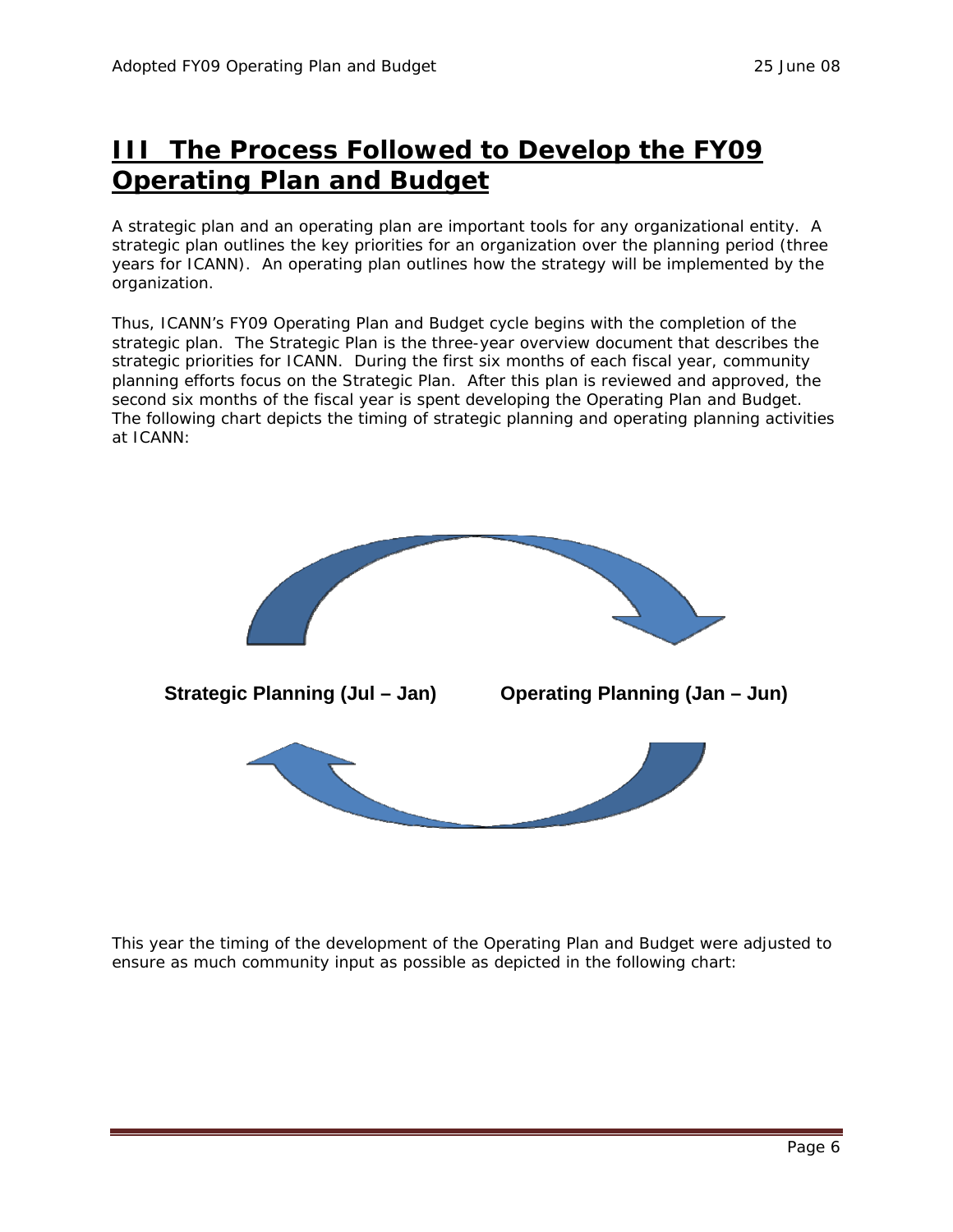1

## Process Goal: Maximize Participation



### FY2008 – FY2011 Strategic Plan for ICANN -- Approved December 2007

In accordance with ICANN's planning cycle, ICANN developed its Strategic Plan during the first half of fiscal year 2008 (July – December). After community consultation, the current Strategic Plan was adopted by the Board in December 2007. See the approved strategic plan posted here:

### <http://www.icann.org/strategic-plan/>

### **Highlights of the strategic plan include**:

- 1. Implement IDNs and new gTLDs
- 2. Enhance security and stability of the Internet's unique identifiers
- 3. Monitor the depletion of IPv4 address space and provide leadership towards IPv6 adoption
- 4. Maintain and enhance confidence in the gTLD marketplace
- 5. Strive for excellence in core operations
- 6. Strengthen ICANN's multi-stakeholder model to manage increasing demands and changing needs
- 7. Strengthen accountability and governance
- 8. Ensure financial stability and responsibility

During the second half of the fiscal year, ICANN points its planning activities toward preparing the Operating Plan and Budget.

#### FY09 Operating Plan and Budget Framework -- Presented at the New Delhi Meeting March 2008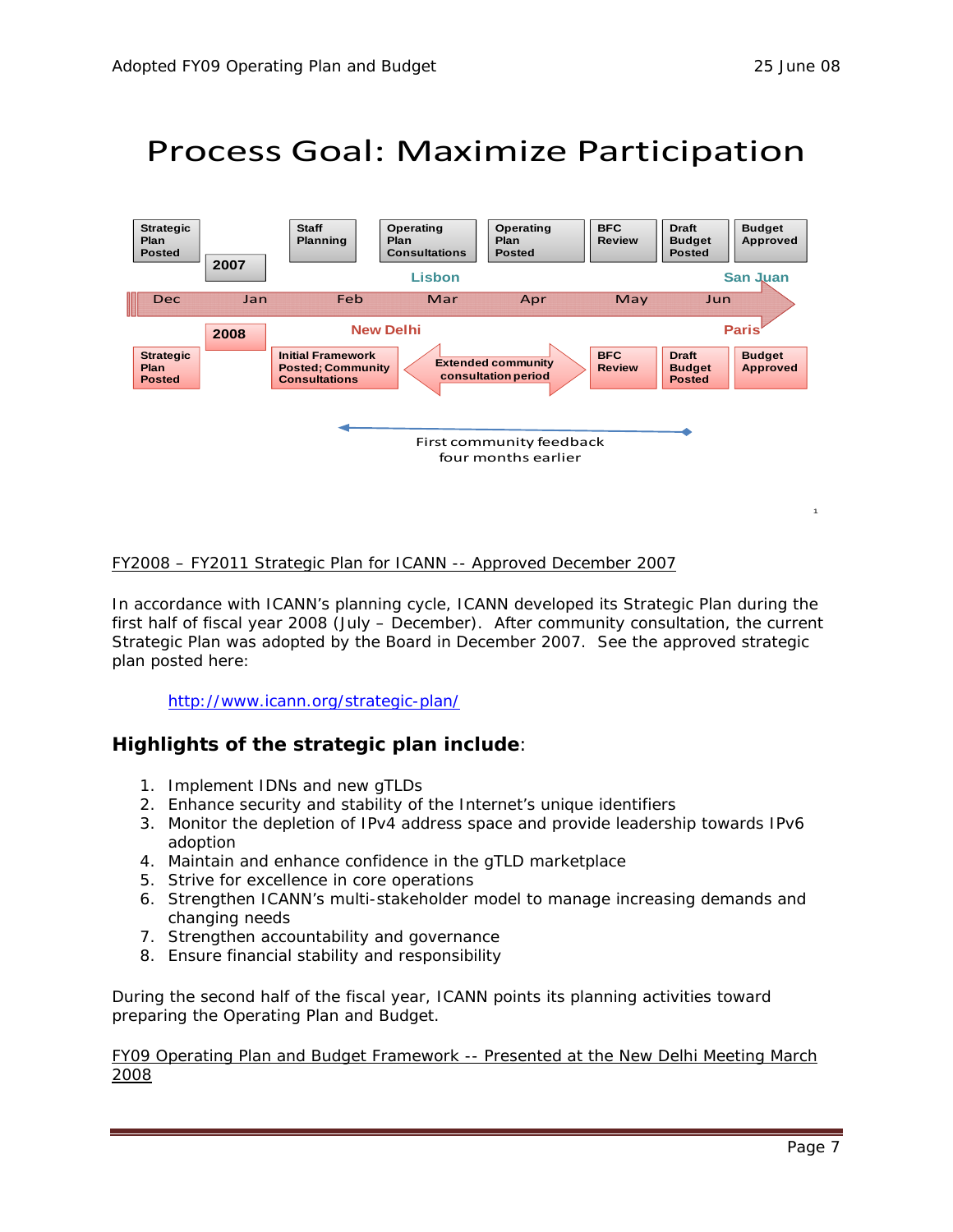The FY09 Operating Plan and Budget process commenced by the posting of the Initial Operating Plan and Budget Framework for fiscal year 2009 and is posted here:

#### <http://www.icann.org/announcements/announcement-2-04feb08.htm>

At the New Delhi ICANN meeting, the Framework was presented and community input was actively solicited. This new budgeting Framework provided important process improvements over past years' efforts:

- The budget was developed concurrently with the operating plan. Thus the process of prioritizing business initiatives within the operating plan is more systematic.
- The Operating Plan and Budget was presented earlier this year. This allowed for extended community input and feedback on the assumptions, parameters, and priorities for the budget for ICANN in the next fiscal year.
- The Operating Plan has been made more accessible. Detail remains, but activities have been grouped in logical categories more relevant to the community in order to prioritize spending.
- Efforts were made towards full costing of specific initiatives.
- The budget was presented as a three year forecast. This facilitated observing ICANN from a longer perspective, which is most critical for ICANN as it faces significant organizational changes.
- The Framework provided a model so that the new gTLD programs, as well as other key initiatives, could be discussed and considered by the Board and community.

Although not set forth as a proposed budget, the initial results presented in this Framework did provide a tool that allowed active community feedback and consultation.

### The Operating Plan

Every year, ICANN is required under its Bylaws to post its Operating Plan and Budget by the 17<sup>th</sup> of May (i.e., 45 days before its fiscal year end). During and after the New Delhi ICANN meeting, various constituencies were consulted and feedback on the Operating Plan and Budget was provided. Concurrently, staff developed the bottom up Operating Plan and Budget for FY09 taking that feedback into account. The Operating Plan included developing numerous organizational initiatives that are to be completed in FY09 in order to meet the strategic priorities described in the strategic plan. The initiatives were categorized in groups similar to what was described in the Initial Draft FY09 Operating Plan and Budget Framework. The Board Finance Committee was actively involved in discussion and formation of the FY09 Operating Plan and Budget.

### FY09 Operating Plan and Budget to be considered by the Board on 26 June 2008

After posting of the Draft FY09 Operating Plan and Budget on the 17<sup>th</sup> of May, ICANN's constituencies will be consulted and there will be a public comment period. After possible amendments in accordance with the feedback, constituency consultation and recommendation from the Board Finance Committee (BFC), the final FY09 Operating Plan and Budget will be submitted to the Board for careful consideration and approval during the Paris ICANN meeting.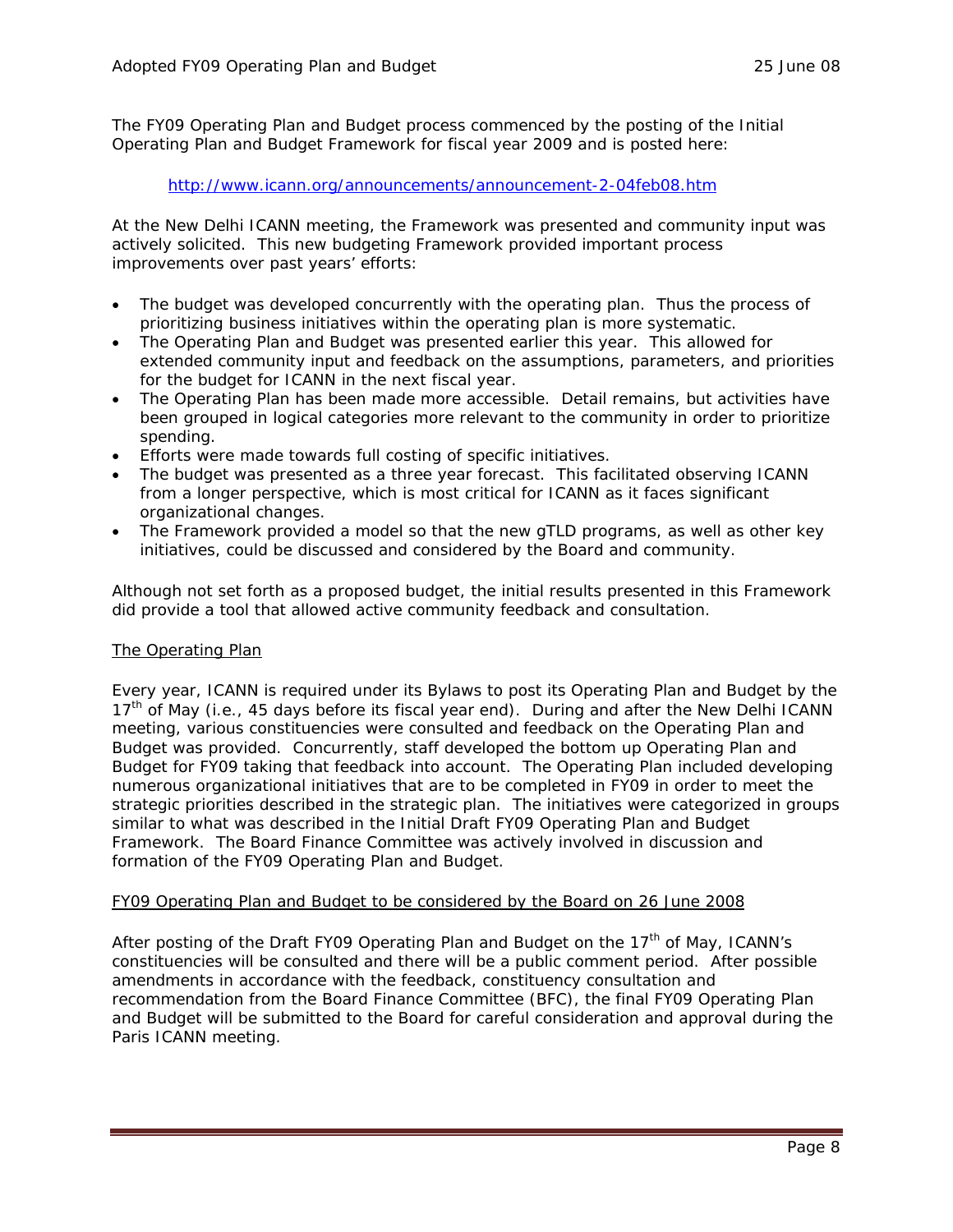#### Adding non-U.S. Dollar reporting to the budgeting process

For the first time ever, some of the financial data in this plan is shown in Euros in addition to U.S. Dollars. Since ICANN is a global organization, but with all revenue denominated in U.S. Dollars, ICANN's BFC has emphasized further focus on approaches to reporting and planning for exchange rate changes.

#### More Community Input / Feedback introduced

A new approach has been taken this year to allow more time for community consultation and to provide additional input on the FY09 Operating Plan and Budget. In February 2008, the process was launched with the posting of the initial FY09 Operating Plan and Budget Framework. This was four months earlier than last year. This jump-started community discussions at the New Delhi ICANN meeting. Here is the link of the initial Framework:

#### <http://www.icann.org/planning/ops-budget-framework-09.pdf>

A series of consultations and a public comment period were held February through May on the FY09 Operating Plan and Budget. Staff has factored the community feedback into this document. See a list of comments from the community in Appendix D: Summary of Public comments and questions.

Further feedback on this draft FY09 Operating Plan and Budget was encouraged from the community in the following ways:

• Post a comment on the ICANN public comment page appropriate for feedback on the Operations Plan and Budget. *See* 

### [http://www.icann.org/public\\_comment/](http://www.icann.org/public_comment/)

- Ask the leader of your constituency to schedule a conference with ICANN staff (contact Chief Financial Officer, Kevin Wilson).
- Comment at a public session in ICANN's Paris meeting.

In addition, the planning and budget team formally sought feedback from the community by requesting conference calls with ICANN constituency groups, supporting organizations, and advisory committees.

The Board considered the draft FY09 Operating Plan and Budget at its regularly scheduled Board meeting in May, and will give final consideration to the FY09 Operating Plan and Budget at the Paris ICANN meeting on 26 June 2008.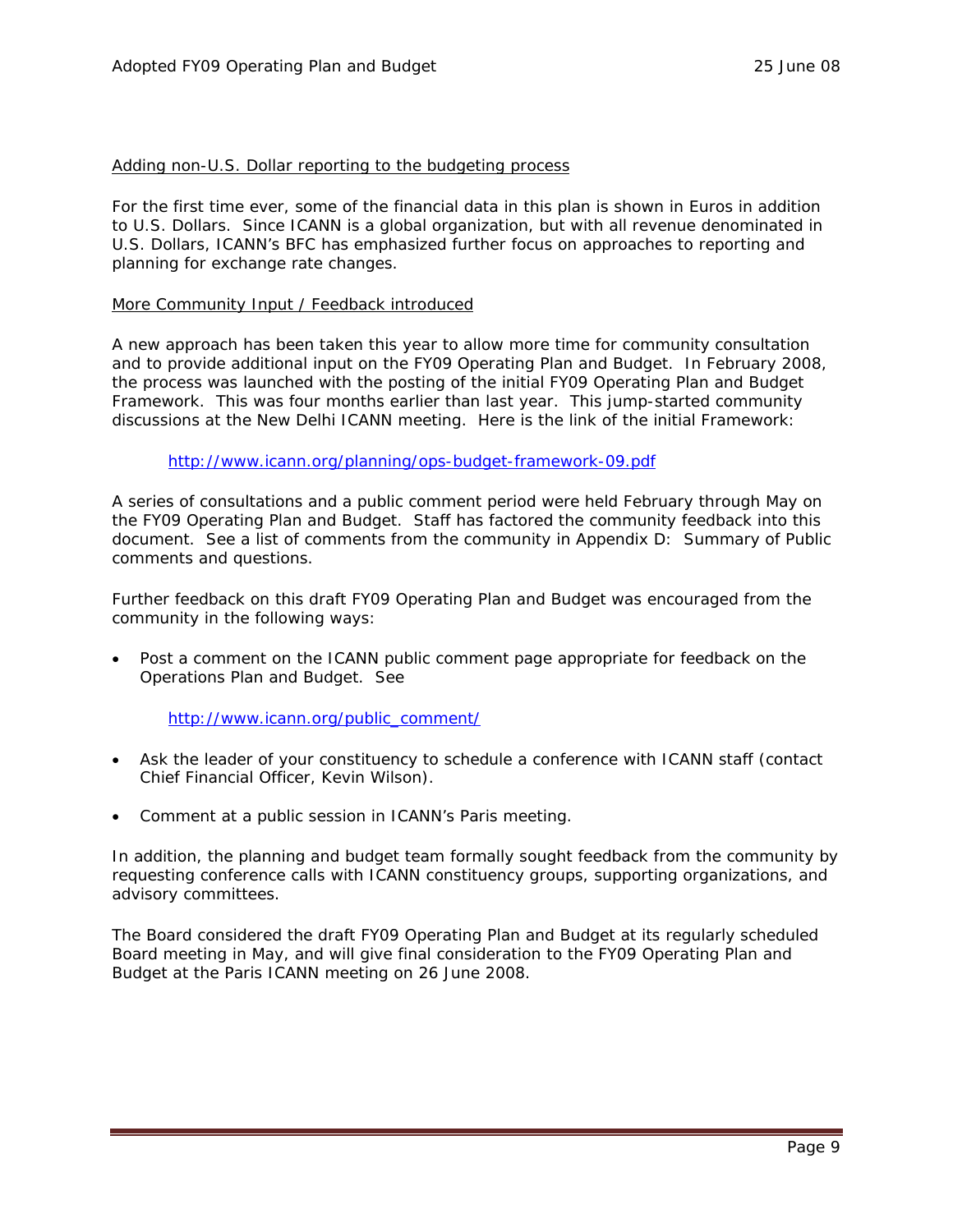## <span id="page-9-0"></span>**[IV FY09 Operating Plan](#page-38-0)**

The work plan called for in the FY09 Operation Plan and Budget is (necessarily) the most ambitious and challenging undertaking in ICANN's history.

The implementation of the new gTLD policy is a large and complex initiative that broadly impacts processes in ICANN, including the IANA function operations, IDN activities, business continuity, contractual compliance, and others. Ensuring that ICANN's core operations function competently in the face of an increasingly complex environment is essential. These new requirements are coupled with the continued critical task facing ICANN to globalize operations and empower more of the Internet community to participate in ICANN processes. This requires outreach to more regions of the world, the global business community, non-English speaking populations, and those whose ability to participate is constrained by resource availability.

Along with ICANN's core baseline activities, ICANN must prepare for many key initiatives including:

- 1. Complete new gTLD Policy implementation
- 2. Progress IDN activities
- 3. Strengthen the IANA function and infrastructure
- 4. Broaden participation
- 5. Expand Contractual Compliance activities
- 6. Build out registry/registrar support
- 7. Further develop policy processes
- 8. Carry out Security initiatives
- 9. Make administrative improvement
- 10. Effectively administer meetings and events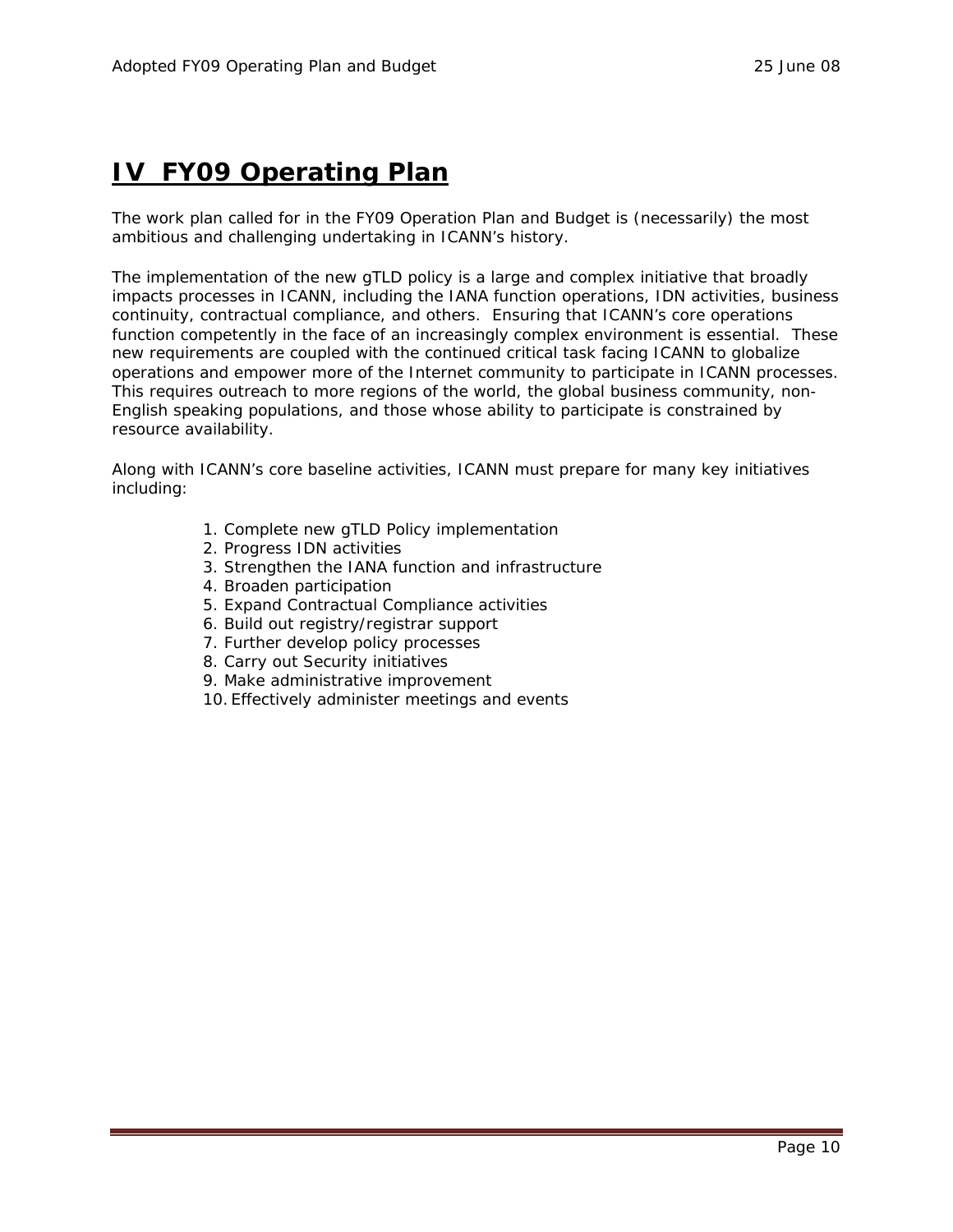The FY09 budget for these initiatives is captured in the following table:

### **Key Initiatives**

| <b>Organizational Initiatives Categories</b><br>(in US dollars) | <b>FY09 Budget</b>   | <b>FY08 Budget</b>         | Change from<br><b>FY08</b> | % Change<br>from FY08 |
|-----------------------------------------------------------------|----------------------|----------------------------|----------------------------|-----------------------|
| 01 - Complete new gTLD Policy implementation                    | 7,083,813            | 2,805,000                  | 4,278,813                  | 153%                  |
| 02 - Progress on IDN Activities                                 | 1,543,060            | 968,000                    | 575,060                    | 59%                   |
|                                                                 | 8,626,873            | 3,773,000                  | 4,853,873                  | 129%                  |
|                                                                 |                      |                            |                            |                       |
| 03 - Strengthen the IANA Function and Infrastructure            | 2,488,679            | 781,000                    | 1,707,679                  | 219%                  |
| 04 - Broaden Participation                                      | 5,876,193            | 3,647,000                  | 2,229,193                  | 61%                   |
| 05 - Expand Contractual Compliance activities                   | 2,000,640            | 795,000                    | 1,205,640                  | 152%                  |
| 06 - Build out registry/registrar support                       | 2,305,380            | 1,265,000                  | 1,040,380                  | 82%                   |
| 07 - Further develop Policy Processes                           | 3,283,136            | 1,760,000                  | 1,523,136                  | 87%                   |
| 08 - Carry out Security Initiatives                             | 2,897,990            | 1,247,000                  | 1,650,990                  | 132%                  |
| 09 - Administrative improvement                                 | 273,000              | 352,000                    | (79,000)                   | $-22%$                |
| 10 - Meetings and events                                        | 4,150,279            | 3,630,000                  | 520,279                    | 14%                   |
|                                                                 | 23,275,296           | 13,477,000                 | 9,798,296                  | 73%                   |
| 00 - Baseline                                                   | 21,977,184           | 22,746,103                 | (768, 919)                 | $-3%$                 |
| <b>Total</b>                                                    | 53,879,353<br>\$     | $\mathbf{s}$<br>39,996,103 | 13,883,250                 | 35%                   |
|                                                                 |                      |                            |                            |                       |
| Less bad debt/ depreciation                                     | \$<br>$2,065,000$ \$ | 1,076,103                  | \$<br>988,897              | 92%                   |
|                                                                 |                      |                            |                            |                       |
| <b>Operating Expenses</b>                                       | 51,814,353<br>\$     | 38,920,000<br>\$           | 12,894,353                 | 33%                   |

(Note: The key initiative categories are different than used in the Delhi framework. See Appendix E for an explanation and comparison of these two methodologies.)

A brief description of these key initiatives follows (more details are contained in Appendix  $A)$ :

### **1. Complete new gTLD policy implementation.**

Much of the new gTLD implementation work was started in FY08. Significant policy implementation efforts are underway in order to launch the new round of gTLDs in FY09. The FY09 budget for this initiative assumes that all implementation work will be completed during the fiscal year. The final steps in this policy development process will be the launch of a new gTLD round though a Board approved process that meets the objectives set out in the GNSO policy recommendations on the matter. The development of a policy and process for the introduction of new gTLDs is central to fostering choice and competition in the provision of domain registration services, and as such, is critical to the promotion of ICANN's core values. The questions to be addressed in the implementation of a new gTLD strategy are complex and draw on technical, economic, operational, legal, public policy and other elements. Many stakeholders in the global Internet community will be interested in participating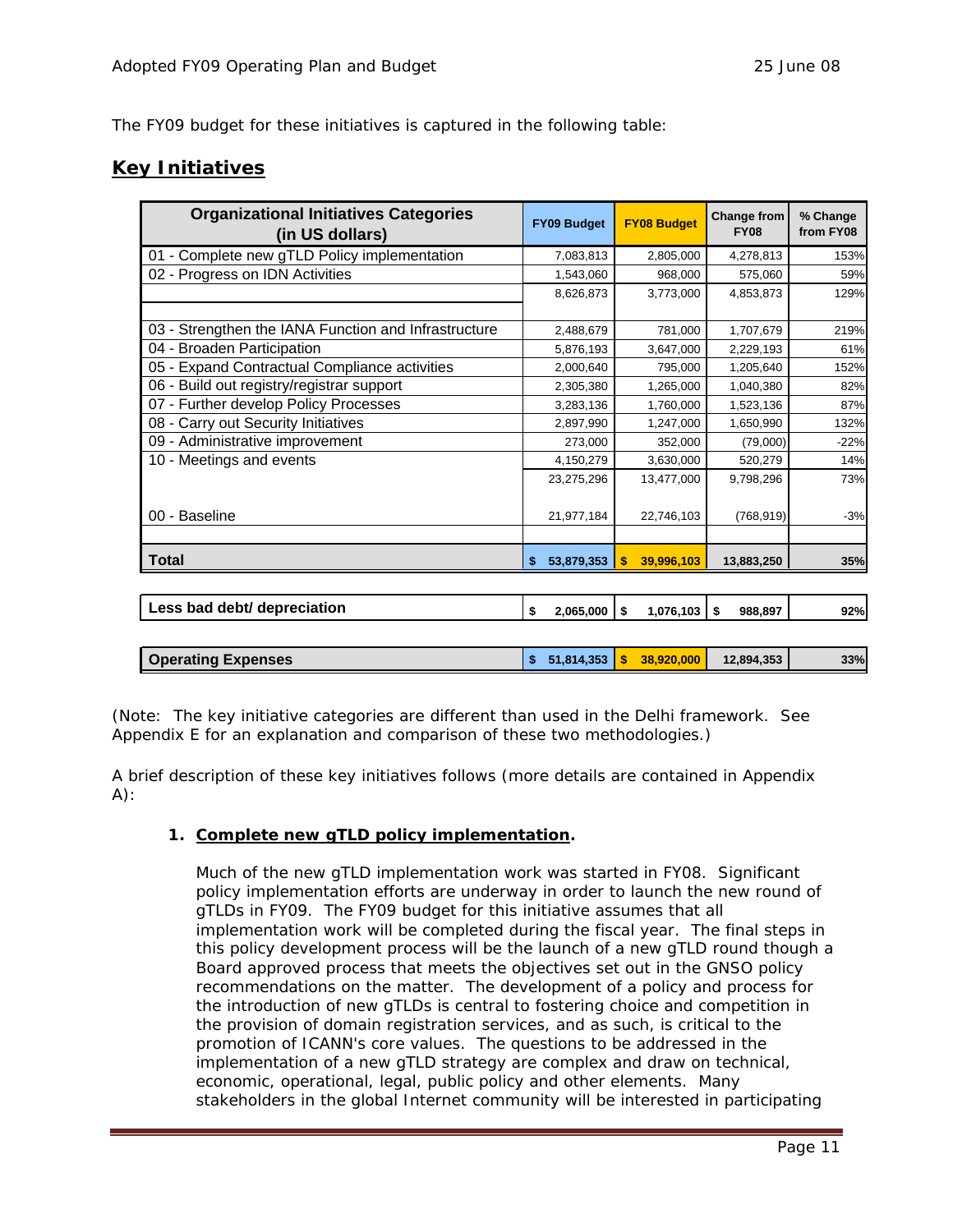in the implementation of the policy, and ICANN is committed to facilitating their participation and involvement.

Completing the implementation plan for new gTLD's includes developing a clear, predictable and timely evaluation process, providing mechanisms for resolution of disputes and of contention for competing gTLD labels, a significant communications and outreach effort, a new form of registry agreement, and the build-up of ICANN functions to accommodate the delegation and support of new gTLDs. Significant materials describing the implementation plans have been published under separate cover.

This budget includes the significant costs required to design and launch the process. This budget also includes expenses for the operational support needed to delegate and support the initial round of new gTLDs but does not include the build-up necessary to support the delegation and servicing of, what is anticipated to be, a significant number of new gTLDs resulting from the first round. It is anticipated that most of these costs will not be realized until the end of the FY09 at the earliest. The budget also assumes that application fees will cover costs to operate the evaluation process. Because new gTLD demands, and therefore these costs, are not predictable at this time, some time before the launch of the new gTLD program, a separate new gTLD budget will be submitted.

This separate new gTLD budget will include costs for gTLD delegation and support, and the application and other revenues associated with the new gTLDs. The costs and revenue associated with the new gTLDs will be significant in comparison to ICANN's typical annual budget. New gTLD application fees will cover the costs of processing applications and the costs of process development, along with some cost element to cover the risks of the program. (See section VIII for more information.)

The key deliverables during FY09 are:

- As directed by the Board and based on community input, issue draft new gTLD process in first Fiscal Quarter
- As directed by the Board and based on community input, issue RFP in the second Fiscal Quarter
- As directed by the Board and based on community input, launch application process during Fiscal Year 2009

### **2. Progress on IDN activities.**

The launch of internationalized domain names (IDNs) in the root remains a high priority for ICANN. The FY09 budget assumes that a "fast track" process will be implemented for the early delegation of IDNs for some ccTLDs that are ready and wish to delegate them. In addition, IDN TLDs are planned to be available for introduction via the process for introduction of new gTLDs. Introduction of both ccTLD and gTLD IDNs are contingent on the requirement that introduction of IDN TLDs are considered safe (i.e., no DNS security or stability issues for the DNS as a whole. Further, work is planned for implementation of processes for the IANA function to use to insert and manage the TLDs in the root zone. On the technical front work is ongoing and will continue in the next year with protocol revision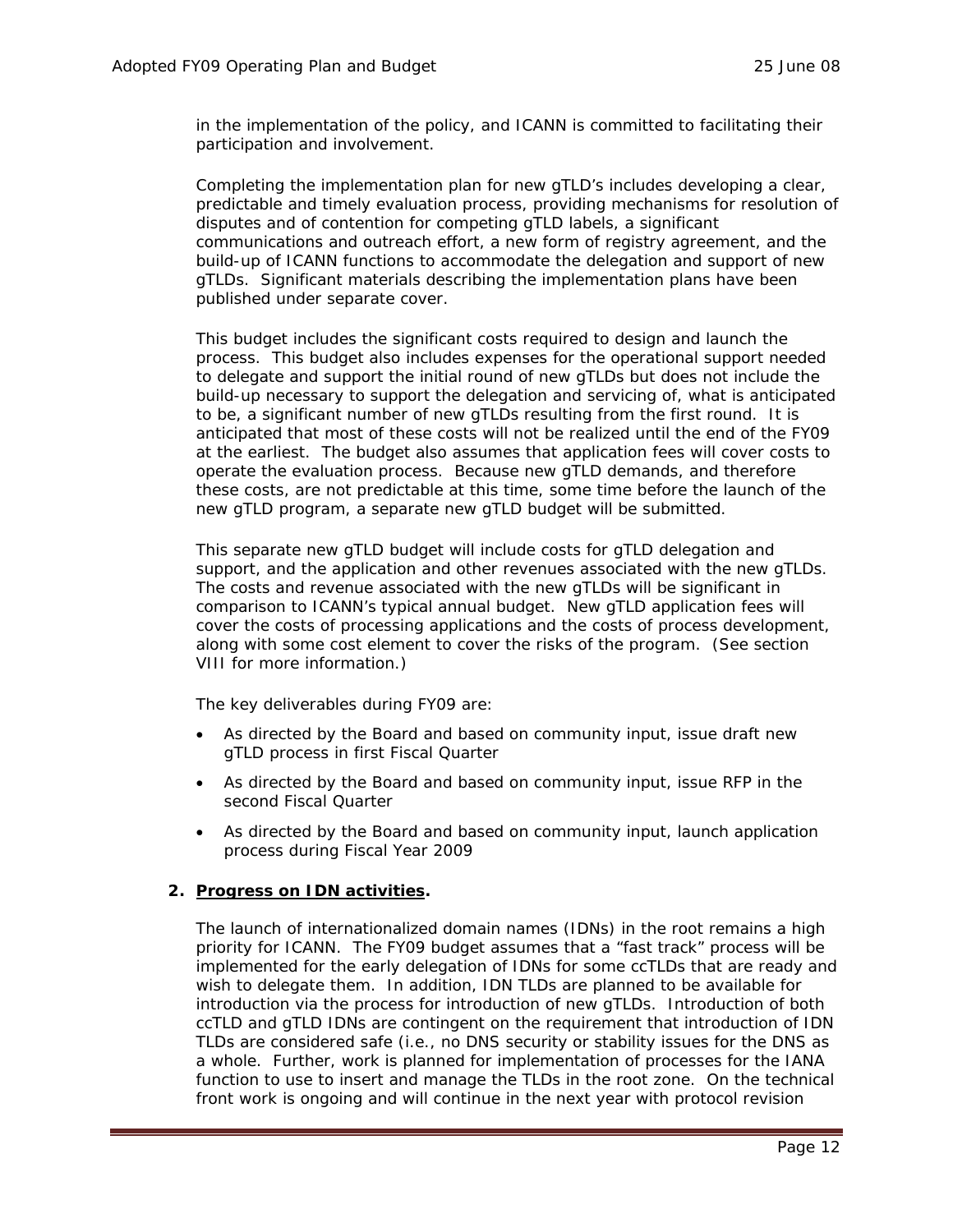efforts and continued development and testing of various sorts in the online IDN wiki.

The key deliverables during FY09 are:

- As directed by the Board and based upon community input, complete an implementation plan of the "fast-track" process for a limited number of IDN ccTLDs associated with the ISO 3166-1 two-letter code (IDNC) domains within this plan period, with a goal to get first country code IDNCs in the root by late 2008/early 2009.
- Complete necessary processes for launch of generic IDN TLDs at the time of the initial new gTLD program launch with completion of IDNA protocol by IETF.

### **3. Strengthen the IANA function and infrastructure.**

The improvement of the systems for ICANN's infrastructure and IANA's level of functioning are key priorities. This is especially true with the prospect of many new TLD's on the horizon. Automation of services, statistical reporting, business continuity, hardening security, and clarifying the IANA fucntion's services for its customers are all important outcomes of this work. In addition this, initiative includes development and implementation of the IPv4 depletion to IPv6 adoption policies.

The key deliverables during FY09 are (depending on agreement and approval of all relevant parties):

- Complete automated IANA function processing front-end system (EIANA/RZM) and put it into production in this fiscal year
- Complete DNSSEC test bed work to a point of operational readiness; ultimate deployment will depend on reaching agreement with relevant parties on critical procedural items
- Deliver a Root Zone Management service roadmap
- Maintain the IANA function service levels during the life of the plan, including internally published plan for addressing increasing workload coming from new gTLDs and IDNs

### **4. Broaden Participation.**

As a core part of ICANN's mission, ICANN is required to broaden participation. Critical to success will be ICANN's ability to reach individuals and organizations globally to participate in its processes. This includes providing translation and interpretation services in multiple languages to non-English speaking communities, and providing financial support (e.g., fellowships program) to those in lesser developed areas. ICANN must also improve its accessibility to the business community, recognizing that the majority of networks that make up the Internet are privately owned. This approach will also require information systems and tools that will allow for broader participation and more effective remote participation.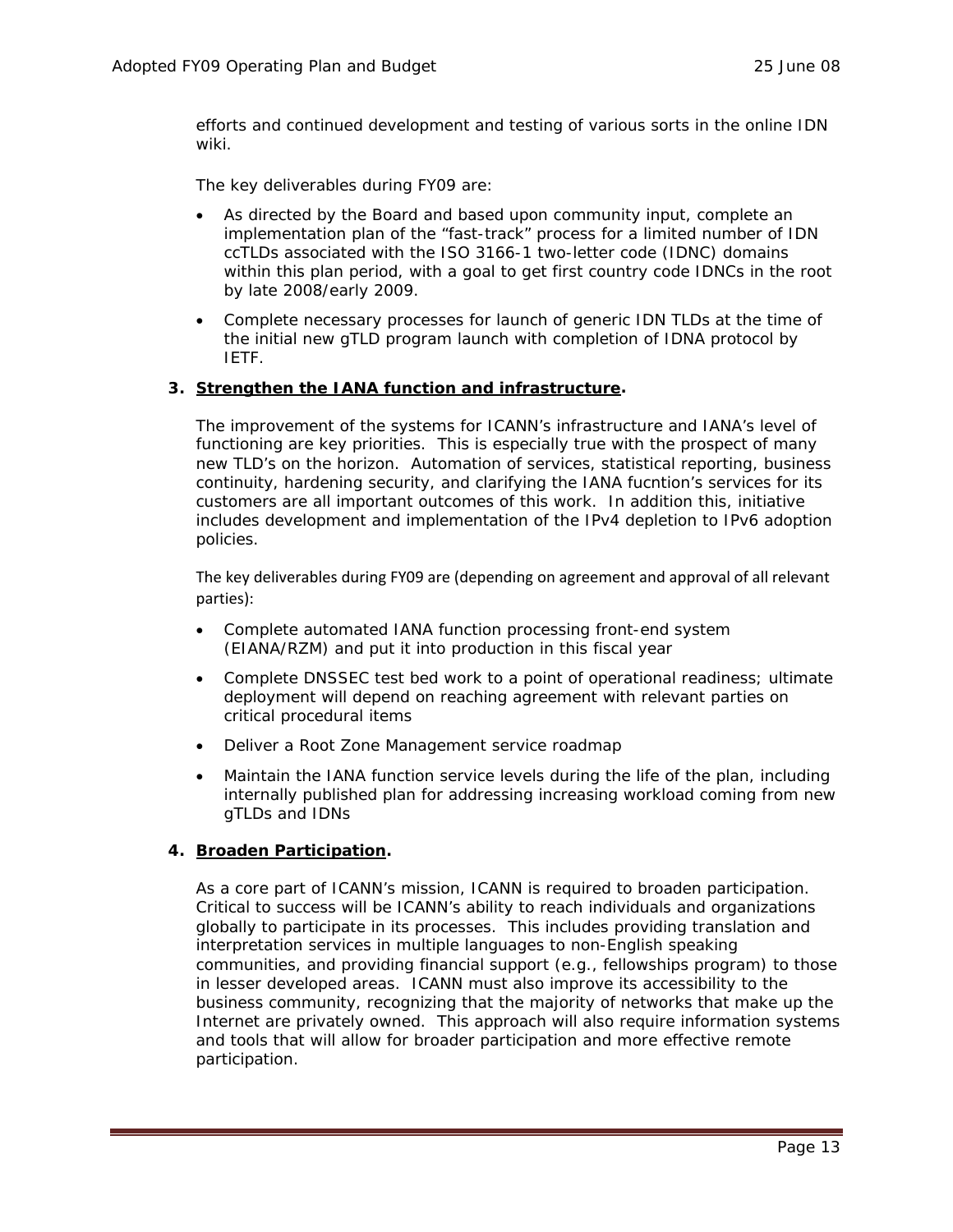The key deliverables during FY09 are:

- Implement, and review efficacy, of ICANN's translation and interpretation program
- Expand ICANN presence in Asia region by adding two staff and participating in five events in the region
- Maintain ICANN's independent role in the Internet environment and participation in Internet governance related discussions including, among others, the Internet Governance Forum
- Increase the Fellowships Program to bring in 65 Fellows over three meetings, with a target of one third new attendees
- Improve the ICANN website to support non-Latin scripts where possible and make real-time information available in low-bandwidth applications (e.g. mobile technologies)
- Complete implementation of GNSO Improvement recommendations that broaden participation in GNSO stakeholder groups, as directed by the Board.

#### **5. Expand Contractual Compliance activities.**

Registry/registrar compliance is a core function of ICANN and the enhancement of the contractual compliance area is necessary for FY09. This includes conducting technical and nontechnical audits, improved statistical tracking of registrant complaints, rapid follow up on non-compliant behavior of registrars, and reporting on compliance activities to the community. The separate new gTLD budget will likely contain additional funding for more compliance activity. Increased compliance activity supports the best results for registrants, a free, deregulated market and as a result encourages excellence in operations as is currently expressed by the majority of Registries and Registrars.

The key deliverables during FY09 are:

- Complete initial Whois accuracy study, and provide the results to the community
- All registrars achieved data escrow requirements (or deregistered)
- All registries and registrars operating in contractual compliance (or deregistered)
- Publish statistics on efficacy of Whois problem reports

#### **6. Build out registry/registrar support.**

Increasing support for registries and registrars is a key initiative for ICANN. This includes expanding reporting to enhance stakeholder relations, improving technical expertise of registry operations, increasing outreach to registrars in different regions, continuing to implement the registry and registrar failover plans, and developing procedures to protect registrants (i.e. support for registrar data escrow).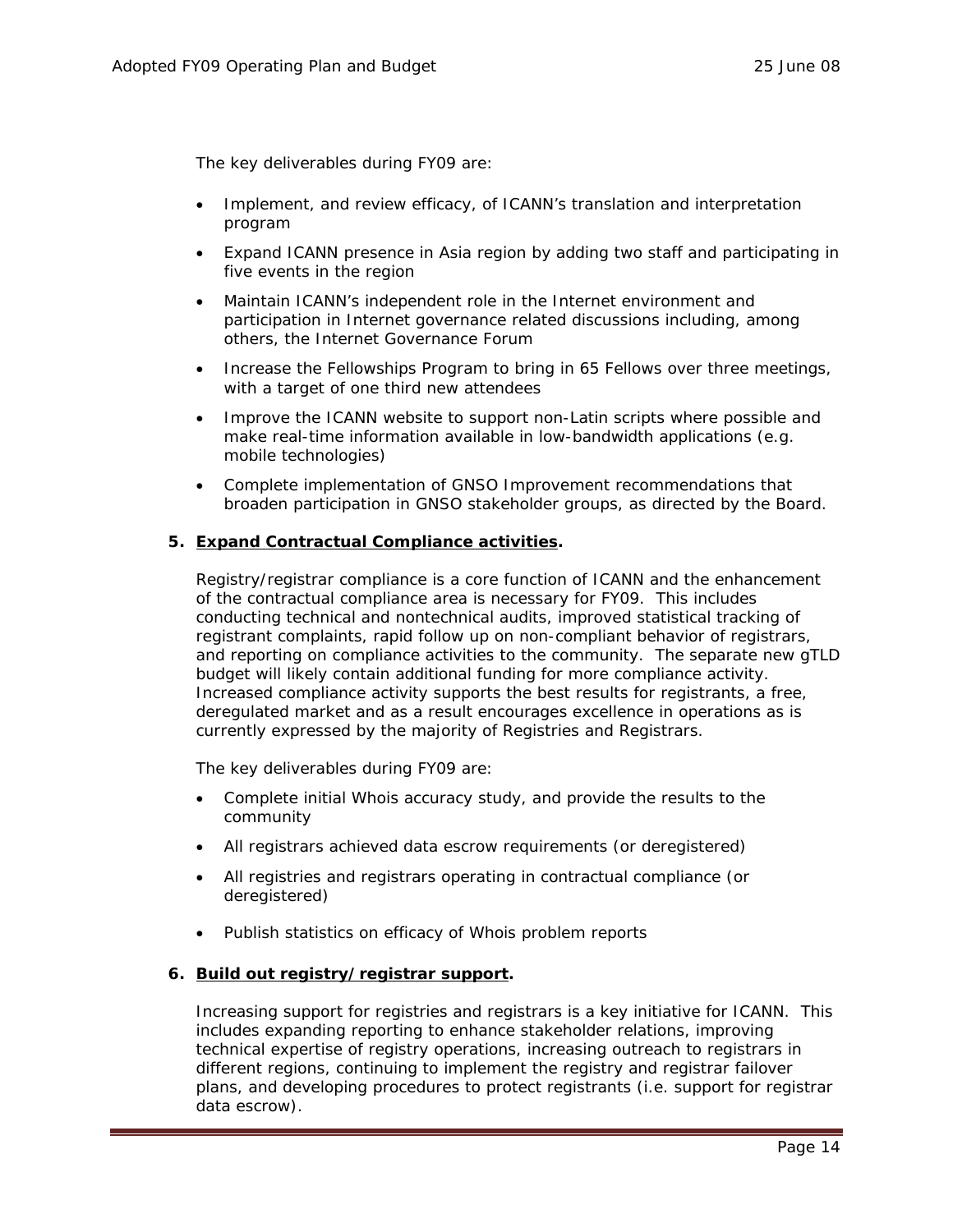The key deliverables during FY09 are:

- Develop and maintain robust procedures to protect registrants against the impact of registrar business failure or registrar termination.
	- o Implement registry failover plan including live testing with a registry or registries.
- Hold two regional registrar/registry outreach meetings

### **7. Further develop policy processes.**

One of ICANN's most critical initiatives for FY09 is to ensure that policies are developed fairly, effectively, and rapidly to meet the needs of the growing community. This includes ensuring that the multi-stakeholder, bottom up culture continues and strengthens. Critical elements of this in the next fiscal year include implementation of "GNSO Improvement" recommendations approved by the Board, and support for critical GNSO and ccNSO policy development efforts. Another component of this work is to complete all organizational reviews, and implement associated organizational improvements in a more timely way.

The key deliverables during FY09 are :

- As directed by the Board, complete implementation of Board-approved GNSO improvements by:
	- o Establishing a working group policy development model
	- o Revising the GNSO Policy Development Process
	- o Revamping the GNSO Council structure and operations
	- o Supporting organization and enhancement of stakeholder groups and constituencies; and
	- o Improving communication support, and coordination with other ICANN structures.
- Complete evaluation of Domain Tasting Policy adopted by the GNSO Council and ICANN Board by collecting data and issuing public reports as directed
- Complete organizational reviews and implement Board-approved policy development process improvements for the ALAC, RSSAC, SSAC, Board and ASO.
- Provide updates to the Board and community on work within the RIR communities regarding the policies concerning the depletion of IPv4 addresses globally and within each region.

### **8. Carry out Security initiatives.**

This includes, training for ccTLD operators, and support for a number of key initiatives including further clarification of ICANN's role in Internet security. This effort will include outsourcing of key components where it is efficient to do so.

• Focus on analyzing ICANN role and identifying overall responsibilities in enhancing security.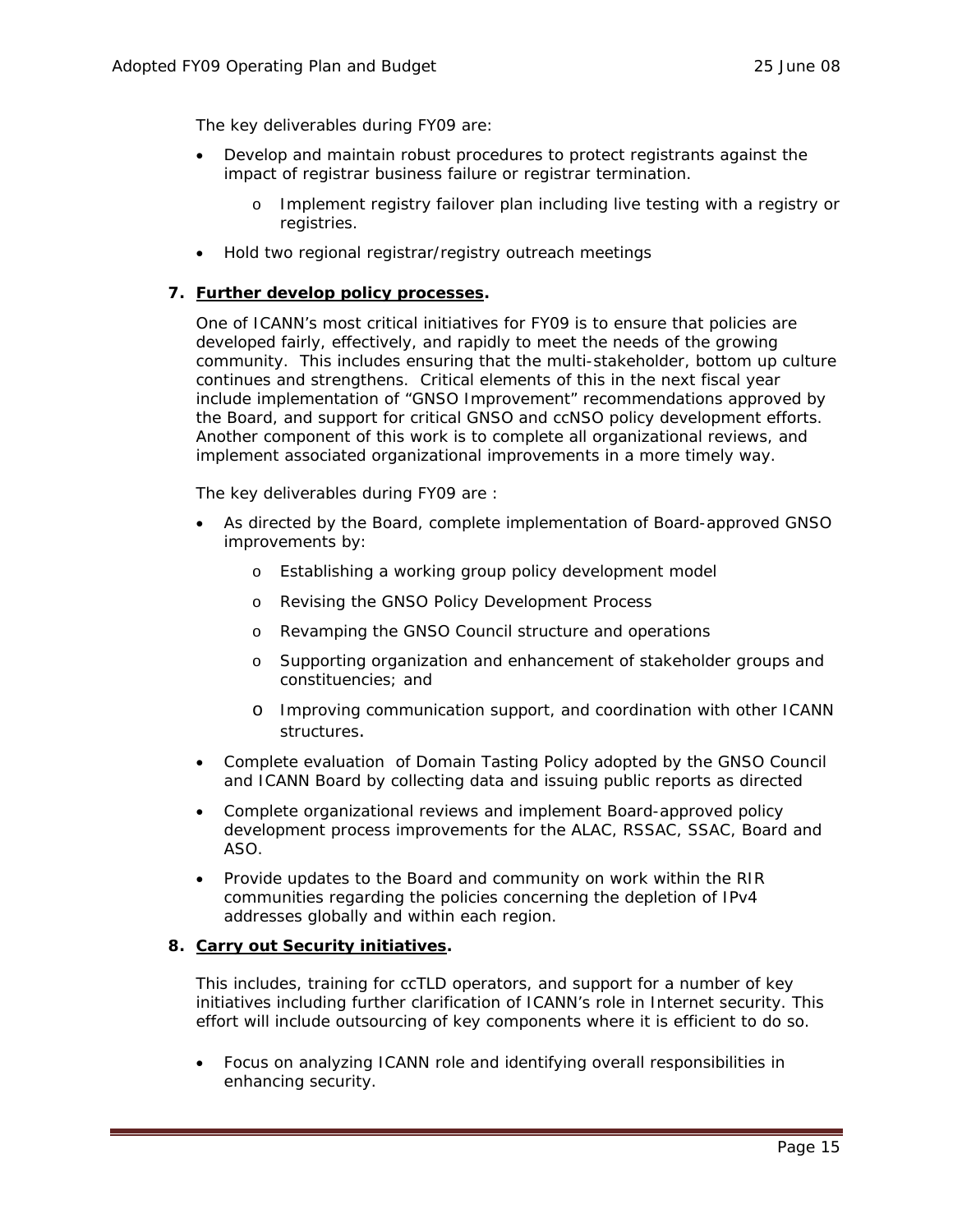- Engage the DNS community to map the risk landscape against sophisticated attacks.
- Focus on analyzing ICANN role and identifying overall responsibilities in enhancing security.
- Engage ICANN and global cyber security communities representing ICANN and its security perspective and objectives.
- Enhance and enable the ccTLD community by performing training on disaster planning and mitigation in the Asia/Pacific region.

The key deliverables during FY09 are:

- Complete the design and implementation of the operational capabilities required to implement DNSSEC at the root level of the DNS and demonstrate "readiness" to implement in 2009
- Coordinate SSAC, RSSAC and ICANN staff to assure that ICANN and the community it represents is represented through participation in global cyber security communities in matters relating to global DNS and addressing security issues
- Conduct the first of an anticipated annual DNS Security symposium to enhance dialogue and collaborative planning to identify and address key risks posed to the security, stability and resiliency in the DNS
- Establish training on advanced threats, processes and technologies for security (such as Anycasting and DNSSec) and deliver in at least three venues; in conjunction, conduct security education and information sharing among ICANN SOs and ACs

### **9. Make administrative improvements.**

ICANN will continue to focus on other organizational initiatives such as efficiency initiatives, ongoing audits of ICANN's transparency, and improving the database structure of ICANN's information systems. Preparing ICANN for a post Joint Project Agreement (JPA) environment. This work is crucial to increasing institutional confidence in the organization in anticipation of the JPA concluding in September 2009.

The key deliverables during FY09 are:

- Complete successful annual audits of organizational accountability and transparency
- Provide financial reporting that shows both sources and uses of funding; provide more on-line financial reporting, and by calendar year 2009, communicate interim financial results during ICANN meetings
- Determine the viability of alternate revenue sources, including auctions of resources where appropriate, changing revenue mix, and any other avenues the community may evaluate, by the end of 2008
- Implement President's Strategy Committee recommendations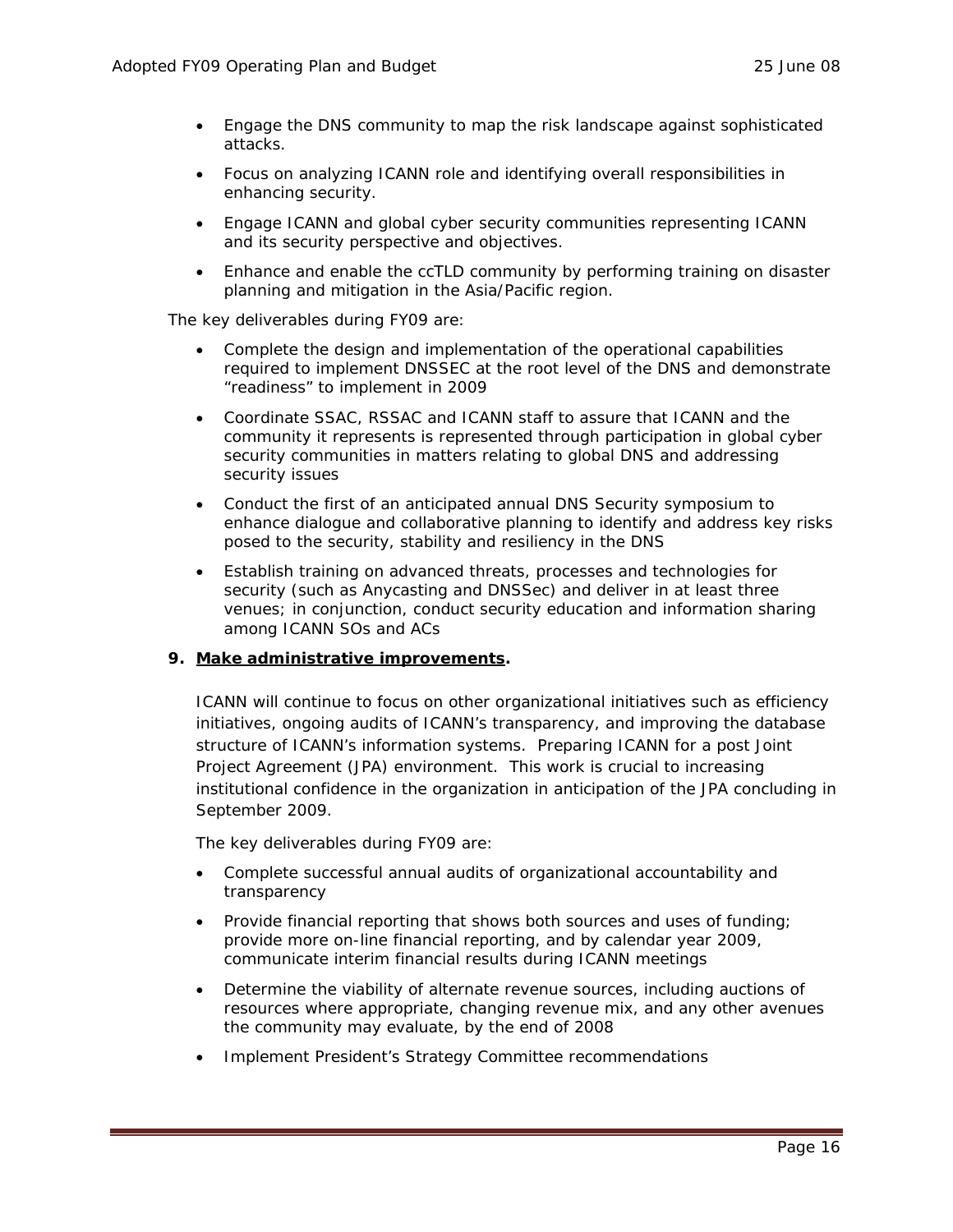### **10.Effectively administer meetings and events.**

ICANN is clearly evolving and growing. Accordingly, its processes of consultation and policy development as expressed through its meetings also need to evolve. ICANN will be improving access, both for those accessing the meetings in person and remotely. Improvements will include better remote participation tools, more extensive translation and interpretation, and improved quality of services and information of services at the meetings themselves.

The key deliverables for this category during FY09 are:

- Submit a comprehensive plan for providing effective capabilities for remote participation at regional and ICANN meetings that reflects broad stakeholder needs, and implement plan by the end of 2008.
- Develop metrics for evaluating participation in ICANN meetings and events and establish targets for improving participation where needed by late 2008; implement relevant plans to achieve these targets
- Run audio visual support at meetings so that support equipment is standardized at each venue
- Strategically evaluate the structure, timing, location, and number of ICANN meetings; implement recommendations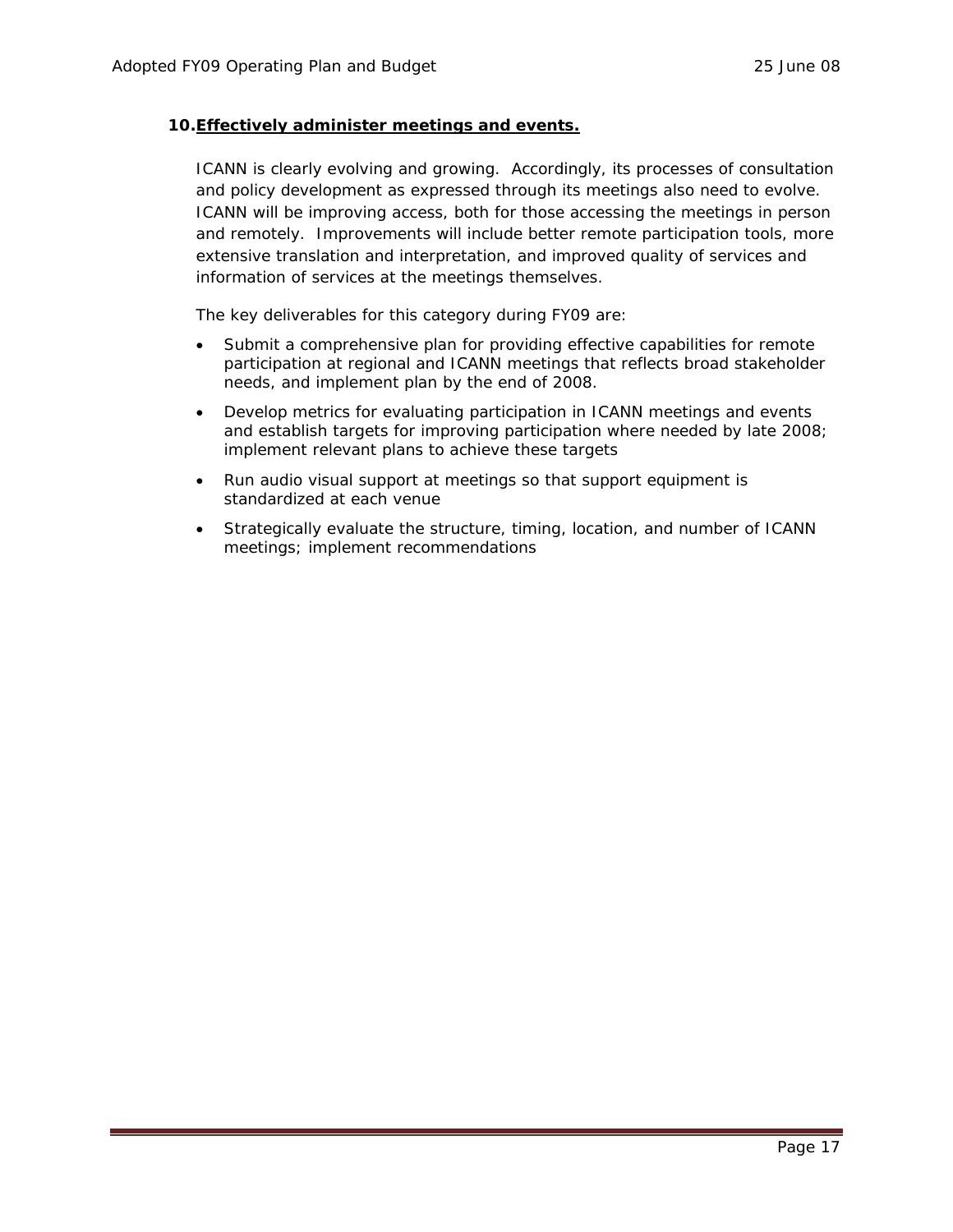## <span id="page-17-0"></span>**V FY09 Budget**

### **ICANN FY09 Budget (in US Dollars)**

|                                          |                  |                            | Variance      |            |
|------------------------------------------|------------------|----------------------------|---------------|------------|
|                                          | FY09 Budget      | <b>FY08 Budget</b>         | Amount        | Percentage |
| <b>REVENUE</b>                           |                  |                            |               |            |
| Registrar                                | 30,947,000       | 26,730,015                 | 4,216,985     | 15.78%     |
| Registry                                 | 25,104,000       | 19,652,139                 | 5,451,861     | 27.74%     |
| <b>RIR</b>                               | 823,000          | 823,000                    |               | 0.00%      |
| ccTLD                                    | 2,300,000        | 1,800,000                  | 500,000       | 27.78%     |
| Other                                    | 1,500,000        | 1,347,500                  | 152,500       | 11.32%     |
| <b>Total Revenue</b>                     | 60,674,000<br>\$ | $\overline{\$}$ 50,352,653 | 10,321,347    | 20.50%     |
| <b>EXPENSES</b>                          |                  |                            |               |            |
| Personnel                                | 19,880,664       | 18,191,931                 | 1,688,733     | 9.28%      |
| <b>Travel &amp; Meetings</b>             | 12,481,605       | 8,110,922                  | 4,370,683     | 53.89%     |
| <b>Professional Services</b>             | 11,885,616       | 9,453,072                  | 2,432,544     | 25.73%     |
| Administration                           | 7,566,468        | 4,039,963                  | 3,526,505     | 87.29%     |
| <b>Operating Expenses</b>                | \$51,814,353     | \$39,795,888               | 12,018,465    | 30.20%     |
| <b>Non Cash Expenses</b>                 |                  |                            |               |            |
| <b>Bad Debt Expense</b>                  | 1,200,000        | 980,103                    | 219,897       | 22.4%      |
| <b>Depreciation</b>                      | 865,000          | 96,000                     | 769,000       | 801.0%     |
|                                          | 2,065,000        | 1,076,103                  | 988,897       | 823.48%    |
| <b>Total Expenses</b>                    | 53,879,353<br>\$ | \$40,871,991               | 13,007,362    | 31.8%      |
| <b>Total Revenue Less Total Expenses</b> | \$<br>6,794,647  | \$<br>9,480,662            | (2,686,015)   | $-28.3%$   |
|                                          |                  |                            |               |            |
| <b>Contingency</b>                       | \$<br>3,250,000  | \$<br>1,748,829            | 1,501,171     | 85.84%     |
| <b>Total Expenses w/ Contingency</b>     | 57,129,353<br>\$ | \$42,620,820               | 14,508,533    | 34.0%      |
| <b>Change in Net Assets</b>              | \$<br>3,544,647  | \$<br>7,731,833            | (4, 187, 186) | -54.16%    |
| <b>Capital</b>                           | 3,660,000<br>\$  | \$<br>1,590,000            | 2,070,000     | 130.19%    |
| Impact on Reserve Fund                   |                  |                            |               |            |
| Change in Net Assets                     | 3,544,647        | 7,731,833                  | (4, 187, 186) | $-54.2%$   |
| Suggested addition to Reserve Fund       | 10,000,000       | 6,141,833                  | 3,858,167     | 62.8%      |

| .                              |               |              |             |              |
|--------------------------------|---------------|--------------|-------------|--------------|
| <b>Addition / (Shortfall)</b>  | (6, 455, 353) | 1,590,000    | (8,045,353) | $-506.0%$    |
| Estimated Reserve Fund Balance | 36,276,480    | \$32,731,833 | 3.544.647   | <b>10.8%</b> |
|                                |               |              |             |              |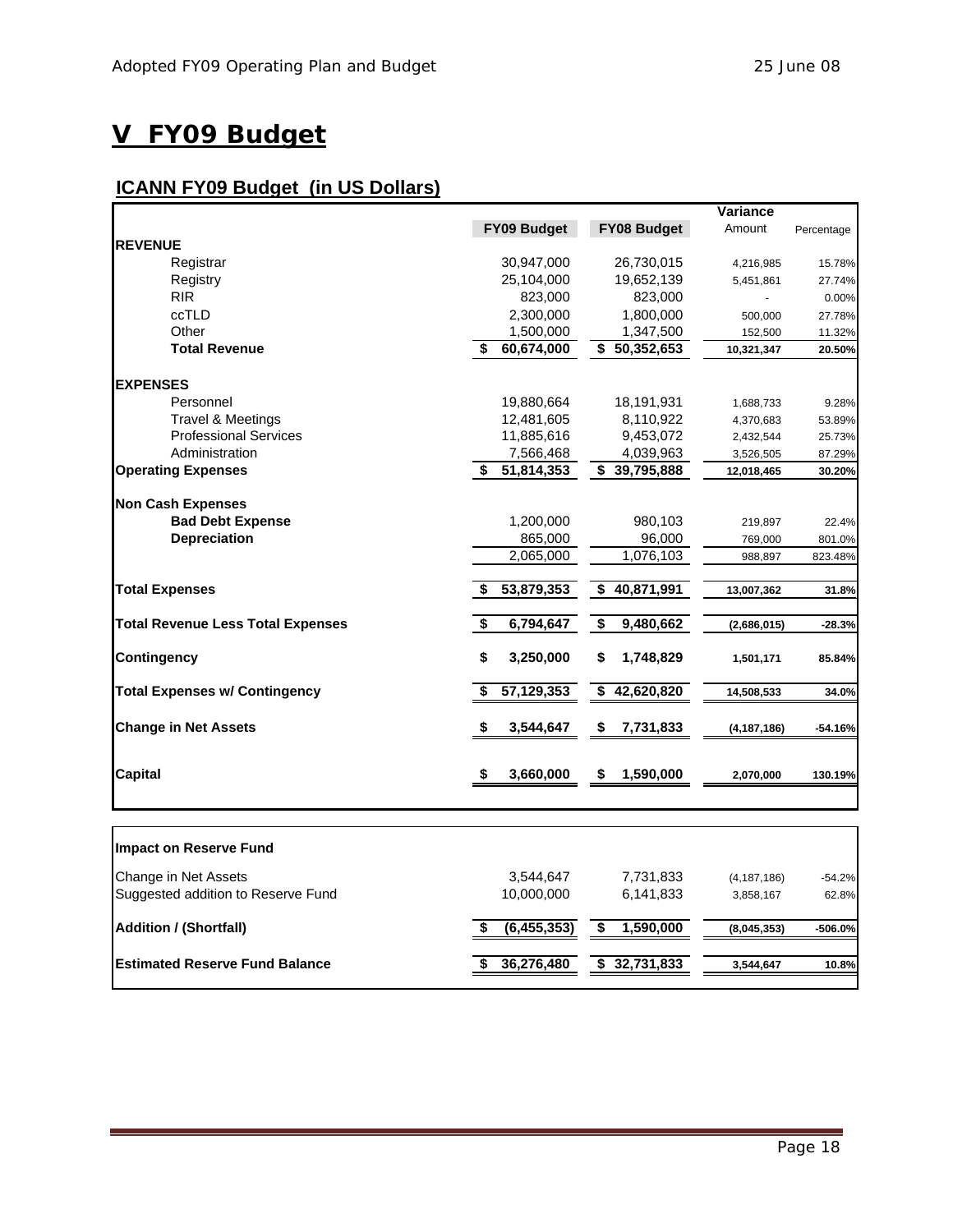### **Revenue (in US dollars)**

ICANN has a number of revenue sources reflecting the diversity of interests in its global mission. In addition to country code operators and Regional Internet Registries, registrants via registries and registrars, provide substantial funding for the coordination of a globally interoperable Internet through the work of ICANN.

|                      | <b>FY09 Budget</b> | <b>FY08 Budget</b> | <b>FY08 Forecast</b> |
|----------------------|--------------------|--------------------|----------------------|
| gTLD Registrar       | 30.9 million       | 26.7 million       | 28.0 million         |
| <b>gTLD Registry</b> | 25.1 million       | 19.7 million       | 19.7 million         |
| <b>RIR</b>           | 0.8 million        | 0.8 million        | 0.8 million          |
| <b>ccTLD</b>         | 2.3 million        | 1.8 million        | 1.3 million          |
| <b>Other</b>         | 1.5 million        | 1.3 million        | 1.2 million          |
|                      |                    |                    |                      |
| <b>Total Revenue</b> | 60.7 million       | 50.3 million       | 51.0 million         |

Until the launch of the new gTLD program, which will be addressed in a separate new gTLD budget (see section VIII) at a later date, ICANN's revenue fee structure model in FY09 remains consistent with prior years. The estimated growth in FY09 revenue is based upon the increase in contracted gTLD registry fees and the overall steady growth of the domain name market. Revenue will be slightly reduced due to the expected elimination of the widespread use of the five day Add Grace Period (AGP) and this reduction is expected to be compensated for over time by the projected growth in DNS registrations.

### Registrar Fees.

Registrar fees consist of application fees, accreditation fees, variable fees and transaction fees.

- Application fees are set at \$2,500 and it is estimated that there will be 30 applications in FY09.
- The accreditation fees of \$3.6 million are based upon a fee of \$4,000 per year for each renewing registrar with 900 registrars renewing in FY09.
- The per-registrar variable fee of \$3.8 million is set at \$950,000 per quarter and is divided equally on a per-registrar basis over all registrars. The per-registrar fee is based upon the validated concept that ICANN expends the same amount of effort in providing services to a registrar regardless of the size of that registrar. Depending upon the registrar size and activity, some registrars will continue to be eligible for "forgiveness" of two thirds of the standard per registrar variable fee. The criteria for eligibility for partial forgiveness will be: 1) the registrar must have fewer than 350,000 gTLD names under its management; and 2) the registrar must not have more than 200 attempted adds per successful net add in any registry.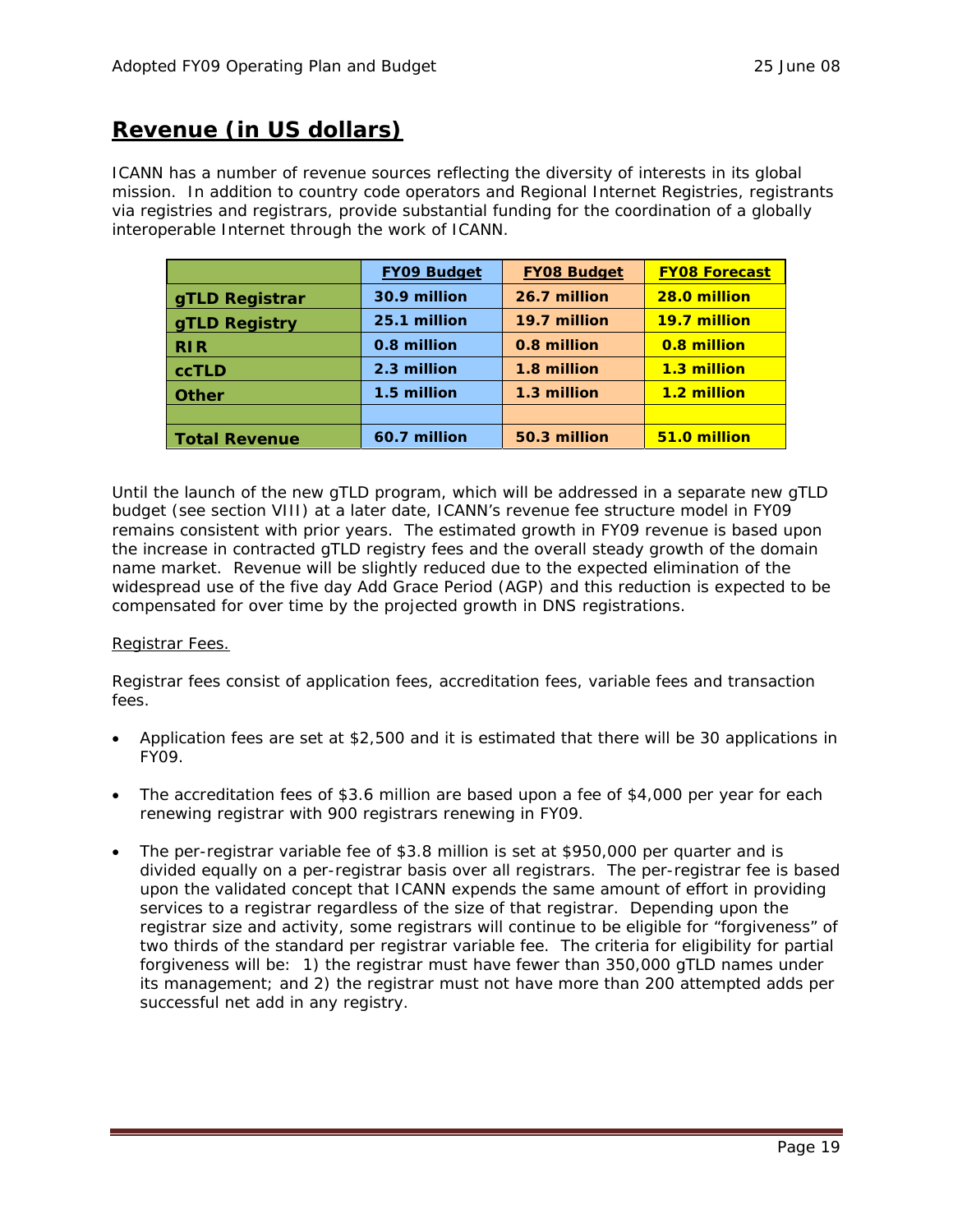• Registrar-Level Transaction Fees

In FY08, the per transaction-year rate was \$0.20 (or a 5 cent discount from the established \$0.25 rate). The FY09 budget assumes that the \$0.20 rate will continue for registrar transaction fees. As in past years, each transaction will be defined as one-year domain registration increment caused by a successful add renewal or transfer command. FY09 revenue is estimated to be \$23.4 million for registrar-level transaction fees.

Each "transaction" will continue to be defined as a one-year domain registration increment caused by a successful add, renewal or transfer command, but this year any domain names deleted during the AGP (if offered) will be included as transactions if they exceed the maximum of (i) 10% of that registrar's net new registrations in that month (defined as total new registrations less domains deleted during AGP), or (ii) fifty (50) domain names, whichever is greater. Therefore per-transaction fee will continue to be charged for each one-year increment of every transaction (e.g. at a \$0.20 fee level, the fee for a three-year renewal will be US \$0.60), and registrars will continue to have the option to "defer" payment of the fees for the years beyond one for each transaction.

### Transaction Volume

Transaction volume of domain names continues to grow year over year. However, the rate of growth has slowed somewhat in FY08. Transaction volume is expected to be about 16% growth for the FY08 year. For FY09, the budget estimates a growth of 11.7% of transaction volume to 117.4 million transaction-years. (That assumption includes a one-time reduction in registration levels when domain tasting effectively ends.) The following chart shows the trend of transaction volume by registries over time.

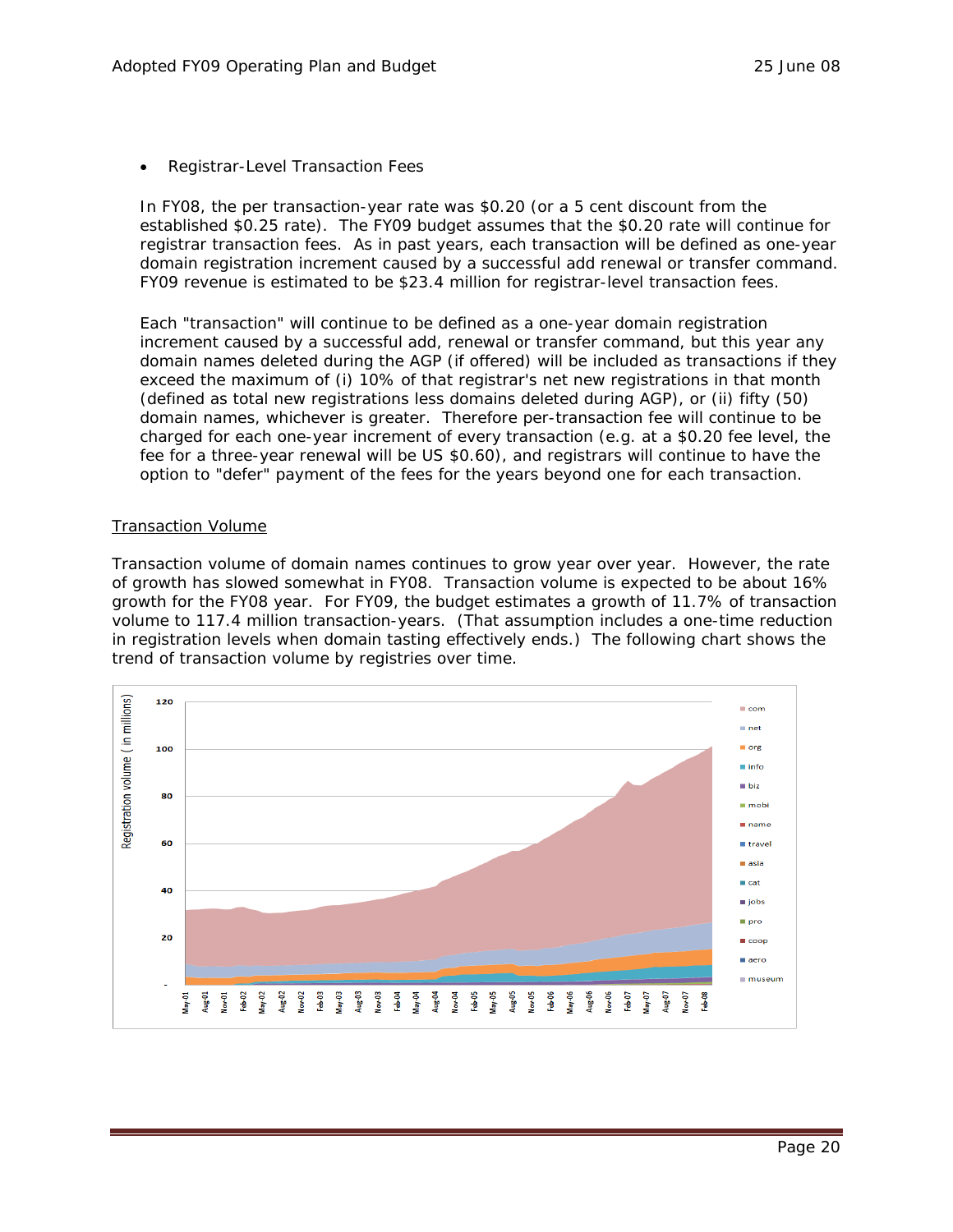### gTLD Registry Fees

These registry fees are determined by agreement terms with each of the gTLD registries. Many registry fees are tied to registration volume and the revenue planned is estimated using the projected growth rate described above. The VeriSign (.com) agreement provides for significant fixed fee revenue to ICANN. In FY08, the .com agreement provided \$2 million per quarter of fees. In FY09, the .com agreement steps up to \$3 million per quarter or \$12 million per year. Other fixed fee gTLD contracts include .cat, .jobs, .travel, .tel, .pro, .aero, .coop, and .museum.

Many gTLD registries provide revenue based upon transaction fees. The rates per transaction, the estimated volume in FY09, and the estimated revenue in FY09 are dependent upon the specific registry.

| <b>Registry Revenue</b> |                  |    |                         |                               |                  |  |              |
|-------------------------|------------------|----|-------------------------|-------------------------------|------------------|--|--------------|
| gTLD                    | <b>Fixed Fee</b> |    | Fee per<br><b>Trans</b> | <b>Trans</b><br><b>Volume</b> | <b>Trans Fee</b> |  | <b>Total</b> |
| .com                    | 12,000,000       |    |                         | 88,039,476                    |                  |  | 12,000,000   |
| .pro                    | 121,900          |    |                         | 6,283                         |                  |  | 121,900      |
| .tel                    | 50,000           |    |                         | n/a                           |                  |  | 50,000       |
| .aero                   | 5,000            |    |                         | 7,331                         |                  |  | 5,000        |
| .coop                   | 5,000            |    |                         | 3,510                         |                  |  | 5,000        |
| .museum                 | 500              |    |                         | n/a                           |                  |  | 500          |
| .cat                    | 10,000           | \$ | 1.00                    | 15,349                        | 15,349           |  | 25,349       |
| .jobs                   | 10,000           | \$ | 2.00                    | 19,374                        | 38,748           |  | 48,748       |
| .travel                 | 10,000           | \$ | 2.00                    | 38,225                        | 76,450           |  | 86,450       |
| .net                    |                  | \$ | 0.75                    | 13,168,080                    | 9,876,060        |  | 9,876,060    |
| .biz                    |                  | \$ | 0.15                    | 2,114,485                     | 317,173          |  | 317,173      |
| .info                   |                  | \$ | 0.15                    | 5,557,937                     | 833,691          |  | 833,691      |
| .name                   |                  | \$ | 0.15                    | 299,271                       | 44,891           |  | 44,891       |
| .org                    |                  | \$ | 0.15                    | 7,296,500                     | 1,094,475        |  | 1,094,475    |
| .mobi                   |                  | \$ | 0.75                    | 610,789                       | 458,092          |  | 458,092      |
| .asia                   |                  | \$ | 0.75                    | 182,862                       | 137,147          |  | 137,147      |
|                         |                  |    |                         |                               |                  |  |              |
|                         | 12,212,400       |    |                         | 117,359,472                   | 12,892,076       |  | 25,104,476   |

The following table captures the revenue provisions for the registries:

Note: \$0.15 was used in the calculation of revenue for .biz and .info, however the rates for these registries are scheduled to increase to \$0.20 per transaction year on 1 January 2009.

Note: The rate for .mobi is set as a fee based on average price of registrations for the quarter. It has approximated \$0.40 per transaction.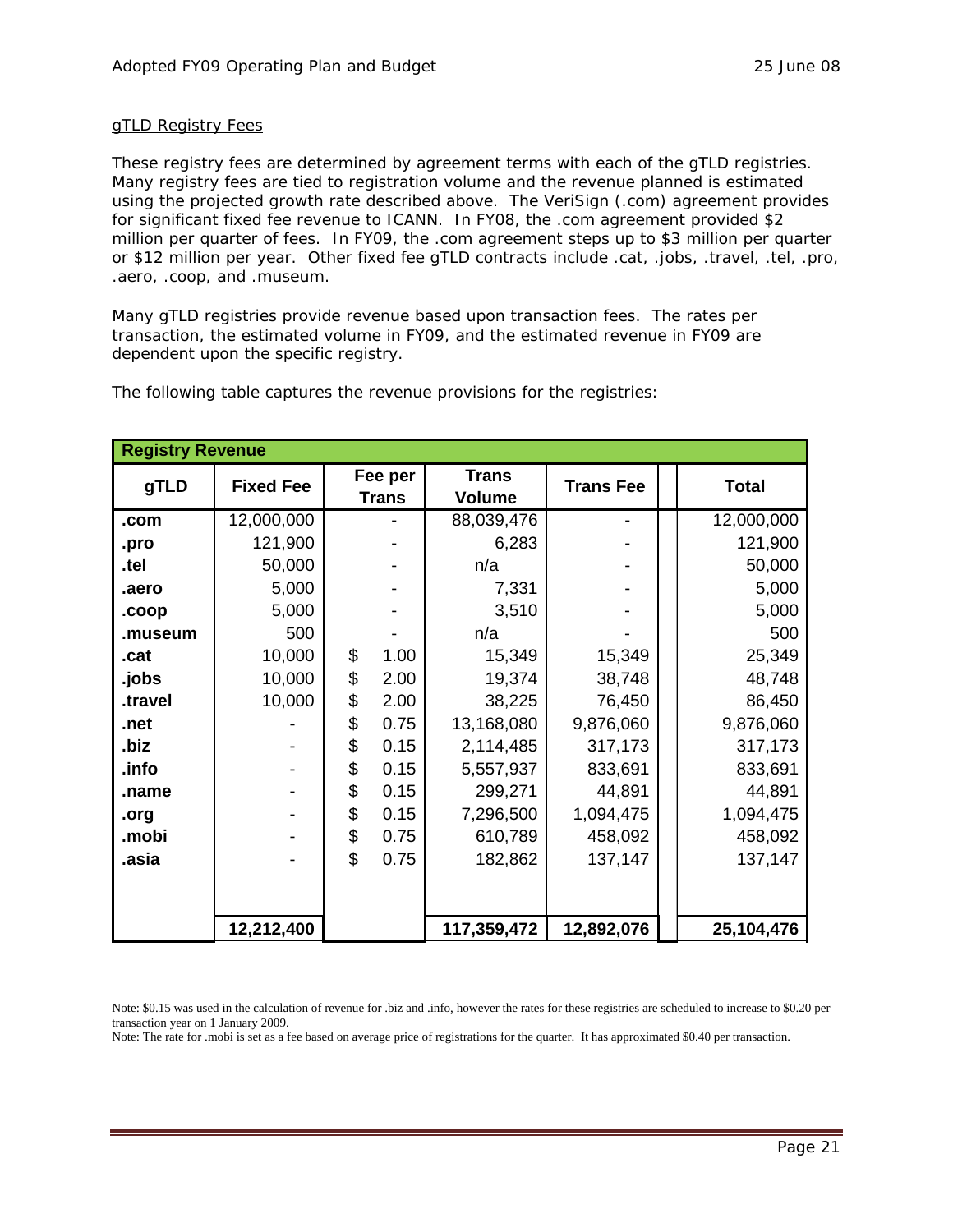#### Regional Internet Registries (RIR) contributions

In FY08 the RIR's paid ICANN significant funds held in escrow equating to several years of intentions to contribute to ICANN's revenue. The RIR's have expressed an interest in continuing to contribute to ICANN at the same level as the FY08 commitment. This amounts to \$823,000 for FY09 as well. In addition, the RIR's provide funding to ASO meetings, staff support for the ASO and travel and attendance at the ICANN meetings.

#### ccTLD Contributions

Many ccTLDs have expressed support of the ICANN model and the understanding of the value that the ICANN model provides. There have also been expressions that a consistent structure by which the ccTLDs provide fees to ICANN must be developed. Mechanism for funding is determined by the ccTLDs, through the ccNSO. Many ccTLD's have agreements with ICANN including contracts, exchange of letters, or accountability frameworks. They can be seen on the world map here:

#### <http://www.icann.org/maps/cctld-agreements.htm>

In addition, many ccTLD's without formal agreements with ICANN contribute to ICANN's revenues in order to demonstrate support for the ICANN process. Historical ccTLD contributions can be viewed by the world map as shown here:

<http://www.icann.org/maps/cctld-contributions-0607.htm>

### Other Sources of Revenue

ICANN's investment reserve fund that is Board restricted exceeds \$25 million. The interest and earnings on this fund and other working capital funds are estimated to provide \$1 million (4% per year) for FY09. These funds are invested conservatively based upon the investment policy approved by the Board during FY08.

Sponsorship revenue is estimated at \$500,000 per year. Sponsorships are available for companies wishing to contribute to the ICANN meeting experience. Sponsoring companies receive special services during an ICANN meeting, depending on the level of sponsorship.

The separate new gTLD budget will estimate revenue related to the launch of the new gTLDs. Revenues are expected to be significant for application fees, possibly auction fees, registry/registrar fees, and other types of fees. These fees will be described and estimated in the separate new gTLD budget document several months before the launch of the new gTLD program.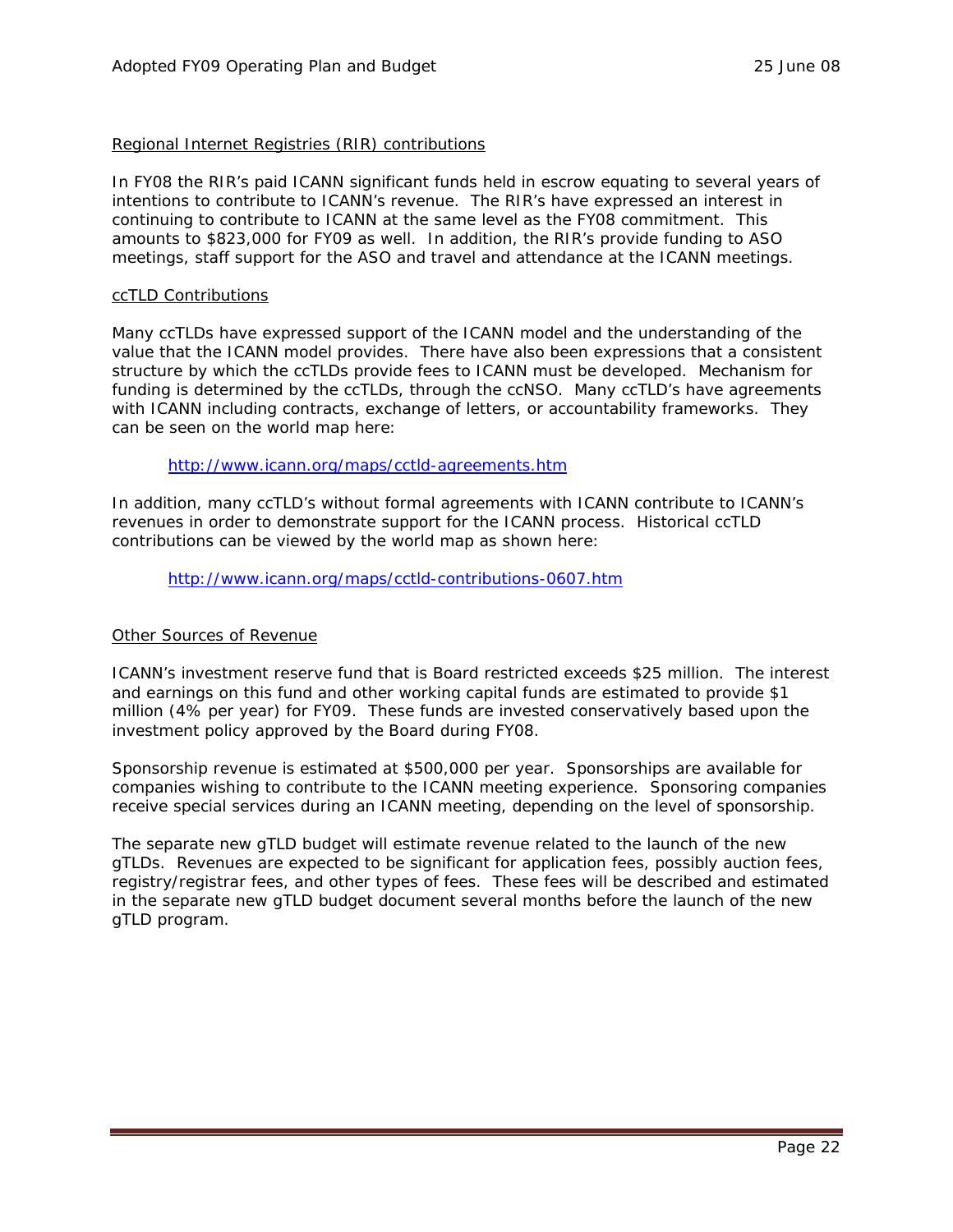### **Personnel Costs (in US dollars)**

|                  | <b>FY09 Budget</b> | <b>FY08 Budget</b> | <b>FY08 Forecast</b> |
|------------------|--------------------|--------------------|----------------------|
| <b>Personnel</b> | 19.9 million       | 18.2 million       | <b>16.3 million</b>  |

Personnel costs are estimated to reach nearly \$20 million in FY09. This includes the hiring of about 24 new staff to help ICANN deliver on this Operating Plan. Highlights of the new hires include:

- New gTLD. ICANN staff from several functions will be called to assist in the implementation of the new gTLD program. Several new positions are required to ensure that the new gTLD program continues on track. A gTLD Process Coordinator will manage the evaluation processes used for all new gTLD applications. An IDN Registry Manager will implement the "IDN ccTLD" delegation process (fast-track), if approved. Resources will be provided for applicant support and to manage complex aspects and communications of the evaluation process separately.
- Strengthen the IANA function and infrastructure. IT and other technical specialists at ICANN will be called on to assist in strengthening the IANA function services and ICANN's infrastructure especially in anticipation of the delegation of IDNs and other new gTLDs. In addition, an IANA Service Manager will be hired to oversee the IANA function infrastructure developers, Service Engineers, Software Project Manager, Systems Engineers and Stakeholder Relations Managers.
- Strengthen Contractual Compliance. Additional positions to enhance the compliance activities at ICANN including data analysis and reporting, increased auditing and follow-up activity, full implementation of escalation procedures, and a communications analyst to assess and publish constituent reports to inform the public regarding compliance activities.
- Broaden participation. To ensure that ICANN's multi stakeholder model is strengthened, regional liaisons in selected areas around the globe will be retained. Asia, in particular China, is identified as a critical region to which ICANN must reach out for increased participation. ICANN's commitment to operate in multiple languages is defined by a separable budget to ensure that the translation policy is carried out correctly and efficiently. The overall translation budget has been increased as well.
- Improve core operations. The balance of the new hires is to ensure that ICANN continues to operate well. This includes legal support, policy development, IT support, services support, and a full time staff to oversee and manage the organizational reviews.
- New gTLD separate budget. The New GTLD program is supported across many parts of ICANN today; many of the new hires for the FY09 budget are expected to be dedicated to this effort. In addition, approximately 13 new hire positions have already been identified as necessary when new gTLDs are actually delegated, subsequent to program launch. These positions will be included in the separate gTLD budget request described elsewhere in this document and thus are not included in this budget. These positions include the IANA function project specialists, information officer, policy support, regional liaisons, IT support, registry/registrar liaisons, and IDN managers.

Key assumptions used to calculate the costs of personnel in FY09, including the costs of the new hires, include: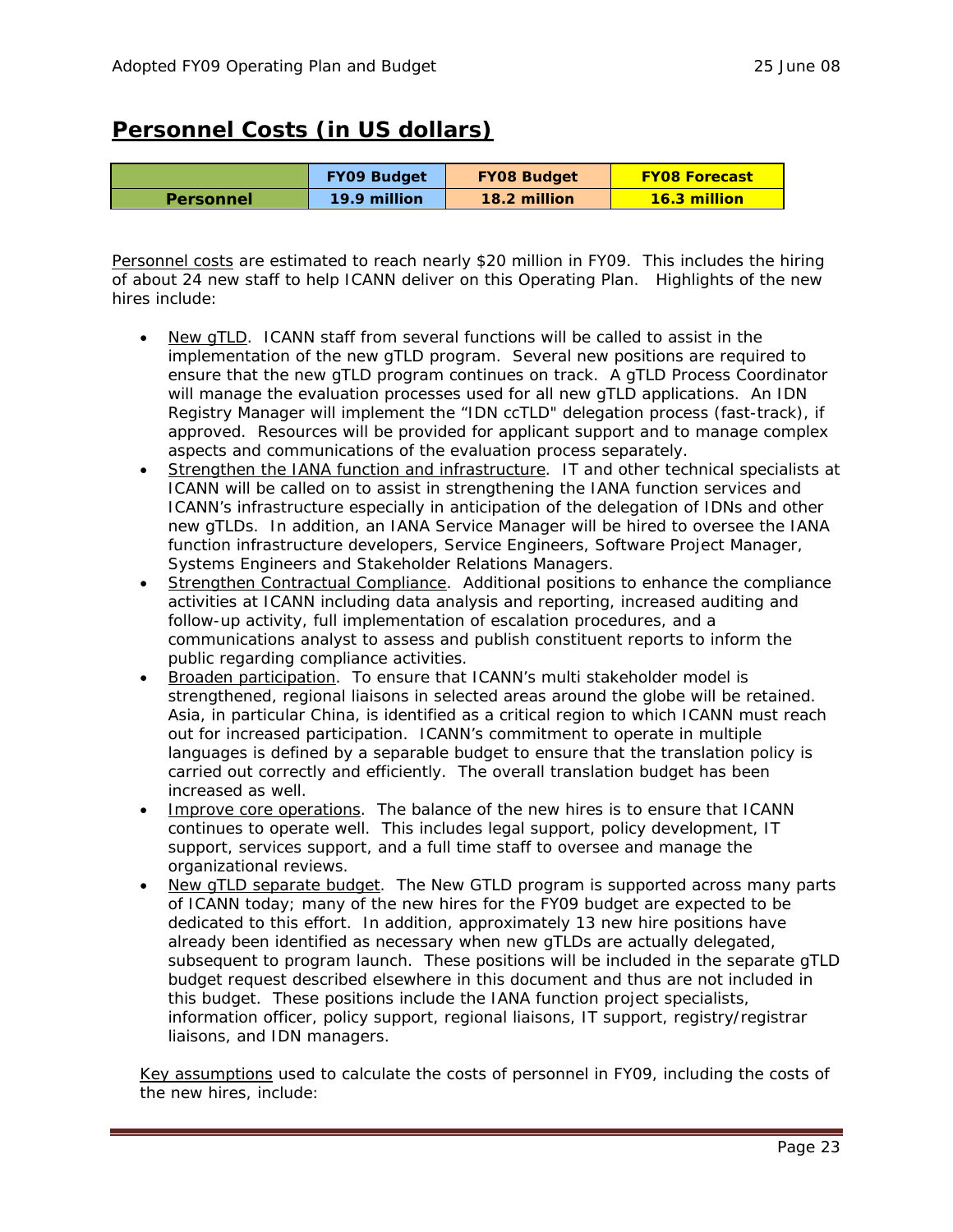- Compensation of new hires is assumed to be based upon estimated market rates and hidings throughout the fiscal year (average start date of 1 January 2009).
- Compensation for existing staff is assumed to increase by an average of 5% half way through the fiscal year; any actual compensation increase will be based on market reviews by independent reviewers.
- Other personnel costs (i.e., burden or fringe benefits) are approximately 36% of gross payroll for all staff. More specifically, the costs for the following are based upon the percentage of gross payroll:
	- o Recruiting fees of 15% of annual starting salary of new hires.
	- o Benefits for US based staff include:
		- Vacation expense of 2%. US based staff members accrue three weeks up to five years, thus it is assumed that two weeks are taken and one week is accrued.
		- **Pension expense of 13% on average.**
		- Workers compensation expense of 1% for statutorily required coverage.
		- **Payroll taxes of approximately 7%.**
	- o Benefit for non-US based staff members are based upon contract terms if available.
		- Australia based staff members are based upon 9% for pension, 6% for workers compensation, and 6% for payroll.
		- Brussels based staff members are based upon 16% for holiday and extra month compensation.
	- o As part of a Board-approved compensation program, staff is paid a bonus based on the achievement of specifically defined performance targets. The budget assumes a high percentage of bonuses are achieved, but actual payout of bonus is contingent upon completion of each individual's actual performance.
	- o Other staff benefits are based upon contract terms.

### **Meeting and Travel Costs (in US dollars)**

|                            | <b>FYO9</b>  | <b>FY08 Budget</b> | <b>FY08 Forecast</b> |
|----------------------------|--------------|--------------------|----------------------|
| <b>Travel and Meetings</b> | 12.5 million | 8.1 million        | 8.9 million          |

Travel costs at ICANN are primarily incurred for two purposes. One category of costs is for the ICANN meetings and regional meetings. This includes the costs of the venue and services required for the meetings as well as the airfare, lodging, and meals costs for staff, Board members, vendors, and representatives of constituencies who attend these meetings. The other category of travel costs is for required travel (outside of major ICANN meetings) by ICANN staff, Board, and others in order to execute ICANN's operations. For this budget year, the cost of ICANN staff traveling to ICANN meetings is planned at economy air rates to make travel more economical, and to help fund expanded community travel.

During FY08, the ICANN meetings function has assumed many of the tasks and associated costs historically borne by local hosts. This was to reduce the financial burden of the local hosts. This means that a typical ICANN meeting now costs \$2 million which includes the airfare, lodging, meals, and incidentals for Board, staff, vendors and selected constituency support. Other significant costs for ICANN meetings include: the venue costs, technical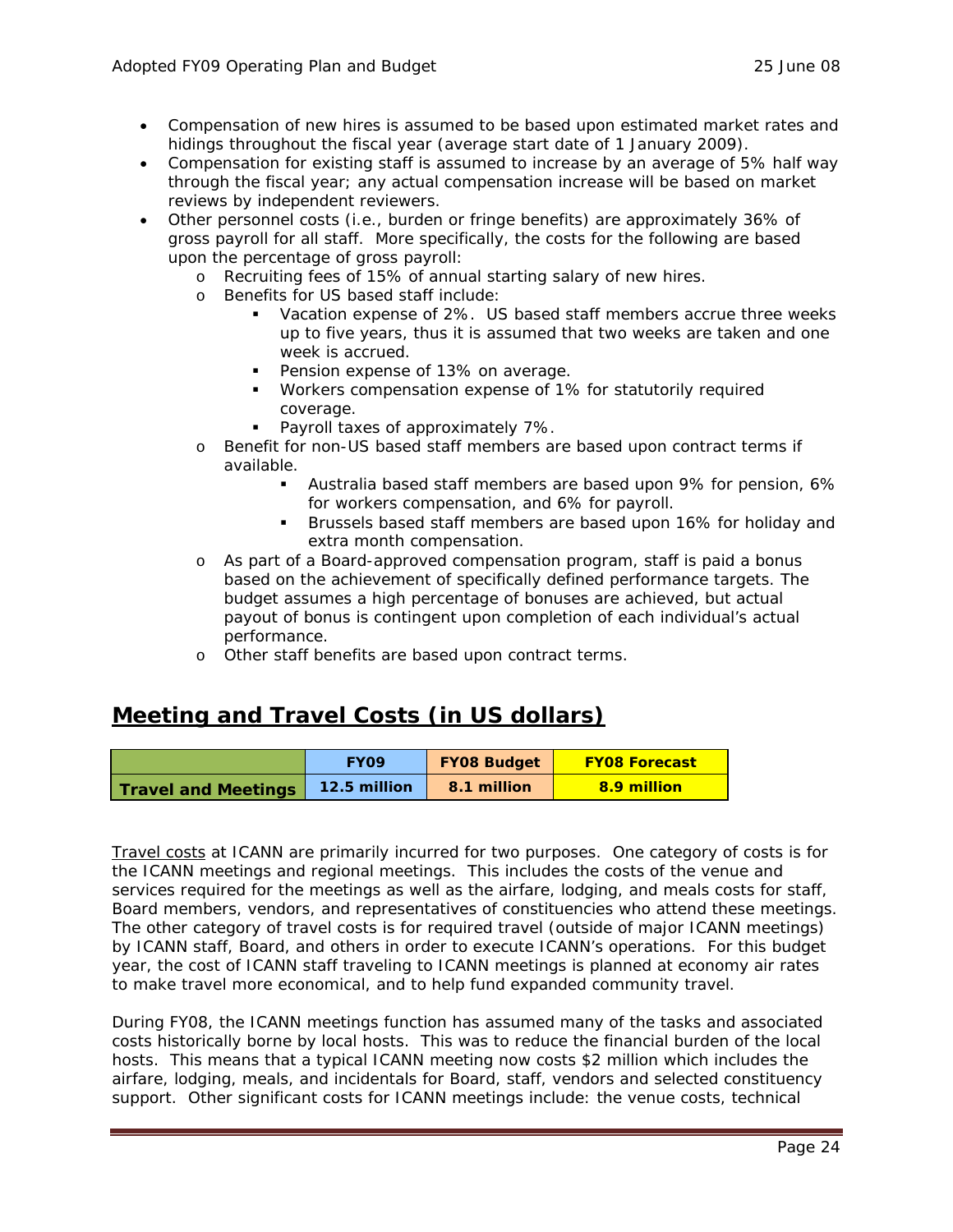support functions, audio visual services, interpretation, scribes, connectivity, pre-meeting trips and other support services/costs.

In addition, ICANN relies on travel to execute both its core daily activities and the special initiatives, and to visit stakeholders in various regions to engage locally as opposed to only enabling engagement by attending an ICANN meeting.

Travel support for constituencies is expected to expand in FY09 as was be put forth in the travel support approach posted for comment on  $2<sup>nd</sup>$  June 2008. Expanded constituency travel support is included in this budget.

A new meetings approach is being evaluated during FY09 including the consideration of changing the format, number and structure of meetings. The FY09 budget assumes that there will be little change to the current meetings approach, and that any changes would impact the FY10 budget.

### **Professional Services (in US dollars)**

|                                 | <b>FYO9</b>  | <b>FY08 Budget</b> | <b>FY08 Forecast</b> |
|---------------------------------|--------------|--------------------|----------------------|
| Professional<br><b>Services</b> | 11.9 million | 9.5 million        | <b>7.4 million</b>   |

Consultant costs continue as a significant expense (over \$7 million) at ICANN as one time projects need to be completed for the new gTLD and other initiatives are completed. In general, with relatively high start-up costs (long learning time) for new employees, ICANN continues to use outside consultants instead of staff unless there is a compelling long-term reason that a new staff function is required.

Translations and interpretation costs are estimated to exceed \$1 million based in comparison to about \$500,000 spent in FY08. The ICANN proposed translation policy can be viewed here:

<http://www.icann.org/announcements/announcement-13feb08.htm>

- Key assumptions in estimating the cost for the translation policy include:
	- o Most new documents translated into five languages (French, Spanish, Arabic, Russian, and Chinese) at an estimated cost of \$1.15 per word.
	- o Educational and informational material (currently around 10% of that material) translated into 10 languages (the five above plus typically Japanese, German, Korean, Italian, and Portuguese).
	- o Interpretation services provided at each of the three ICANN meetings as well as at some regional meetings.
	- o A translation coordinator will be required to ensure that the translation policy is implemented effectively and efficiently.

Legal costs are budgeted to be \$2.7 million largely based upon existing litigation, legal support of organizational initiatives, and the continued work required supporting the new gTLD launch as well as providing all other legal support services for baseline activities. The contingency budget is intended to cover any excess litigation costs that occur. The amount budgeted for legal costs is consistent with the FY08 costs.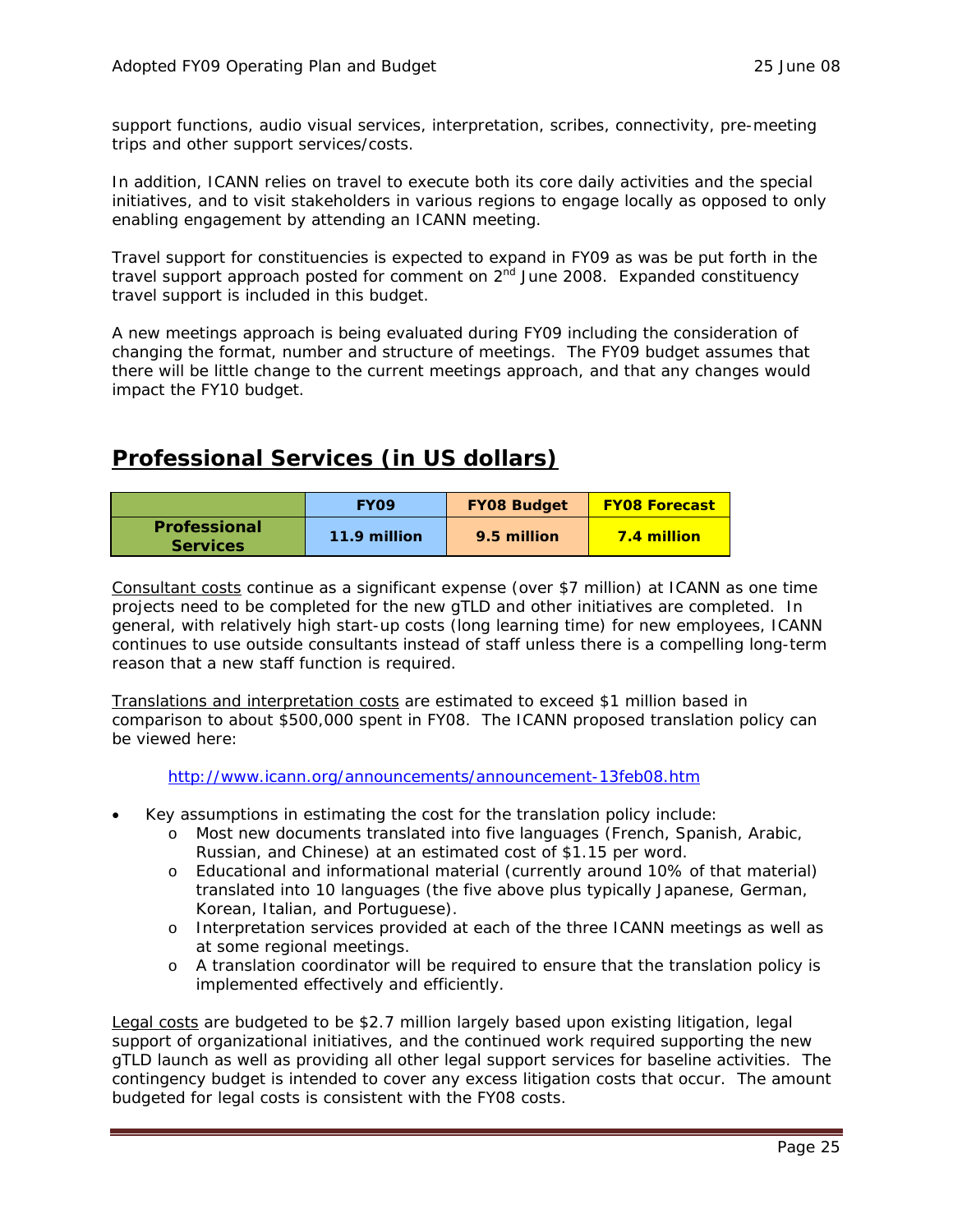Other professional services include costs for ordinary business activities for consultants such as for audits, tax services, specialists, and analysts.

### **Administrative costs (in US dollars)**

|                       | <b>FYO9</b> | <b>FY08 Budget</b> | <b>FY08 Forecast</b> |
|-----------------------|-------------|--------------------|----------------------|
| <b>Administration</b> | 7.6 million | 4.0 million        | 4.7 million          |

- IT related set up costs for each new hire are estimated at \$6,000, which includes a computer, monitor, phone, backup systems, licensed software, warranty, antitheft, and security protection.
- Rent assumes that ICANN operates out of Marina del Rey, Sydney, and Brussels. A small Washington D.C. rental space is assumed to be obtained during FY09.

| <b>Rent Expense</b> |           |
|---------------------|-----------|
| Marina Del Rey      | 840,000   |
| <b>Brussels</b>     | 300,000   |
| Sydney              | 240,000   |
| Washington D.C      | 300,000   |
| Parking             | 90,000    |
|                     | 1,770,000 |

- Business insurance for ICANN is assumed to be \$180,000 and remain flat for FY09.
- Network connectivity is nearly \$500,000.
- Other computer equipment is estimated at \$336,000.
- Telephone costs including cell phones is estimated at slightly over \$1 million.
- Board professional development costs are estimated at \$350,000.
- Staff training costs are estimated at nearly \$200,000.

### **Ombudsman**

Pursuant to the ICANN Bylaws at Article V, Section 1, Paragraph 4:

The annual budget for the Office of Ombudsman shall be established by the Board as part of the annual ICANN budget process. The Ombudsman shall submit a proposed budget to the President, and the President shall include that budget submission in its entirety and without change in the general ICANN budget recommended by the ICANN President to the Board. Nothing in this Article shall prevent the President from offering separate views on the substance, size, or other features of the Ombudsman's proposed budget to the Board.

### **Bad Debt Expense (in US dollars)**

|                         | <b>FYO9</b> | <b>FY08 Budget</b> | <b>FY08 Forecast</b> |
|-------------------------|-------------|--------------------|----------------------|
| <b>Bad Debt Expense</b> | 1.6 million | 1.0 million        | <b>1.0 million</b>   |

Bad debt expense is the estimate of billings that will not be collected, and is assumed to be 2% of all revenue. Recent efforts to bring registrars up to date in paying invoices has largely been successful, and this effort is now more routine.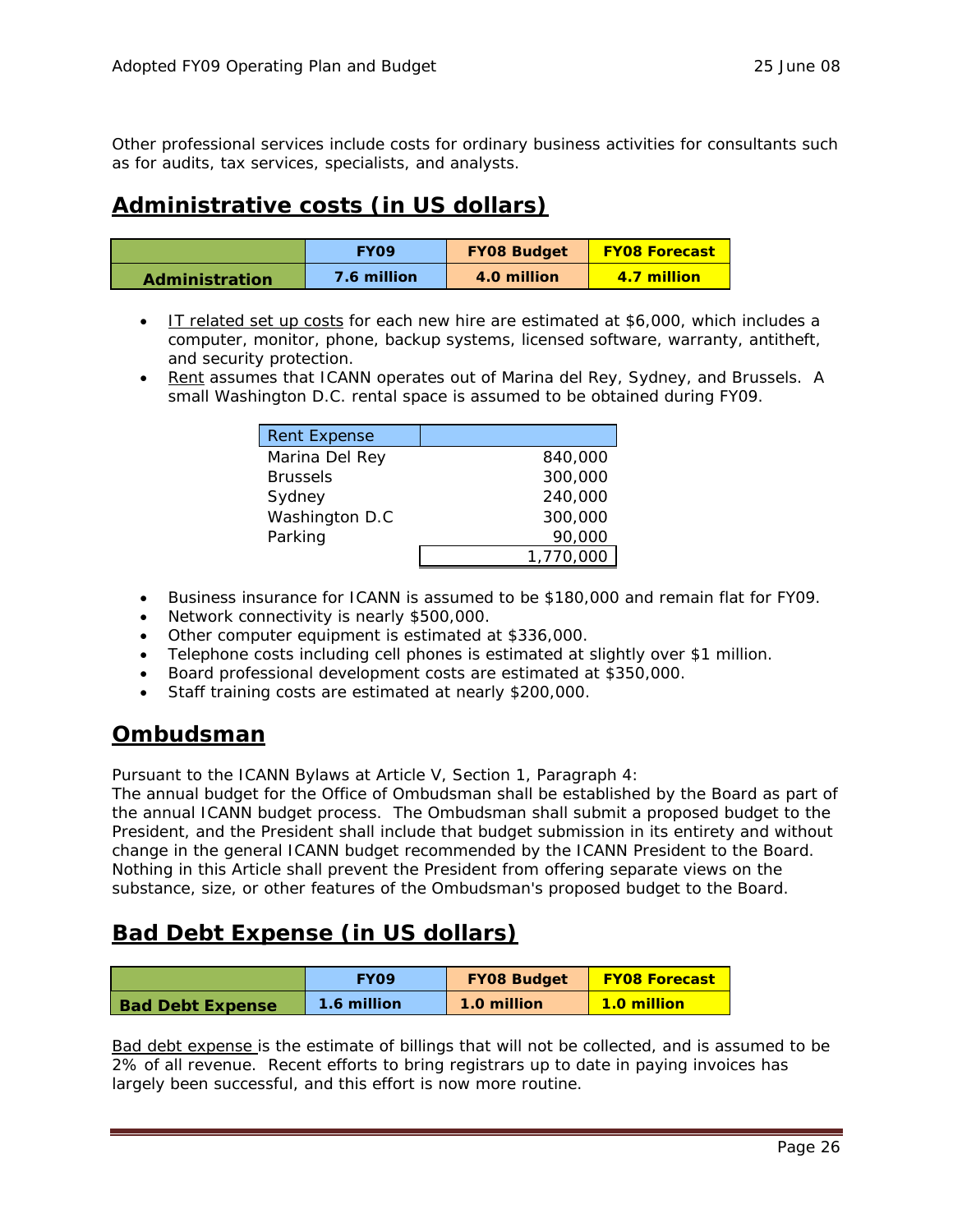### **Depreciation costs (in US dollars)**

|                     | <b>FYO9</b> | <b>FY08 Budget</b> | <b>FY08 Forecast</b> |  |
|---------------------|-------------|--------------------|----------------------|--|
| <b>Depreciation</b> | 0.9 million | 0.1 million        | 0.2 million          |  |

Depreciation costs are based on an asset's service life (three years for ICANN's most significant assets), and includes cost of capital purchased prior to FY09 plus the depreciation for new capital purchases during FY09.

### **Capital Costs (in US dollars)**

|                | <b>FYO9</b> | <b>FY08 Budget</b> | <b>FY08 Forecast</b> |
|----------------|-------------|--------------------|----------------------|
| <b>Capital</b> | 3.7 million | 1.6 million        | <b>1.1 million</b>   |

The capital budget for FY09 includes \$3.66 million for capital improvements. This is a significant increase over FY08 as ICANN prepares for the increased scaling and demands upon its infrastructure. It also includes some funds for the new gTLD application interface. Another list of capital budget items, which will be of a significant amount, will also be proposed in the separate new gTLD budget. The following table describes the capital budget for FY09:

### Capital Budget

| <b>Business Continuity and Disaster Recovery</b>            | \$1,155,000.00   |
|-------------------------------------------------------------|------------------|
| <b>IANA High Availability</b>                               | 150,000.00<br>\$ |
| <b>IANA Software systems</b>                                | \$<br>100,000.00 |
| IANA assignment and management of resources for .arpa, .int | \$<br>50,000.00  |
| Operational readiness for root zone automation              | \$<br>50,000.00  |
| Compliance system                                           | \$<br>75,000.00  |
| Remote Participation and Collaboration                      | \$<br>140,000.00 |
| New gTLD Application Interface                              | 150,000.00<br>\$ |
| <b>Financial Accounting System</b>                          | \$<br>150,000.00 |
| Infrastructure upgrades                                     | \$<br>505,000.00 |
| Security Improvements                                       | \$<br>150,000.00 |
| L-Root system improvements                                  | \$<br>630,000.00 |
| Operational software systems improvements                   | 255,000.00<br>\$ |
| Technical Laboratory build out                              | 100,000.00<br>\$ |
| Total                                                       | \$3,660,000.00   |

The IT improvements and replacement of obsolete systems will include provisions to ensure that ICANN is internally ready for IPv6 adoption. This also includes infrastructure upgrades necessary for high availability and stability of L Root services as well as ensuring IPv6 capability in ICANN's services.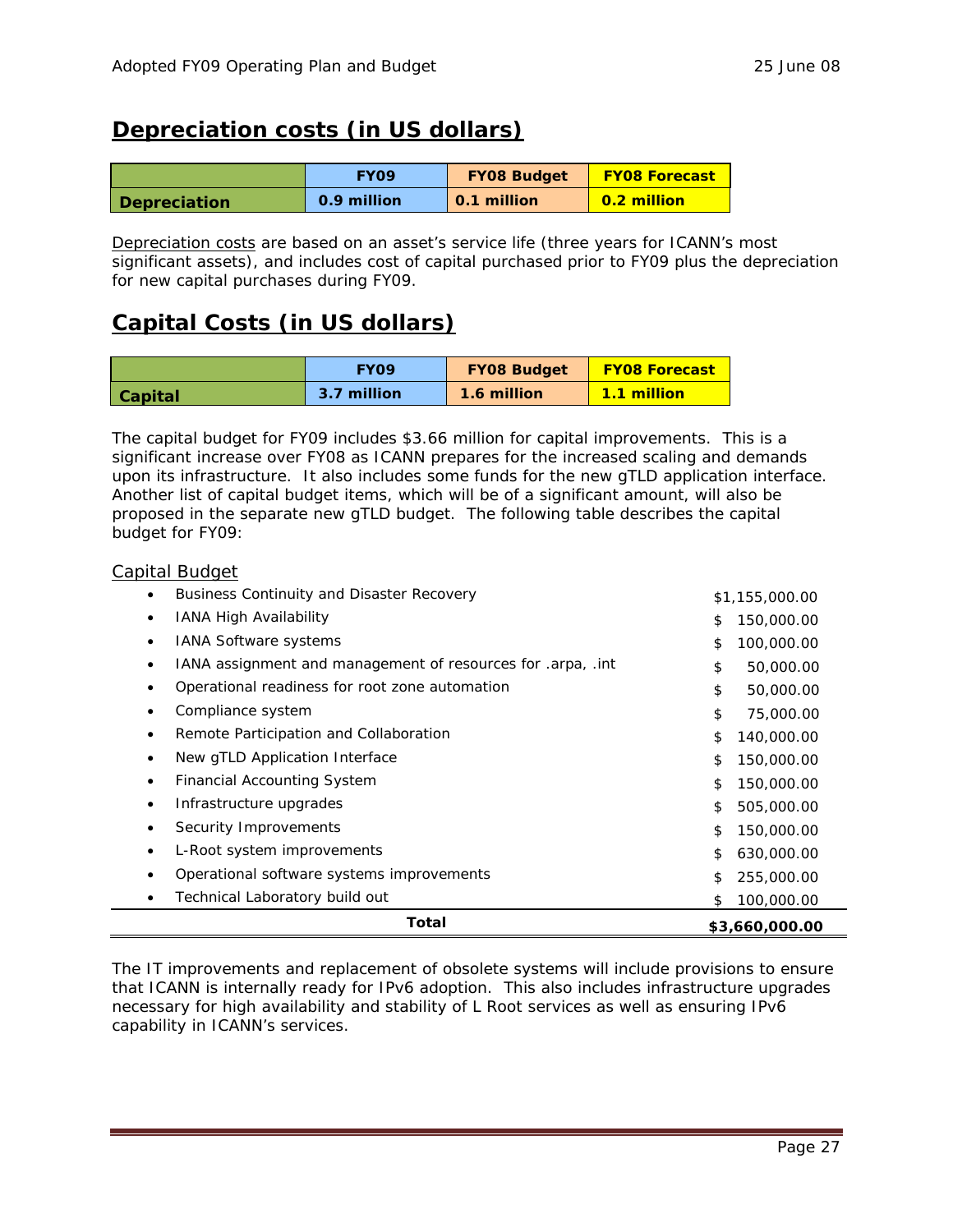### **Contingency (in US dollars)**

|                    | <b>FYO9</b> | <b>FY08 Budget</b> | <b>FY08 Forecast</b> |
|--------------------|-------------|--------------------|----------------------|
| <b>Contingency</b> | 3.3 million | 1.7 million        | n/a                  |

- Individual FY09 budget items were estimated based upon the most reliable information available. In order to allow for the possibility of costs exceeding original estimates, an overall contingency of \$3.3 million is included in the budget.
- A formal contingency was identified in the FY08 budget as well. At that time, ICANN management committed to spend money in accordance with the base budget and spend money from the contingency only if truly necessary. FY08 projections show that little, if any, of that contingency will actually be spent.
- Board compensation. The contingency budget has been increased to ensure that there are adequate resources set aside in the event that planned studies and consultations result in a recommendation for ICANN to begin compensating Board Directors and Liaisons for the significant amounts of time they devote to ICANN matters. Any such compensation program would only be adopted subsequent to community consultation and a Bylaws amendment ([http://www.icann.org/general/bylaws.htm - VI-22](http://www.icann.org/general/bylaws.htm#VI-22)). (The Bylaws currently require that Directors and Liaisons be reimbursed for expenses they incur in performing their duties, but prohibit compensation to Directors for their services.)
- Litigation. The contingency budget is being established in part to accommodate any excess substantial litigation costs that occur.
- Currency Exchange Risk: The continuing weakening of the US dollar vis-à-vis other currencies caused erosion of purchasing power for ICANN in FY08. As ICANN's costs are being increasingly incurred in non-US currencies, some contingency is set aside for currency exchange risk. Key currency exchange rates used in the FY09 Operating Plan and Budget are:

| <b>Non-US Currency</b> | <b>Currency Exchange Rate</b>    |
|------------------------|----------------------------------|
| <b>Furo</b>            | 1.54 US\$ per Euro               |
| Canadian Dollar        | 0.998 US\$ per Canadian dollar   |
| Australian Dollar      | 0.947 Australian dollar per US\$ |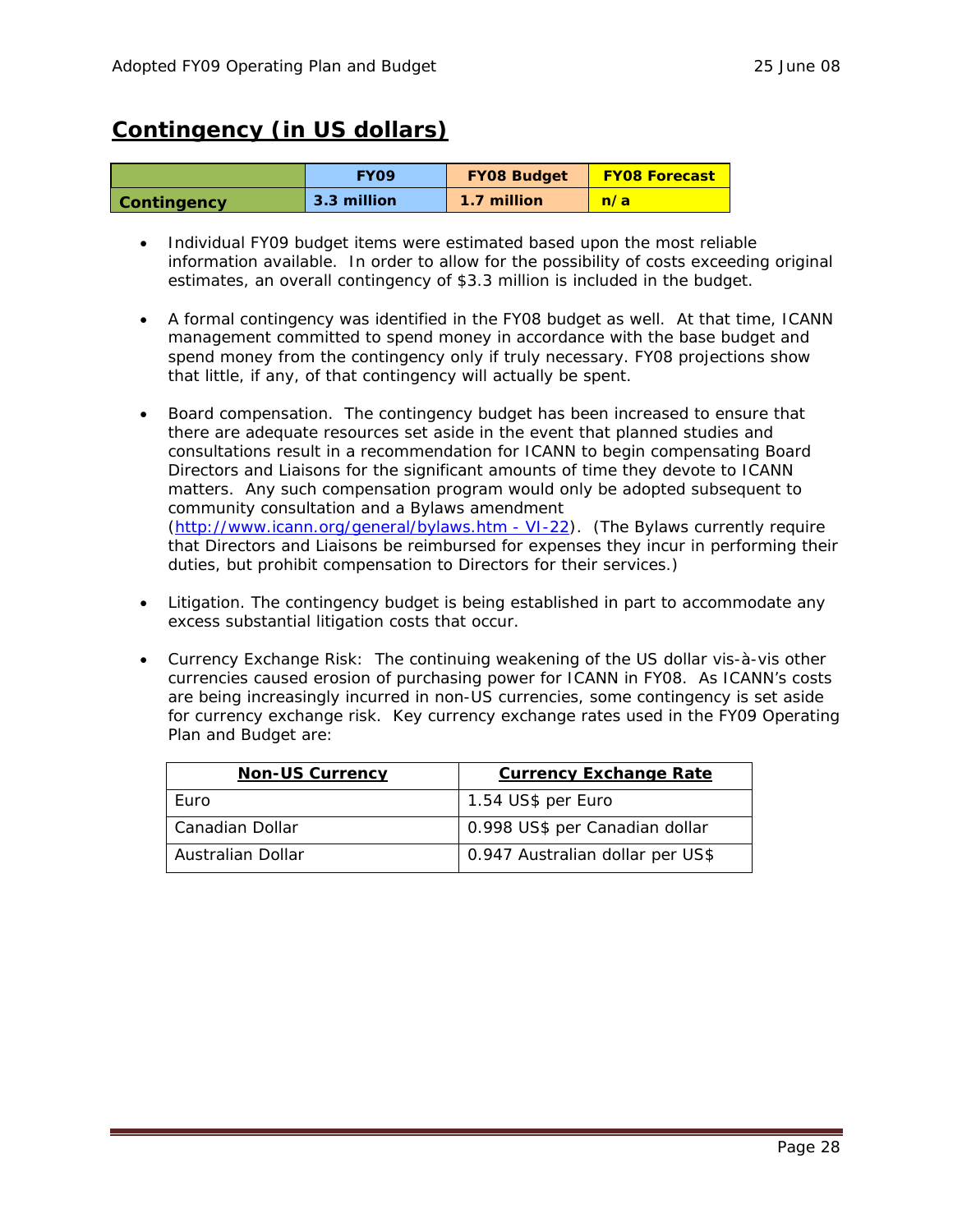## <span id="page-28-0"></span>**VI Contribution to Reserve Fund**

ICANN's strategic plan calls for the full funding of a financial reserve equivalent to one year's operating expenses within three to five years. It is intended to reach this goal by contributing US\$10 to US\$15 million per year to the reserve fund. The FY09 Operating Plan and Budget assumes that approximately US\$3.5 million will be added to the reserve fund in FY09. The one-time new gTLD program costs are the primary reason for a reserve contribution below the target. This budget approach seems to balance competing priorities including the necessary funding for key FY09 initiatives, avoiding fee increases, and continuing to grow the reserve fund though at a more modest level.

When the new TLD program is launched, it is expected that some portion of the recovered historical costs included in application fees will be used to increase the reserve fund. This will be made clear in the separate new gTLD budget.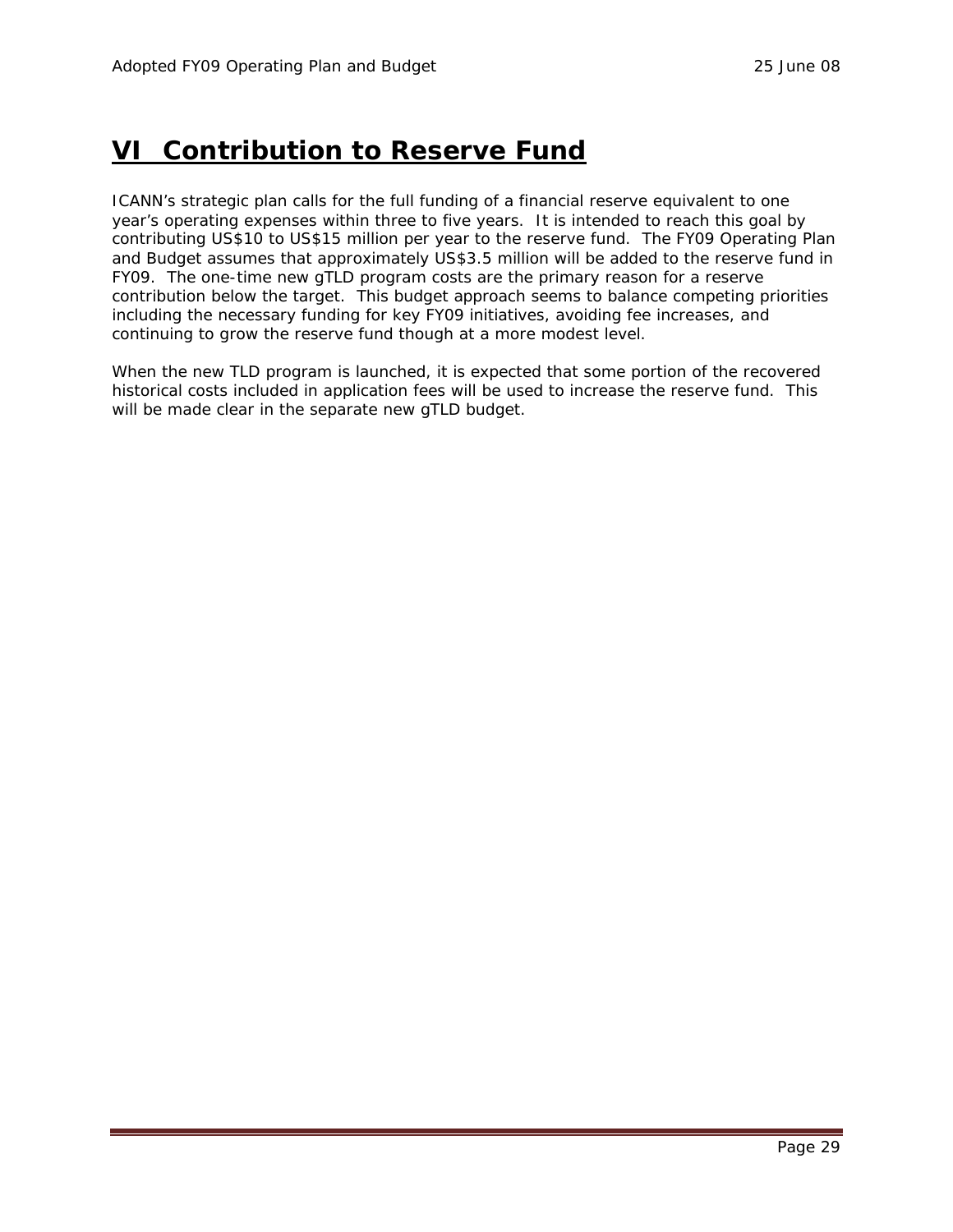## <span id="page-29-0"></span>**VII New gTLD program – Separate Budget to be approved**

The implementation of policy recommendations and development of the processes for the introduction of new gTLDs is moving forward with a collaborative effort among ICANN staff, outside consultants, and the community.

#### Budget Approach for new gTLDs

The elements of new gTLD expenses include the following:

- Costs associated with developing the implementation process
- Systems and staff build-out necessary to start the application process
- Costs of processing applications, and scaling systems and staff to the flow of incoming applications
- Providing services (say, through the IANA function and registry liaison) to newly delegated registries

New gTLDs are anticipated to provide two primary sources of ICANN revenue:

- Application processing fees
- Registry fees associated with the ongoing operations of new TLDs

This budget does not attempt to forecast all of these expense and revenue elements. Hence, a separate budget will be proposed in the future. The timing for taking the first applications is uncertain, and even a relatively short time variance could have a material impact on ICANN's budget. Additionally, while there has been good progress in many aspects of new gTLD implementation planning, some key elements that affect cost have yet to be determined.

The separate budget has two components:

- 1. The revenues and cost associated with the application and evaluation process. This is essentially a zero-sum situation as it is intended that costs are offset by application fee revenue in the long-term. However, there is significant uncertainty regarding timing and cash-flow of this budget segment. That uncertainty will start to be resolved as the new gTLD launch window approaches.
- 2. Operational support for new gTLDs. Due to uncertain demand and the timing, the requirement for services (and associated costs) such as: root zone delegation activities, the registry services evaluation process, and legal support of contract negotiation, will not be resolved until the process launch is imminent.

To deal with this uncertainty, ICANN staff will propose a separate gTLD budget amendment approximately 90 days prior to the application process launch. The separate budget amendment will include substantial revenue and cost amounts. Consistent with GNSO policy recommendations, the net impact of the new gTLD program will be "revenue / cost neutral". That is, expenditures should largely be covered by revenue received from the application fees. This budget will also discuss use of new revenue proceeds.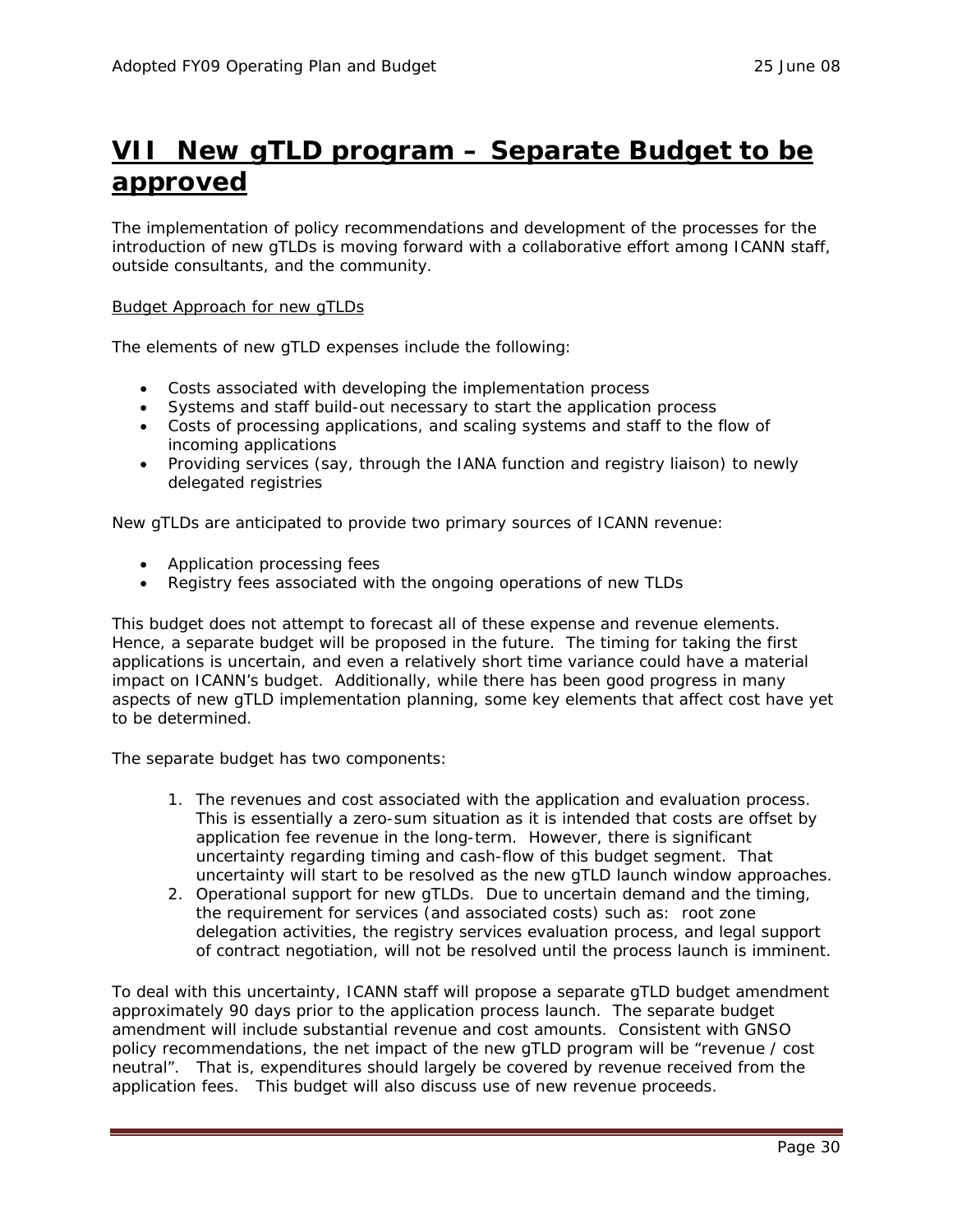However, there are some expenses that are certain to occur in FY09 as ICANN prepares for the new gTLD process. These include professional services fees for some aspects of process development, operational staff build-up (IANA, legal, registry/registrar support) and computer systems. Since these expenses are certain, they are directly included in the FY09 budget.

Although not possible to state an exact figure for new gTLD applications yet, the new gTLD process costs are intended to be fully self-funded and off-set by the application fees. In addition, the new gTLD separate budget will provide revenue to offset and recover costs spent previously such as implementation costs. The new gTLD program overall (including that expensed prior to the separate new gTLD budget) is revenue cost neutral.

Costs to be recouped include implementation development costs, costs related to running the application process and a risk premium in legal, operational, and technical areas. Over time, as the ICANN community builds experience with the program, fees will be tuned to address efficiencies or unanticipated costs, and actual experience with potential risks.

The start-up costs may include, but are not limited to: staffing the new gTLD office and other departments with incremental costs incurred related to the new gTLDs, professional services fees associated with Request for Proposal development and dispute resolution process development, algorithm provider, interface development, a portion of IDN development cost, and technical, business, and financials review conducted by ICANN staff and outside service providers.

The FY09 budget proposes \$8.6 million in direct implementation / start-up costs associated with the new gTLD program. Another element of cost in the FY09 budget is setting up a communication strategy, through the efforts of ICANN staff and international public relations firms. The need for an effective new gTLD communication strategy was identified by the GNSO. The communications strategy will focus on global outreach prior to the posting of the draft and final documents describing the new gTLD timing and application round process (the "RFP"). There will also be costs associated with translating communications as is appropriate.

The draft RFP is in preparation and will be posted for public comments. The public comments will be taken into account in developing the final RFP, which will be posted prior to ICANN accepting applications.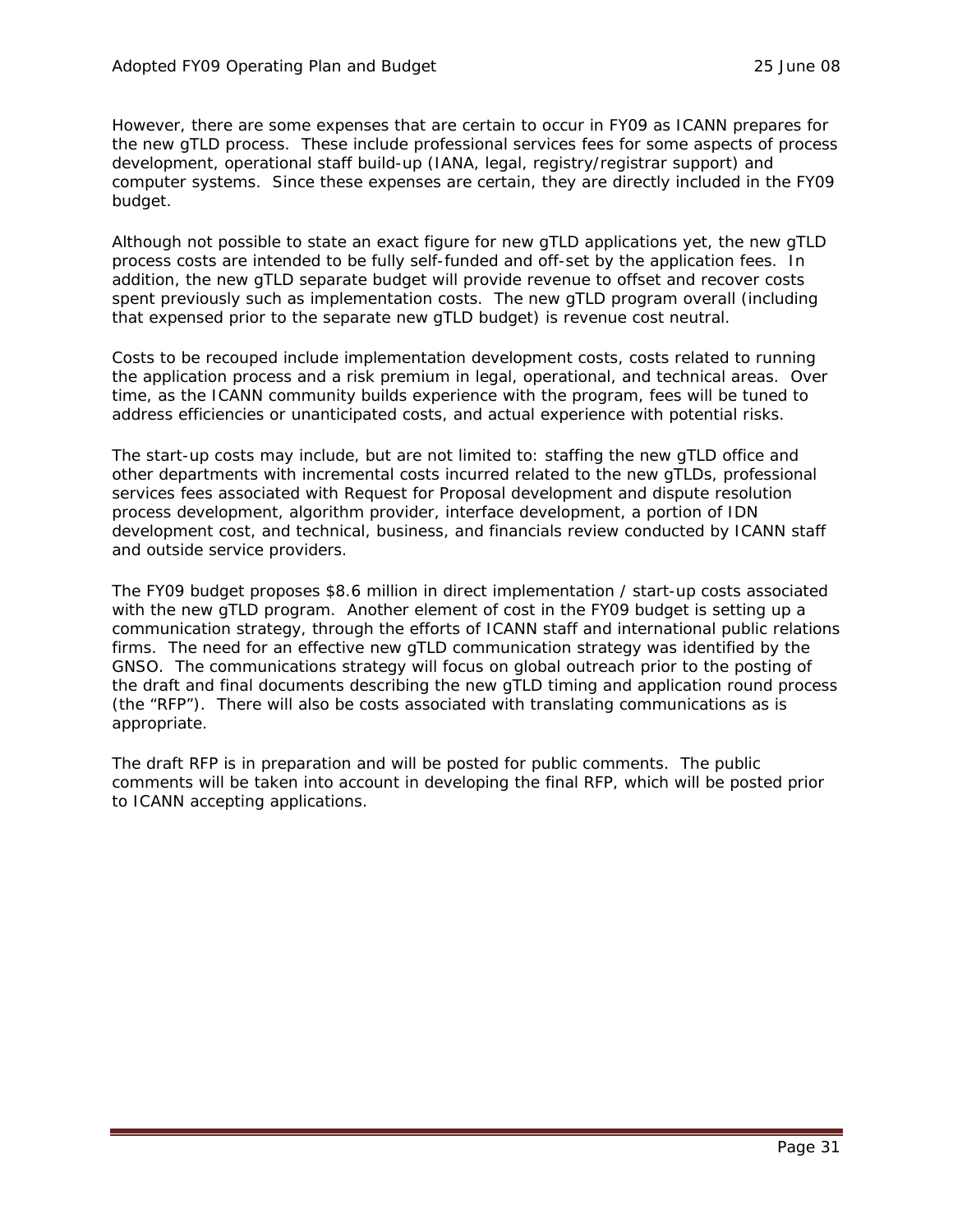## <span id="page-31-0"></span>**Appendix A: List of Organizational Initiatives**

### **1. Complete new gTLD policy implementation**

Design and create processes for new TLD applications and readiness for ICANN operational requirements in supporting new TLDs:

- Design and implement a dispute resolution process identify expectations/deviations to the agreement
- Create an RFP development and integration includes the business and technical criteria and process
- Complete and document comparative evaluation
- Implement string (gTLD) criteria and process
- Implement string (gTLD) confusion criteria
- Establish algorithm (DNS Stability)
- Conduct Auction
- Develop program cost and fees development
- Design and implement contractual process
- Write all communications materials such as factsheets, website content, internal and external reports; make presentations; assist in writing and coordinating releases and counter information; manage global communications matrix notifications coordination
- Perform economic Independent study

### **2. Progress on IDN activities**

IDN work related to new gTLDs and country code use of IDNs technical coordination/implementation.

- Support and coordinate regional interests in implementing IDN TLDs
- Support the IDN technical tests in wiki (launch new languages/sunset existing languages)
- Establish whether it is possible to develop a technical stable method for implementation of aliasing at the top level
- Provide expertise and policy support to GNSO and ccNSO leadership efforts to carefully consider policy implications and implementation and develop Framework for new IDNs.
- Develop and implement process to support registries in implementation of IDN Guidelines requirements
- Provide regional outreach and training
- Facilitate policy discussion and possible implementation of ccNSO fast track
- Implement possible changes in the IANA processes for managing TLDs (IDN specifics)
- Develop and implement the IANA registry for the IDNA protocol (per RFC anticipated request)
- Support finalization of the protocol revision, and support the implementation of the new protocol for both registries and application developers
- Revise the IDN guidelines in coordination with IDN TLD registries, as necessary following the revision of the IDNA protocol

### **3. Strengthen the IANA function and infrastructure**

The IANA function will move from a stakeholder relations orientation to a services orientation, while preserving the element of close stakeholder relations that have enabled the IANA team to create trust among affected communities. Refocusing our efforts this way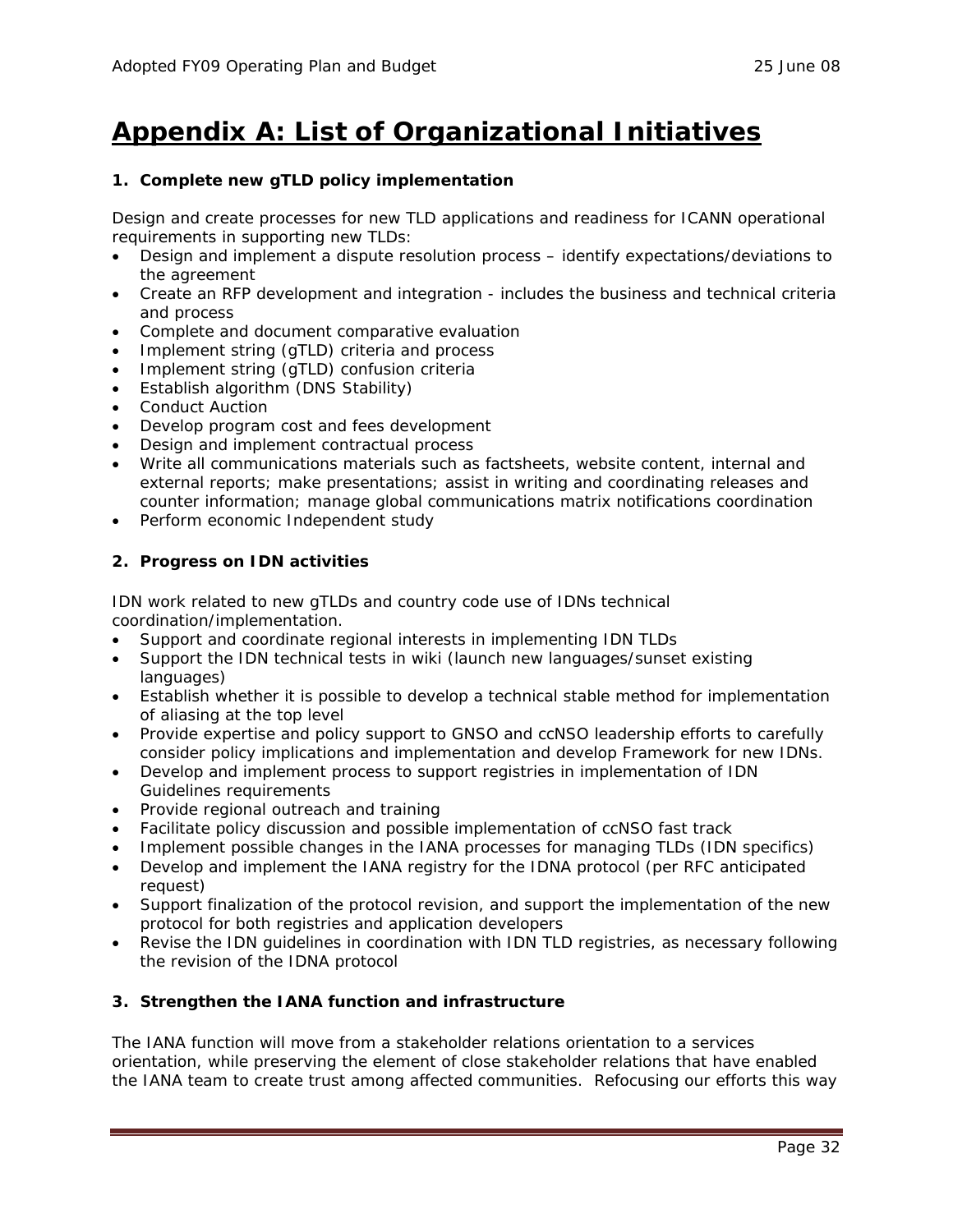will allow us to ensure that services and systems infrastructure are robust enough and sufficient for the increasing demands in the coming year and onward.

ICANN will continue the process of automating many of the IANA function administrative processes, including:

- Submission and processing of requests for root zone changes
- Protocol and parameter requests
- Reporting of performance metrics

ICANN will adjust staffing needs and resources accordingly as key administrative and processing activities are partially or fully automated.

### **4. Broaden participation**

Continue to look for ways to deepen and broaden direct and remote participation around the globe as part of strengthening ICANN's global operations and engagement. Such initiatives include building on ICANN's regional engagement by establishing ICANN's presence in the Asia and subcontinent region, translations of materials, and better engage and support those respective regions as part of strengthening ICANN's multistakeholder model globally. Also expand focus on business development for businesses.

- Facilitate ICANN's participation in various international fora and regional Internet meetings in order to further ICANN's priority to broaden participation by globalizing operations and internationalizing the ICANN interface by engaging those stakeholders
- Further ICANN's priority to strengthen ICANN"s multi-stakeholder model to manage increasing demands and changing needs, including strengthening institutional accountability, by engaging in the output of the President's Strategy Committee (PSC) and discussion of the PSC recommendations
- Hire and establish regional liaison positions in Asia
- Further ICANN's priority to globalize its interface and maintain engagement in the international arena, including partnering with respective international and regional organization
- Maintain ICANN's independent role in the Internet environment and participation in the Internet governance related discussions, including the Internet Governance Forum.
- Organize and host a targeted regional events on topics of importance to the region (IDNs, Security, IPV6, gTLDs, etc), including in Asia, to further understanding of the issues
- Sustain ICANN's priority to support the stability and interoperability of the Internet by developing advanced educational materials and to provide capacity building for ccTLDs
- Strengthen document translation, and real–time translation at meetings, including transcription in English
- Build upon and strengthen the Fellowship Program

### **5. Expand contractual compliance activities**

The budget provides resources for ICANN to significantly augment contractual compliance actions, including the system for auditing registry and registrar performance for compliance by all parties to such agreements. An effective compliance program protects peer and client members of the Internet community by ensuring consistency of conduct across the registrar and registry communities. ICANN published its compliance program at <http://www.icann.org/compliance/> .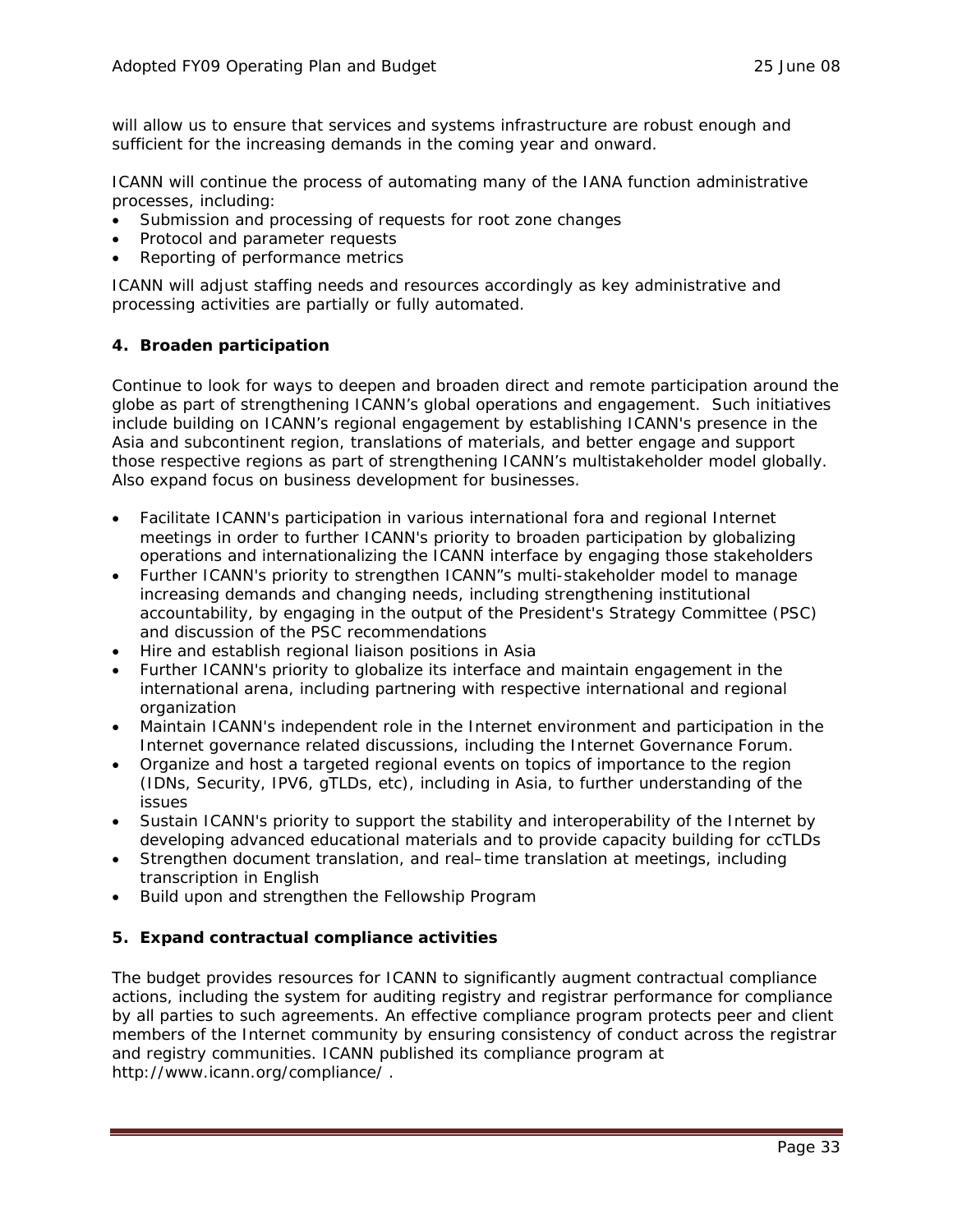The compliance program builds upon existing, constructive relationships with the registrar and registry communities. The elements of the program consist of:

Technical and non-technical audit functions to review, on a regular basis, registry/registrar operations to ensure compliance with contracts and appropriate standards.

- Improve statistical tracking and analysis of registrant and user complaints/comments regarding specific registries/registrars
- Rapid follow-up on specific instances of non-compliant behavior. Working constructively with registries and registrars to implement and complete corrective action plans
- Continued implementation of a planned escalation of actions and associated cure periods, including legal and specific performance remedies, in order to correct ongoing harm and to ensure legitimacy for the compliance function
- Publish a monthly Compliance Newsletter
- Continue efforts to amend the Registrar Accreditation Agreement to better define acceptable forms of operation

### **6. Build out Registry/Registrar support**

Continue to expand registry and registrar services via communication, outreach, geographical coverage and RSTEP.

- Enhance ability to work globally & foster marketplace growth in other regions
- Participate in DNS community worships and meetings
- Enlarge reporting to enhance stakeholder relations
- Expand executive outreach to registrars
- Increase site visits to registrars and registries
- Implement Registry Failover Plan including live testing with a registry or registries
- Develop and maintain robust procedures to protect registrants against the impact of business failure or registrar termination
- Maintain registrar data to preserve choice and protect registrants
- Coordination and support to the accreditation process and a wide range of initiatives within the Registrar Liaison unit
- Facilitate Outreach Events Regional Gatherings
- Retention of Auction Services Provider

### **7. Further develop policy processes**

Complete organizational reviews and implement recommendations;

ASO, ccNSO, At Large, SSAC and RRSAC, as well as the following:

- Implement Board Governance Committee (BGC) Working Group (WG) recommendations regarding WGs and PDP structure as directed by ICANN Board. Effort expected to result in more efficient and effective policy process with increased involvement by all aspects of GNSO community.
- In support of GNSO Council PDP efforts, conduct WHOIS PDP PROJECT/costing analysis to identify potential study areas of Whois activities throughout the Internet community.
- After cost study analysis conduct actual Whois studies as directed by GNSO Council.
- Consistent with BGC WG reform recommendations,
	- o Create mechanism for regularly informing GNSO leadership of developing industry issues/trends that will help them proactively identify important policy issues
	- o Develop knowledge & skills training curriculum for GNSO leadership to improve skills of existing leaders, inform new leaders and develop future leaders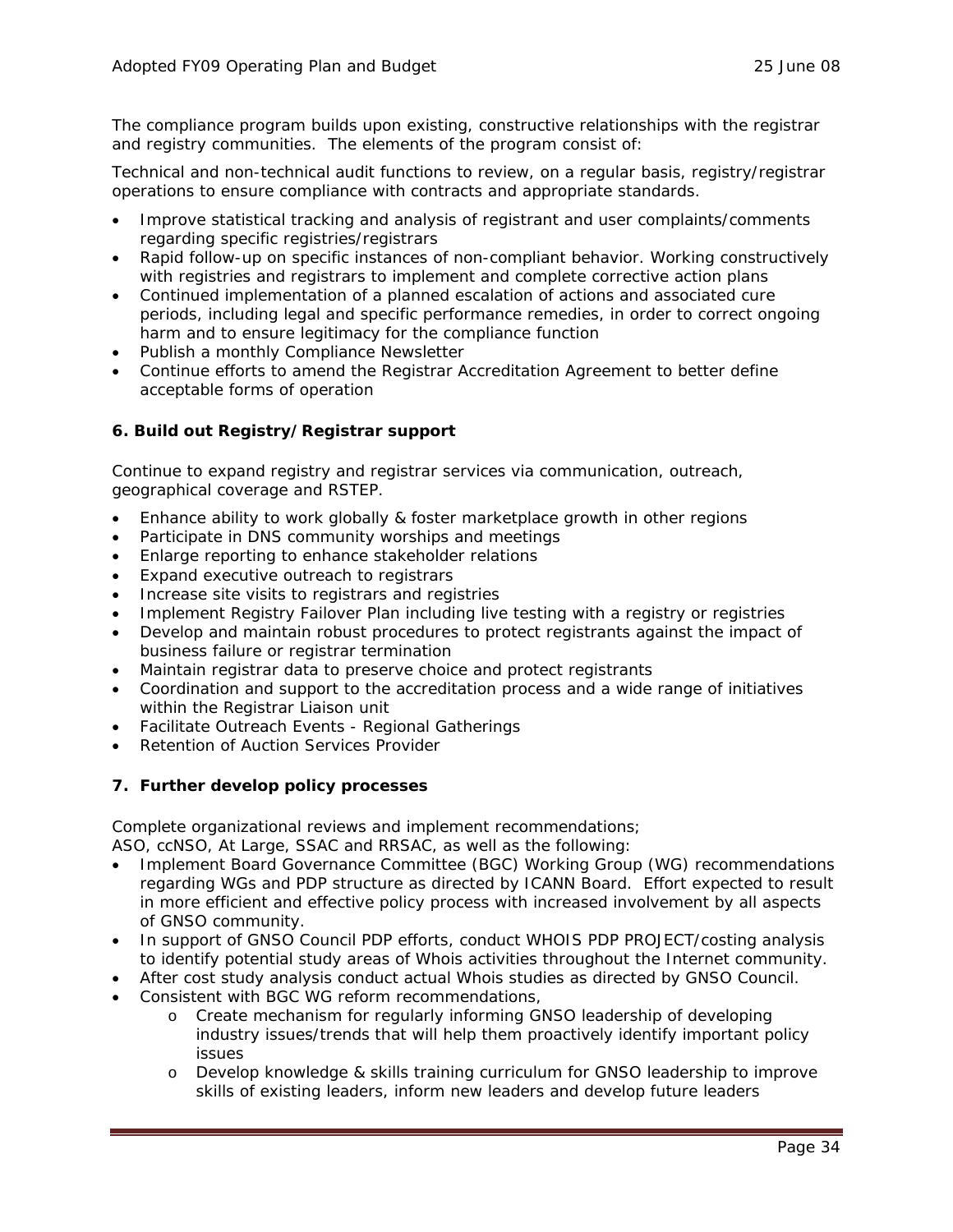- o Identify and develop new website and other communications tools to improve community communications (transparency) regarding policy processes
- o Enhance development activities and increase community participation in those activities
- Evaluate the success of Domain Tasting Policy Efforts adopted by GNSO Council and ICANN Board by collecting data and issuing reports as directed
- Implement NomCom improvements arising from independent study
- Conduct GNSO teleconferences to maximize stakeholder participation in existing council meetings and to drive more efficient policy development efforts in new working group policy Framework
- Implement improvement recommendations of other completed reviews

### **8. Carry out security initiatives**

- Conduct Strategic Planning Efforts related to ICANN & Internet Security as directed in the 2009-2011 Strategic Plan
	- o Establish strategic plan on ICANN's roles and strategic relationships for more effective contribution to efforts to make the Internet a more secure environment
	- o Explicitly identify ICANN objectives for security to address concerns within the DNS and addressing communities
		- Integrate efforts of SSAC into overall ICANN plans
	- o Conduct stakeholder analysis within and outside ICANN community and identify of potential partners for key ICANN efforts
	- o Establish action plans for ICANN leadership/Board approval to conduct activities supporting ICANN strategic and operational plans to include scope, costs and deliverables as directed by 2008-2011 Strategic Plan
	- o Enumerate specific initiatives with partners actions necessary to achieve identified objectives to include:
	- o Continued ICANN engagement in Internet community efforts to deal with abuse of the addressing system and to combat phishing and other malicious activity
		- Ensuring new security considerations related to gTLD/IDN implementation are identified and addressed
- Continue to Improve ICANN Internal Security Programs as directed in the 2009-2011 Strategic Plan
	- o Establish and execute ICANN security plans and ensure confidence in ICANN operations (as directed in Strategic Plan).
	- o Build on early 2008 vulnerability assessment and draft Security Plan to ensure a more comprehensive/detailed security plan focused on prioritized risks
		- Ensure ICANN security plans and processes address personnel and physical security
	- o Plan for and initiate conduct of security auditing of ICANN security plan and processes
	- o Improve L- root and IANA DNS-related operations from security perspective based upon a review and implementation of best practices. Ensure review findings and recommend actions are integrated into overall ICANN security plan.
		- Establish processes for and execute one drill involving ICANN L-root and/or DSN operations as a basis for leadership in fostering exercise programs in ICANN's broader communities as well as to improve the state of its own security/resiliency.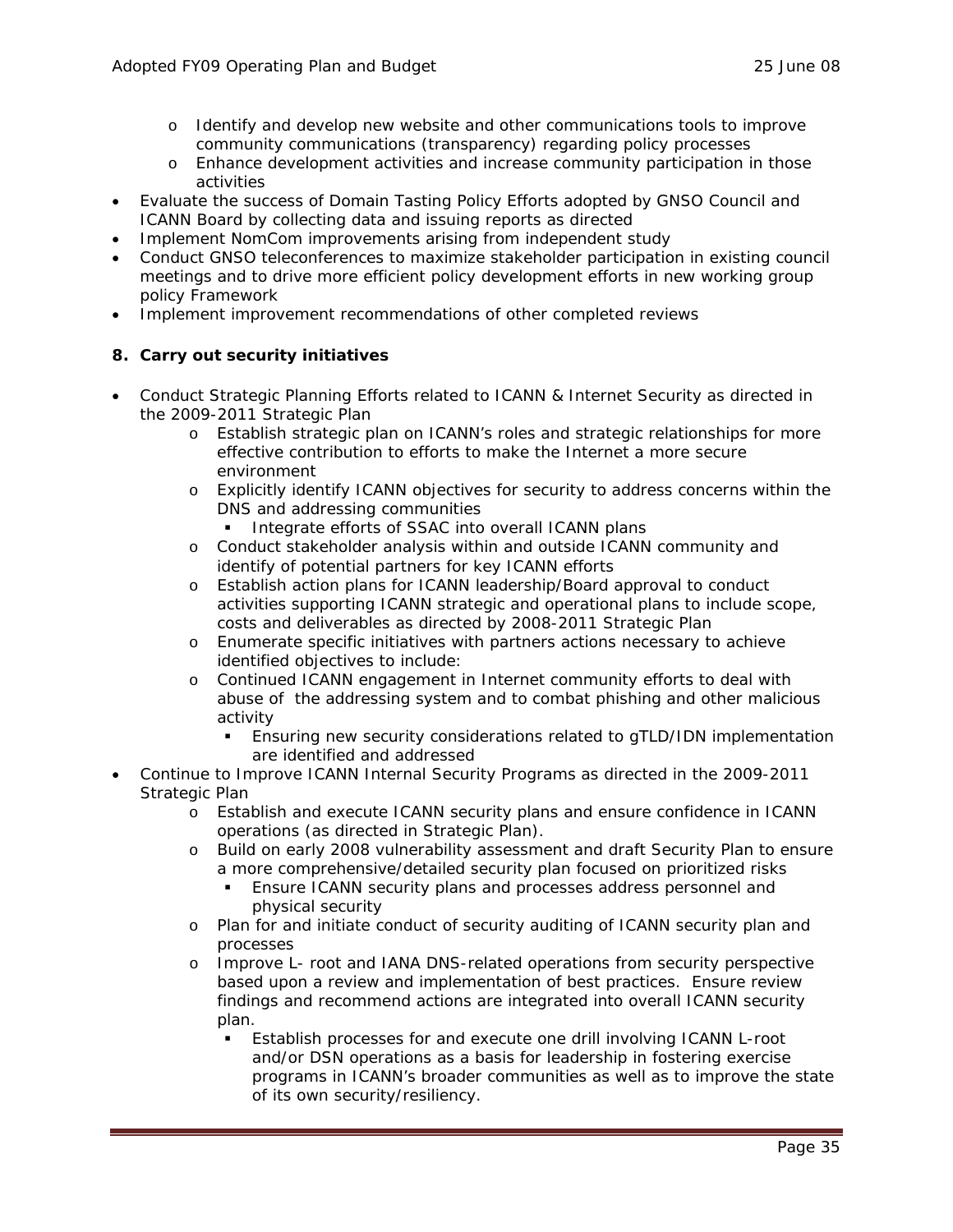- Utilize Jan 08 gTLD failover as model/point of departure for planning. Utilize the effort to improve the planned TLD training/exercise environment during its development.
- o Work with IANA and others supporting the implementation of DNSSec at the DNS root
- Establish collaboration within ICANN community to make the DNS more robust against sophisticated attacks as directed in the 2008-2011 Strategic Plan
	- Engage the DNS community to establish holistic risk landscape of DNS operations as a basis for long-term planning to pursue a multi-stakeholder, Internet community strategy to manage identified risks
	- o Initiate the conduct of an annual DNS Security symposium to enhance dialogue and collaborative planning to identify and address key risks posed to the security, stability and resiliency in the DNS
- Establish Capacity Building Program for Improved Security and Resiliency in DNS **Operations** 
	- o Establish mechanisms within the DNS operational community to discuss, coordinate and distribute best practices to enhance security
		- Identify approaches for increased ICANN engagement on enabling cooperative action by ICANN registry and registrar community in mitigating malicious activity, especially in eradicating BOTNETs and mitigating DDOS related to fast flux
	- o Establish assistance/training program for capacity building with DNS operator community focused initially on ccTLDs addressing strategic plan call for a "program in partnership with regional ccTLD organizations and other relevant bodies for working with ccTLD operators in developing countries on security & stability issues."
	- o Build on planned joint ICANN/ISOC training programs and recent Asia Pacific TLD Association Attack and Disaster Response Planning program.
	- o Refine dedicated programs to assist with managerial level practices in risk assessment and continuity planning
	- o Establish training on advanced threats, processes and technologies for security (such as Anycasting and DNSSec) as part of these efforts
	- o Establish training/exercise environment focused on TLD operations to include a mobile threat/response training including attack stimulus, simulation capability, presentation / graphical display capability
	- o Extend more fully to engaging gTLD registry/registrar community going forward
- Enable ICANN Global Partnerships Team to effectively engage in regional and global dialogues related to emerging Internet issues relevant to ICANN's mandate, including Internet Security
	- o Support and enhance ICANN activities at the global and regional levels to ensure understanding and collaboration on ICANN Internet -related roles, objectives and activities
	- o Ensure close ICANN collaboration with key partners in support of joint efforts identified in strategic plan on ICANN's roles related to Internet security

### **9. Make administrative improvements**

- Enhance ICANN's presence in Washington by establishing a full time office there in order to further ICANN's priority to broaden participation and interface by engaging stakeholders.
- Provide secretariat to support ICANN Board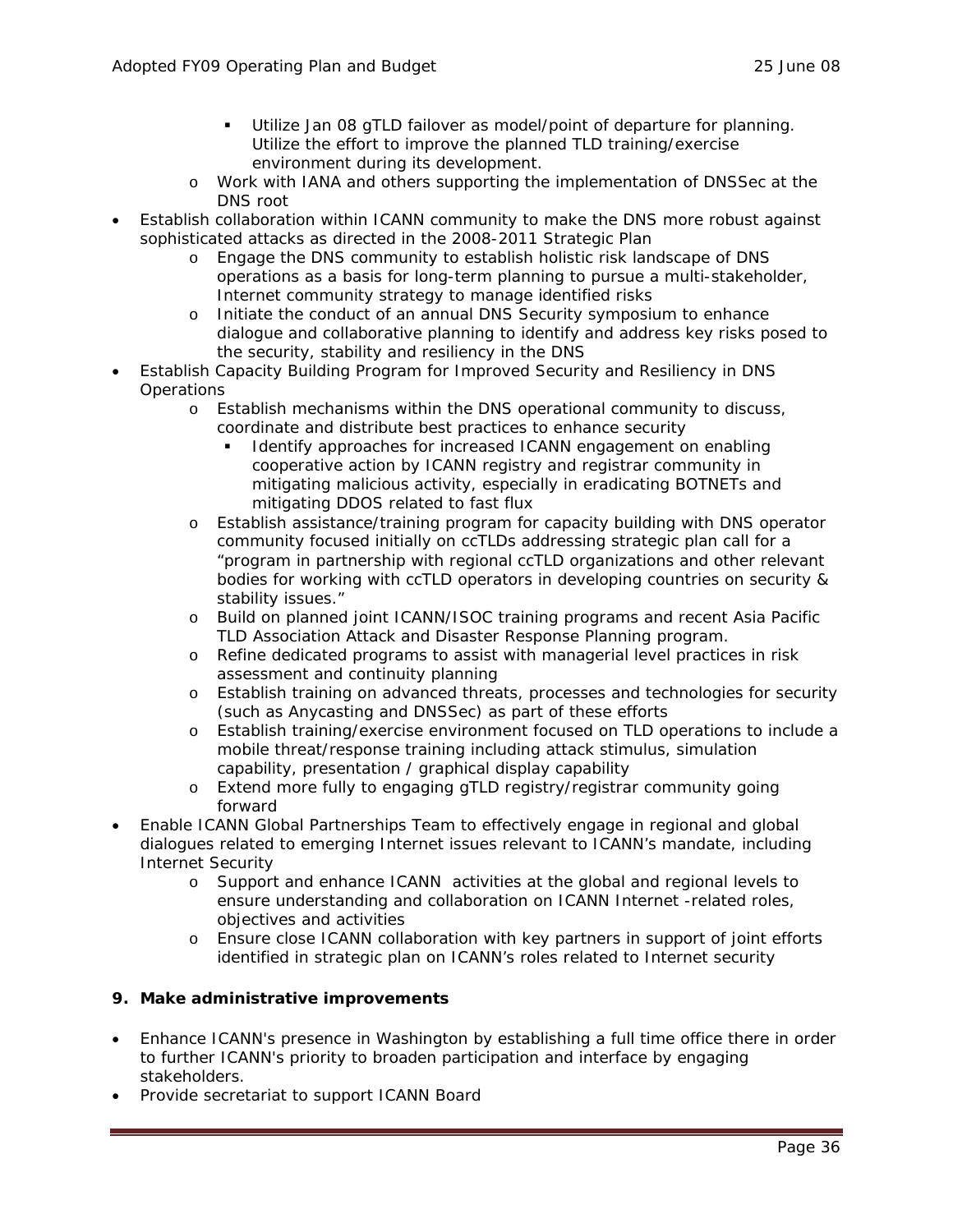- Strengthen on-boarding of incoming ICANN Board members
- Enhance quality and frequency of reporting to Board and public
- Enhance remote participation with enhancement of tools phone system
- Support the ICANN priority of post JPA transition by providing information, education and materials to the regions regarding the status of and process for post JPA / transition and the creation of a roadmap for ICANN's post JPA operations
- Continue to build and strengthen security as a core part of mission
- Produce the materials for information purposes, access and clarity
- Administrate the improvements and utilization of JPA transition consultation
- Research and possible conversion to a new financial accounting system

### **10. Effectively administer meetings and events**

- Provide planning and support for ICANN's meetings and events, including:
	- o Conduct ICANN's thrice-annual meetings
	- o Conduct Board retreats
	- o Conduct regional meetings
- Evaluate strategically the structure, timing, location, and number of meetings
- Conduct regional registry/registrar meetings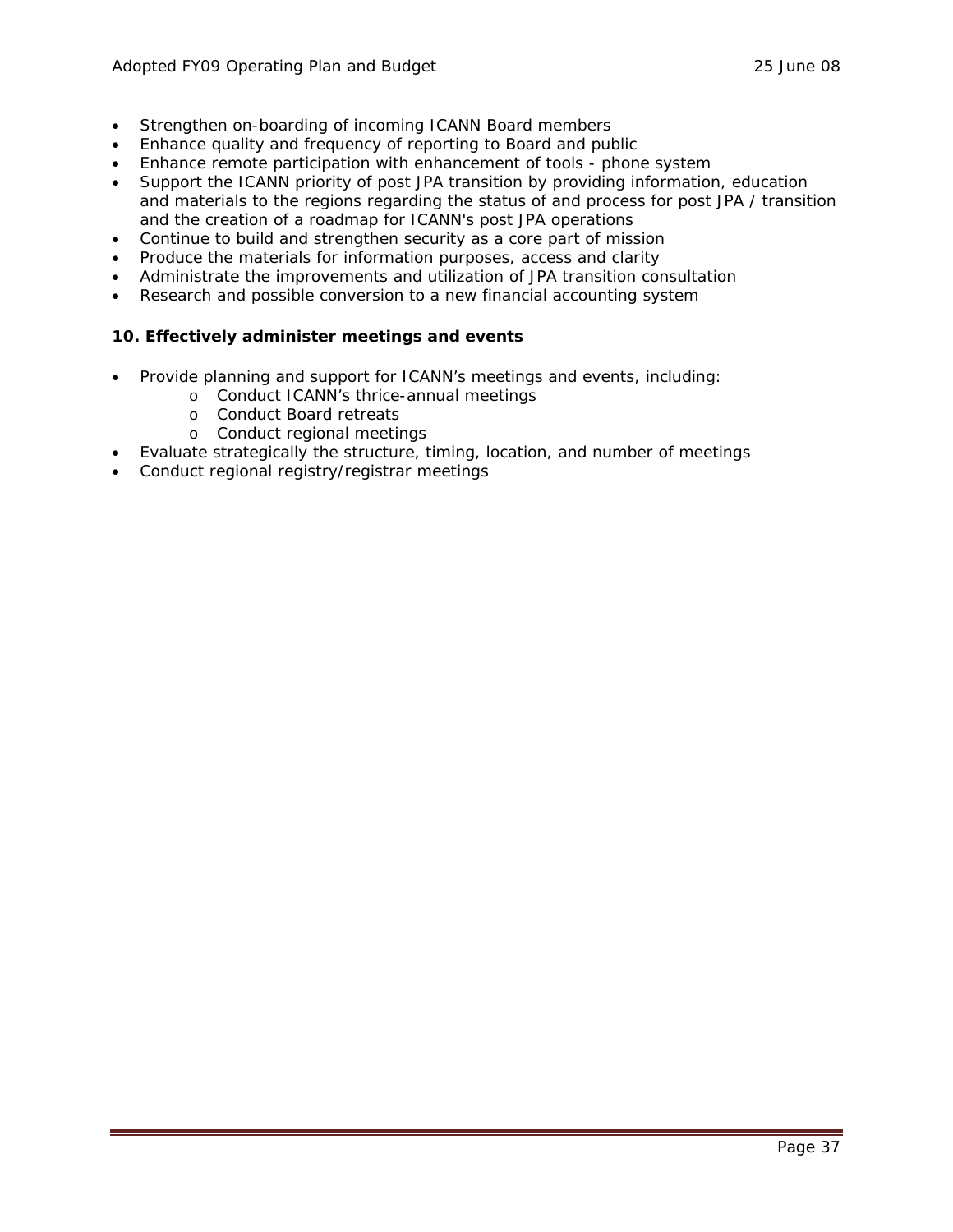## <span id="page-37-0"></span>**Appendix B: Strategic Plan Highlights**

| <b>Strategic Priority</b>                                                                               | Three year deliverables                                                                                                                                                                                                                                                                                 |
|---------------------------------------------------------------------------------------------------------|---------------------------------------------------------------------------------------------------------------------------------------------------------------------------------------------------------------------------------------------------------------------------------------------------------|
| 1. Implement IDNs<br>and new gTLDs                                                                      | a. Complete the policy process for IDN ccTLDs associated with the ISO<br>3166-1 two-letter codes (IDNC) domains within this plan period, and<br>support the fast track process with a goal to get first country code IDNCs in<br>the root by late 2008/early 2009.                                      |
|                                                                                                         | b. Implement the first of the new gTLD strings in the root by late<br>2008/early 2009.                                                                                                                                                                                                                  |
|                                                                                                         | c. Ensure processes for approving and implementing new gTLDs (including<br>management of objections) are routine and run according to a published<br>process map with predictable time frames that are acceptable to the<br>community by 2010.                                                          |
| 2. Enhance security<br>and stability of the<br>Internet's unique<br>identifiers                         | a. By late 2008, deliver a plan that sets out ICANN's role in Internet<br>security; identify appropriate partners and commence joint work by early<br>2009 at the latest. Define ICANN's role so that scope, costs and<br>deliverables are well understood and agreed to by community and the<br>Board. |
|                                                                                                         | b. Complete and implement ICANN's own security plan by the end of 2008<br>and conduct a successful audit by the end of 2009.                                                                                                                                                                            |
|                                                                                                         | c. In consultation with stakeholders be prepared to digitally sign the root<br>using DNSSEC technology by late 2008.                                                                                                                                                                                    |
|                                                                                                         | d. Establish a program in partnership with regional ccTLD organizations and<br>other relevant bodies for working with ccTLD operators in developing<br>countries on security and stability issues by early 2009.                                                                                        |
|                                                                                                         | e. Work with the ICANN community to ensure the DNS remains robust in<br>the face of more sophisticated attacks over the life of the plan, with ICANN<br>contributing broadly to this goal.                                                                                                              |
| 3. Monitor the<br>depletion of IPv4<br>address space and<br>provide leadership<br>towards IPv6 adoption | a. Work with the NRO and the RIRs to determine the mix of monitoring and<br>policies appropriate for the imminent depletion of IPv4 addresses globally<br>and within each region, with a goal to describe policies and approaches by<br>the end of 2008.                                                |
|                                                                                                         | b. Provide leadership regarding IPv6 adoption, including making all ICANN<br>services available via IPv6 by the mid- 2009 (with many services<br>transitioned earlier).                                                                                                                                 |
|                                                                                                         | c. Identify major technical and market gaps in networking hardware and<br>software standing in the way of IPv6 adoption during the life of this plan.                                                                                                                                                   |
|                                                                                                         | d. Encourage a production-level solution to IPv6 roll-out by persuading<br>some major Internet services to become fully available via IPv6 (such as a<br>search or other consumer service) by the end of this plan period.                                                                              |
| 4. Maintain and<br>enhance confidence in<br>the gTLD marketplace                                        | a. Continue compliance work to ensure all registries and registrars are in<br>full compliance and successfully completing audits by the end of this plan<br>period (and non-compliant registries and registrars have been                                                                               |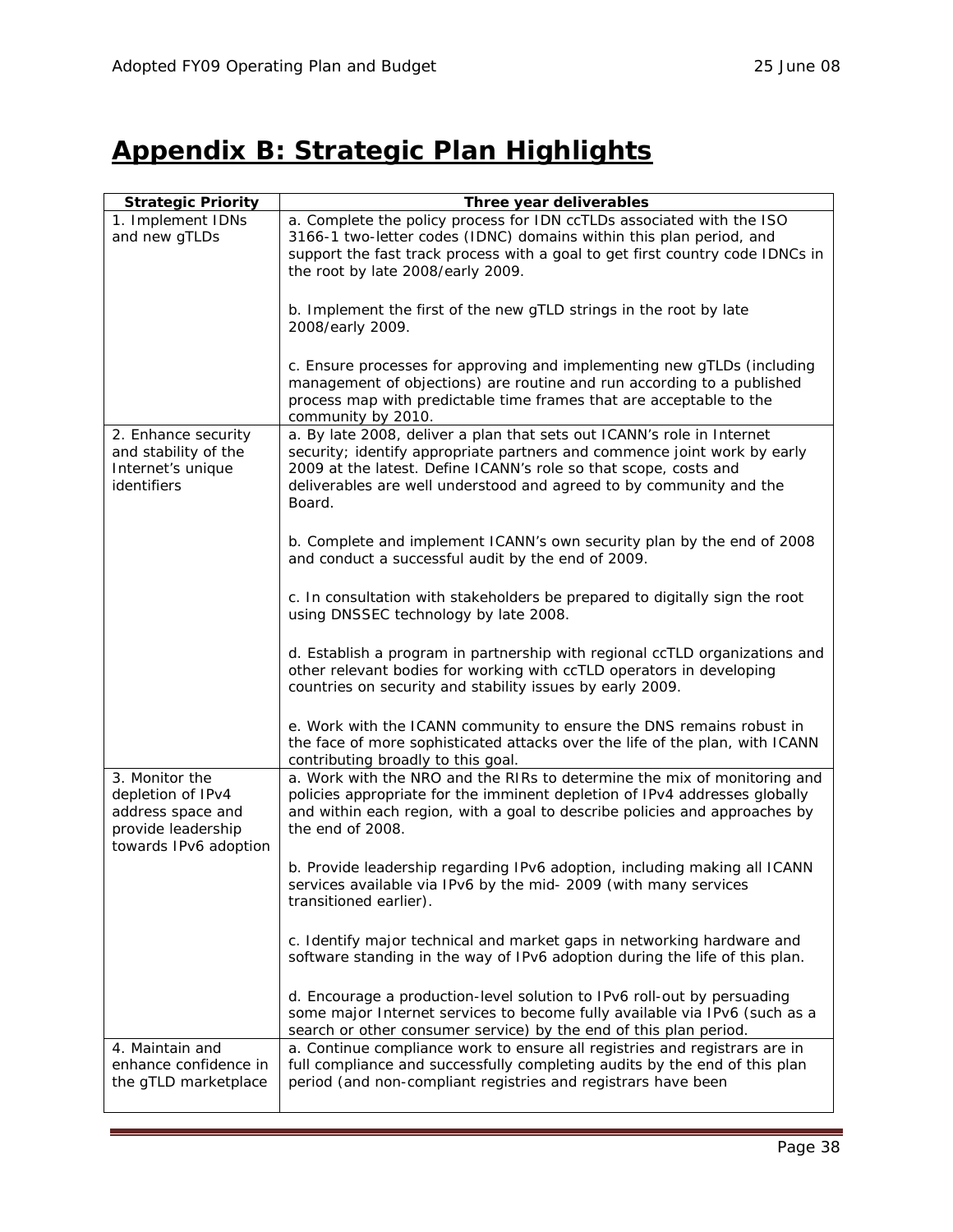<span id="page-38-0"></span>

|                                                                              | deregistered).                                                                                                                                                                                                                                                |
|------------------------------------------------------------------------------|---------------------------------------------------------------------------------------------------------------------------------------------------------------------------------------------------------------------------------------------------------------|
|                                                                              | b. Have all Registrars in data escrow compliance by the end of 2008.                                                                                                                                                                                          |
|                                                                              | c. Increase the global diversity of registries and registrars over this plan<br>period, with a goal to contract with at least 50 entities outside North<br>America during this plan period.                                                                   |
| 5. Strive for                                                                | a. Maintain IANA service level during the life of the plan, including                                                                                                                                                                                         |
| excellence in core<br>operations                                             | managing increasing workload coming from new gTLDs and IDNs                                                                                                                                                                                                   |
|                                                                              | b. Maintain service levels for gTLD registry and registrar tasks during the<br>life of the plan, including managing increasing workload coming from new<br>gTLDs and IDNs.                                                                                    |
| 6. Strengthen<br>ICANN's multi-<br>stakeholder model to<br>manage increasing | a. Develop metrics for evaluating participation in ICANN and establish<br>targets for improving participation where needed by late 2008; implement<br>plans to achieve these targets over the remainder of the life of this plan.                             |
| demands and<br>changing needs                                                | b. Fully implement an agreed translation policy by the end of this planning<br>period.                                                                                                                                                                        |
|                                                                              | c. Complete reviews according to schedule and implement changes.                                                                                                                                                                                              |
|                                                                              | d. Design and implement a development program for ICANN participants by<br>late 2008; train 20 community members for volunteer leadership positions<br>by the end of 2009.                                                                                    |
|                                                                              | e. Develop the ability to work globally (including the availability of all<br>relevant business information and processes) in the languages indentified<br>by the translation policy by the end of 2010.                                                      |
| 7. Strengthen<br>accountability and<br>governance                            | a. Pursue transition to private sector led coordination of ICANN's mission<br>and enhance globalization during the life of this plan.                                                                                                                         |
|                                                                              | b. Complete successful annual audits of accountability and transparency<br>during the life of this plan.                                                                                                                                                      |
|                                                                              | c. Participate in IGF during the life of this plan.                                                                                                                                                                                                           |
| 8. Ensure financial<br>stability and<br>responsibility                       | a. Fully fund a financial reserve equivalent to one year's operating<br>expenses within three to five years.                                                                                                                                                  |
|                                                                              | b. By the end of 2008, determine the viability of alternate revenue sources,<br>including auctions of resources where appropriate, changing revenue mix,<br>and any other avenues the community may evaluate.                                                 |
|                                                                              | c. Develop financial plans-revenue and expense - and long-term volume<br>projections to manage a variety of scenarios resulting from the introduction<br>of new gTLDs and IDNs by late 2008, and initially as part of the FY09<br>budgeting/planning process. |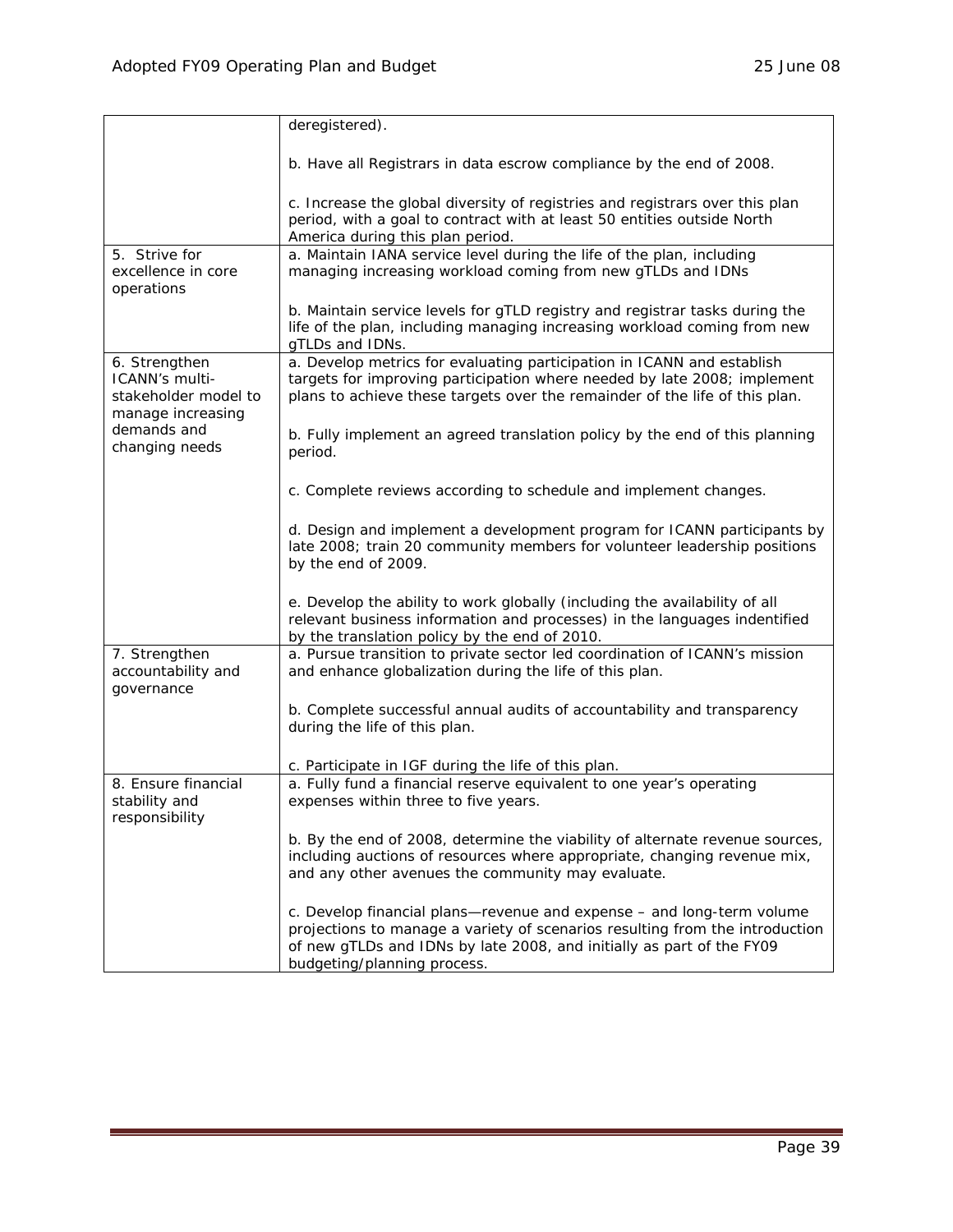## <span id="page-39-0"></span>**Appendix C: Cash Flow Budget**

| <b>Cash Flow Budget (In US Dollars)</b>                                                                                   |                                       |
|---------------------------------------------------------------------------------------------------------------------------|---------------------------------------|
| <b>Change in Net Assets</b>                                                                                               | \$<br>3,544,647                       |
| Add back Non Cash Expenses<br><b>Bad Debt Expense</b><br>Depreciation                                                     | 1,200,000<br>865,000<br>2,065,000     |
| Less: Capital Costs                                                                                                       | (3,660,000)                           |
| Net Increase (Decrease) in Cash                                                                                           | 1,949,647                             |
| Board Designated Reserve Fund, beginning balance<br>Working Capital, beginning balance<br>Net Increase (Decrease) in Cash | 25,568,000<br>19,744,000<br>1,949,647 |
| Cash and Cash Equivalent, End of Period                                                                                   | 47,261,647                            |

| <b>Cash Flow Budget (In EURO)</b>                                                                                         |   |                                       |
|---------------------------------------------------------------------------------------------------------------------------|---|---------------------------------------|
| <b>Change in Net Assets</b>                                                                                               | € | 2,305,084                             |
| Add back Non Cash Expenses<br><b>Bad Debt Expense</b><br>Depreciation                                                     |   | 780,360<br>562,510<br>1,342,870       |
| Less: Capital Costs                                                                                                       |   | 2,380,098                             |
| Net Increase (Decrease) in Cash                                                                                           | € | 1,267,856                             |
| Board Designated Reserve Fund, beginning balance<br>Working Capital, beginning balance<br>Net Increase (Decrease) in Cash |   | 16,626,870<br>12,839,523<br>1,267,856 |
| <b>Cash and Cash Equivalent, End of Period</b>                                                                            | € | 30,734,249                            |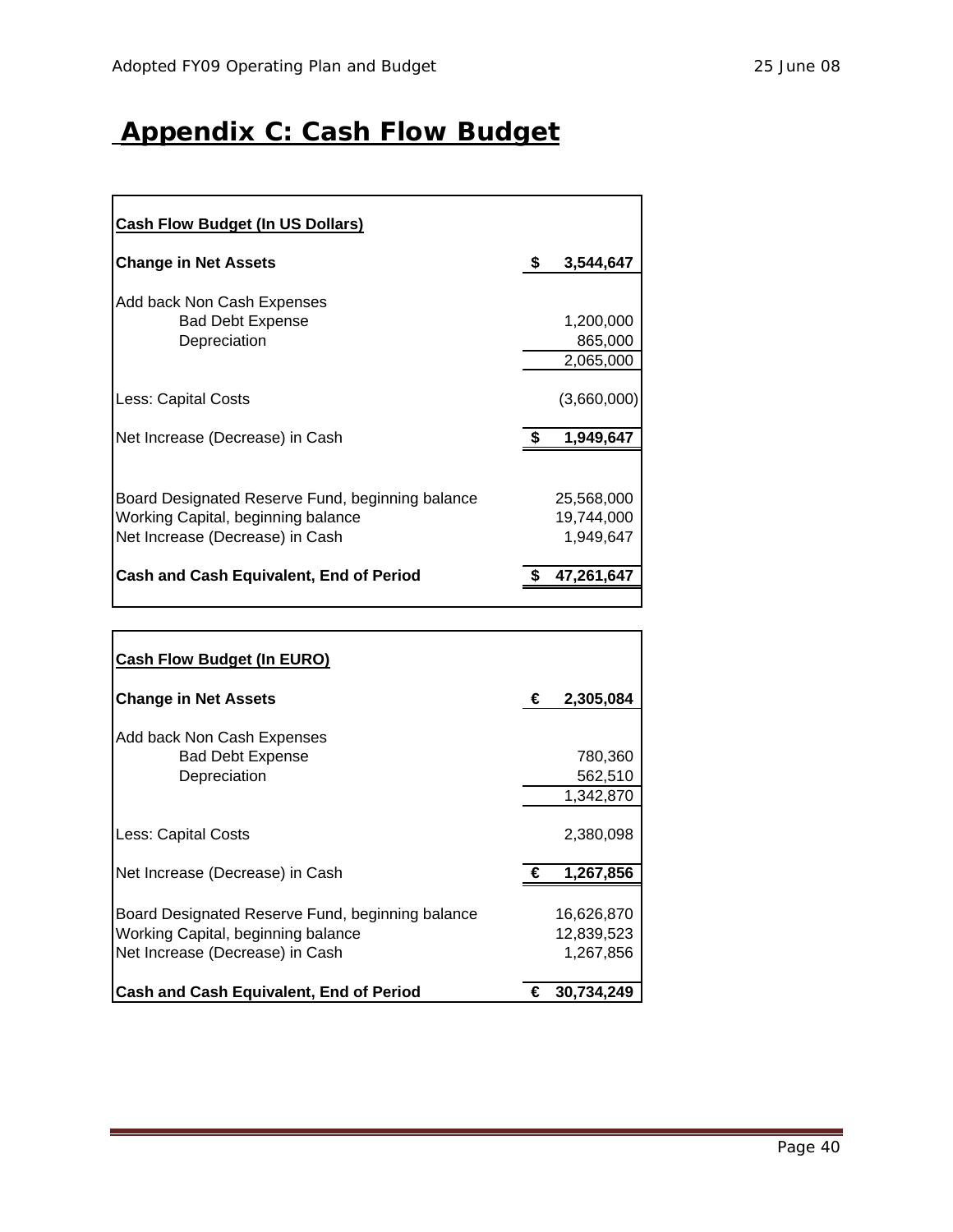## <span id="page-40-0"></span>**Appendix D: Historical Financials**

|                                          | <b>FY 2006</b> |               | FY 2007       |               | <b>FY 2008</b> |                      | FY 2009       |
|------------------------------------------|----------------|---------------|---------------|---------------|----------------|----------------------|---------------|
|                                          | <b>BUDGET</b>  | <b>ACTUAL</b> | <b>BUDGET</b> | <b>ACTUAL</b> | <b>BUDGET</b>  | <b>FORECAST</b>      | <b>BUDGET</b> |
| <b>REVENUE</b>                           |                |               |               |               |                |                      |               |
| Registrar                                | 16,452,000     | 5,946,759     | 19,147,000    | 15,046,548    | 26,730,000     | 28,478,000           | 30,947,000    |
| Registry                                 | 5,724,000      | 22,008,523    | 14,032,000    | 25,864,130    | 19,652,000     | 20,051,000           | 25,104,000    |
| <b>RIR</b>                               | 823,000        | 823,000       | 823,000       | 823,000       | 823,000        | 823,000              | 823,000       |
| ccTLD                                    | 1,022,000      | 934,553       | 1,500,000     | 1,277,231     | 1,800,000      | 1,132,000            | 2,300,000     |
| Other                                    | 35,000         | 108,168       | 40,000        | 460,177       | 1,348,000      | 1,660,000            | 1,500,000     |
| <b>Total Revenue</b>                     | \$24,056,000   | \$29,821,003  | \$35,542,000  | \$43,471,086  | \$50,353,000   | \$52,144,000         | \$60,674,000  |
|                                          |                |               |               |               |                |                      |               |
| <b>EXPENSES</b>                          |                |               |               |               |                |                      |               |
| Personnel                                | 8,312,000      | 7,382,054     | 13,264,000    | 13,783,662    | 18,191,931     | 17,362,536           | 19,880,664    |
| Travel & Meetings                        | 5,665,000      | 3,798,284     | 7,404,000     | 6,203,443     | 8,110,922      | 8,836,274            | 12,481,605    |
| <b>Professional Services</b>             | 4,200,000      | 4,232,869     | 6,731,000     | 5,864,072     | 9,453,072      | 9,560,141            | 11,885,616    |
| Administration                           | 4,219,000      | 2,207,231     | 3,256,000     | 3,079,171     | 4,039,963      | 3,995,721            | 7,566,468     |
| <b>Operating Expenses</b>                | \$22,396,000   | \$17,620,438  | \$30,655,000  | \$28,930,348  | \$39,795,888   | \$39,754,672         | \$51,814,353  |
|                                          |                |               |               |               |                |                      |               |
| <b>Non Cash Expenses</b>                 |                |               |               |               |                |                      |               |
| <b>Bad Debt Expense</b>                  | 500,000        | 2,026,424     | 1,560,000     | (2,428,594)   | 980,103        | 1,539,448            | 1,200,000     |
| Depreciation                             |                |               |               | 139,647       | 96,000         | 217,830              | 865,000       |
|                                          | 500,000        | 2,026,424     | 1,560,000     | (2, 288, 947) | 1,076,103      | 1,757,278            | 2,065,000     |
| <b>Total Expenses</b>                    | \$22,896,000   | \$19,646,862  | \$32,215,000  | \$26,641,401  | \$40,871,991   | \$41,511,950         | \$53,879,353  |
|                                          |                |               |               |               |                |                      |               |
| <b>Total Revenue Less Total Expenses</b> | \$1,160,000    | \$10,174,141  | \$3,327,000   | \$16,829,685  | \$9,481,009    | \$10,632,050         | \$6,794,647   |
|                                          |                |               |               |               |                |                      |               |
| Contingency                              | \$             | \$            | \$            | \$            | \$1,748,829    | \$<br>$\blacksquare$ | \$3,250,000   |
|                                          |                |               |               |               |                |                      |               |
| Total Expenses w/ Contingency            | \$22,896,000   | \$19,646,862  | \$32,215,000  | \$26,641,401  | \$42,620,820   | \$41,511,950         | \$57,129,353  |
|                                          |                |               |               |               |                |                      |               |
|                                          |                |               |               |               |                |                      |               |
| <b>Change to Net Assets</b>              | \$1,160,000    | \$10,174,141  | \$3,327,000   | \$16,829,685  | \$6,141,833    | \$10,306,400         | \$3,544,647   |
|                                          |                |               |               |               |                |                      |               |
|                                          |                |               |               |               |                |                      |               |
| Capital                                  | \$592,000      | \$935,755     | \$510,000     | \$1,095,735   | \$1,591,000    | \$1,000,000          | \$3,660,000   |

### **ICANN Financials for Fiscal Year 2006 thru 2009** (in US dollars)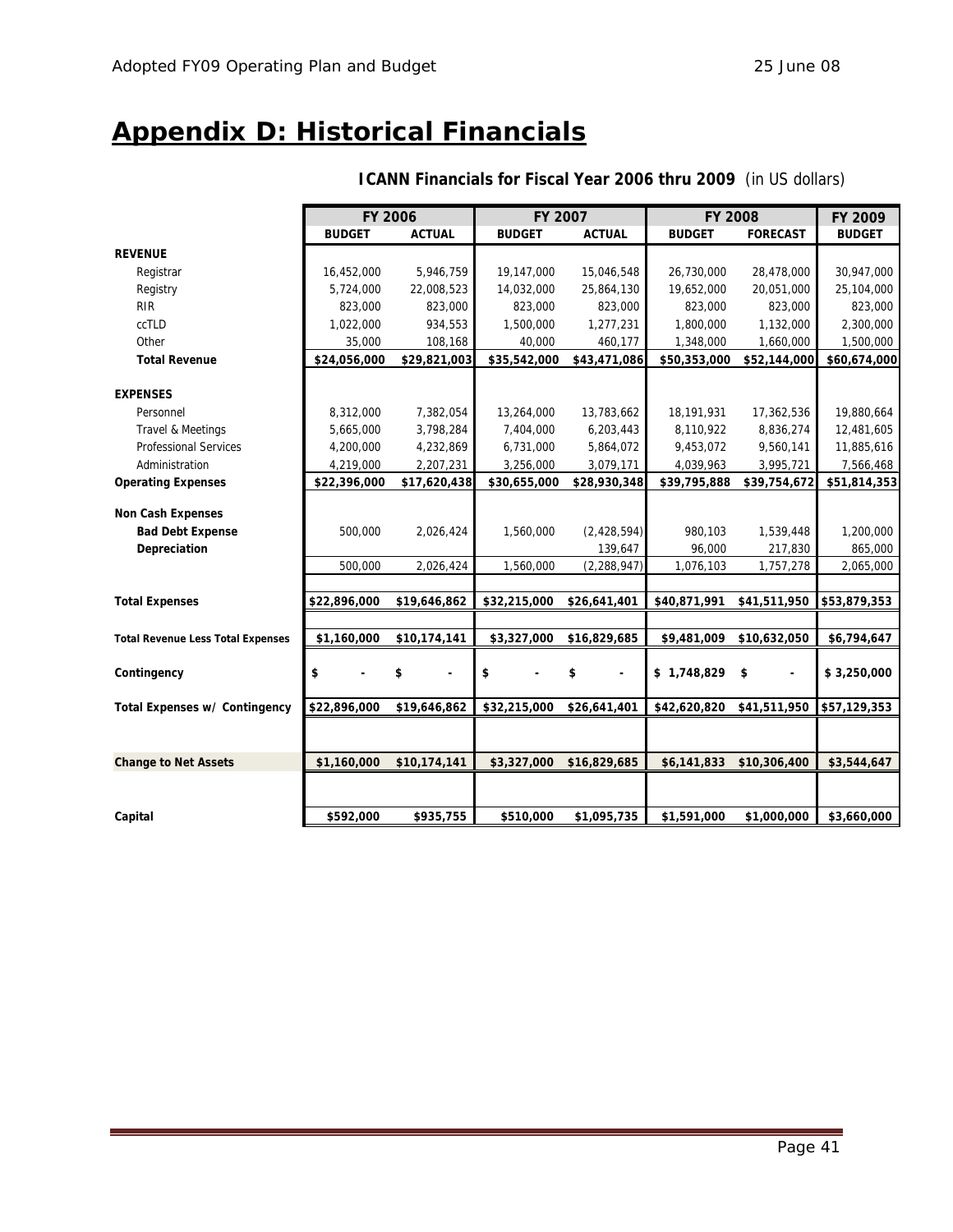## <span id="page-41-0"></span>**Appendix E: Euro Presentation of FY09 Budget and Historical Financials**

For the first time the FY09 budget and historical financials are presented in Euro. Although ICANN's approved budget, accounting records and contracts are denominated in US\$, these reports are presented in Euro to reflect the increasing focus of ICANN to be responsive to an international community. Note: The amounts were converted into Euro using the following conversion factors:

FY06: 0.822 Euro per US Dollar FY07: 0.767 Euro per US Dollar FY08: 0.684 Euro per US Dollar FY09: 0.620 Euro per US Dollar

### **ICANN FY09 Budget (in EURO)**

|                                          | 0.65030         | 0.68352            |             | Variance   |
|------------------------------------------|-----------------|--------------------|-------------|------------|
|                                          | FY09 Budget     | <b>FY08 Budget</b> | Amount      | Percentage |
| <b>REVENUE</b>                           |                 |                    |             |            |
| Registrar                                | 20,124,834      | 18,270,500         | 1,854,334   | 10.15%     |
| Registry                                 | 16,325,131      | 13,432,630         | 2,892,501   | 21.53%     |
| <b>RIR</b>                               | 535,197         | 562,537            | (27, 340)   | $-4.86%$   |
| ccTLD                                    | 1,495,690       | 1,230,336          | 265,354     | 21.57%     |
| Other                                    | 975,450         | 921,043            | 54,407      | 5.91%      |
| <b>Total Revenue</b>                     | € 39,456,302    | € 34,417,046       | 5,039,256   | 14.64%     |
| <b>EXPENSES</b>                          |                 |                    |             |            |
| Personnel                                | 12,928,396      | 12,434,549         | 493,847     | 3.97%      |
| Travel & Meetings                        | 8,116,788       | 5,543,977          | 2,572,811   | 46.41%     |
| <b>Professional Services</b>             | 7,729,216       | 6,461,364          | 1,267,852   | 19.62%     |
| Administration                           | 4,920,474       | 2,761,396          | 2,159,078   | 78.19%     |
| <b>Operating Expenses</b>                | € 33,694,874    | € 27,201,286       | 6,493,588   | 23.87%     |
| <b>Non Cash Expenses</b>                 |                 |                    |             |            |
| <b>Bad Debt Expense</b>                  | 780,360         | 669,920            | 110,440     | 16.5%      |
| <b>Depreciation</b>                      | 562,510         | 65,618             | 496,892     | 757.3%     |
|                                          | 1,342,870       | 735,538            | 607,332     | 773.74%    |
| <b>Total Expenses</b>                    | 35,037,744<br>€ | € 27,936,824       | 7,100,920   | 25.4%      |
| <b>Total Revenue Less Total Expenses</b> | 4,418,558<br>€  | 6,480,222<br>€     | (2,061,664) | $-31.8%$   |
| <b>Contingency</b>                       | 2,113,475<br>€  | 1,195,360<br>€     | 918,115     | 76.81%     |
| <b>Total Expenses w/ Contingency</b>     | 37,151,219<br>€ | € 29,132,184       | 8,019,035   | 27.5%      |
| <b>Change in Net Assets</b>              | 2,305,084<br>€  | 5,284,862<br>€     | (2,979,778) | $-56.38%$  |
| <b>Capital</b>                           | 2,380,098<br>€  | 1,086,797<br>€     | 1,293,301   | 119.00%    |
|                                          |                 |                    |             |            |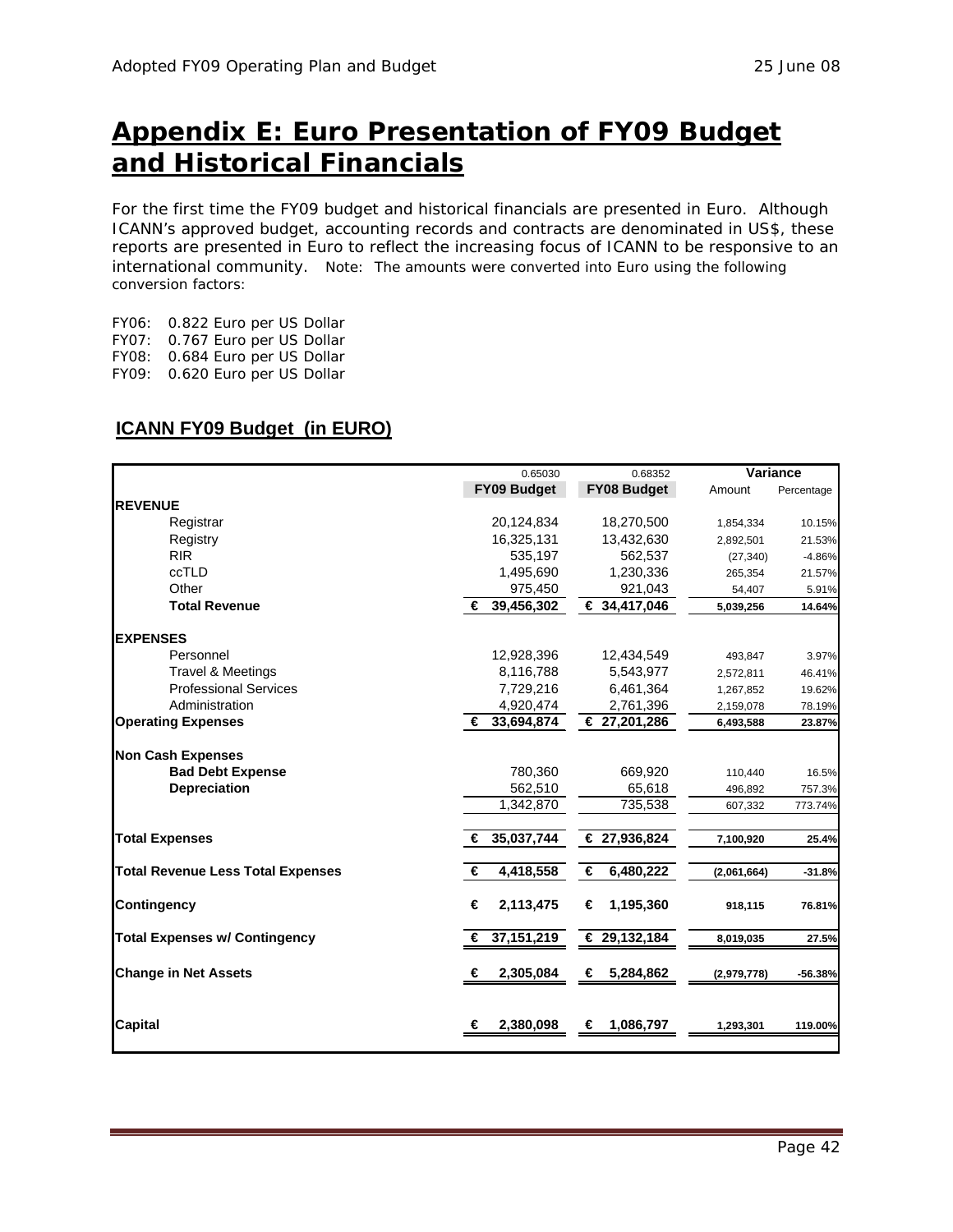| Average for fiscal year (OANDA):         | 0.82228                       |                | 0.76655        |               | 0.68352        | 0.6503<br>*rate at 06/16/08 |                |
|------------------------------------------|-------------------------------|----------------|----------------|---------------|----------------|-----------------------------|----------------|
|                                          |                               | FY 2006        |                | FY 2007       |                | FY 2008                     | FY 2009        |
|                                          | <b>BUDGET</b>                 | <b>ACTUAL</b>  | <b>BUDGET</b>  | <b>ACTUAL</b> | <b>BUDGET</b>  | <b>FORECAST</b>             | <b>BUDGET</b>  |
| <b>REVENUE</b>                           |                               |                |                |               |                |                             |                |
| Registrar                                | 13,528,151                    | 4,889,901      | 14,677,133     | 11,533,931    | 18,270,490     | 19,465,283                  | 20,124,834     |
| Registry                                 | 4,706,731                     | 18,097,168     | 10,756,230     | 19,826,149    | 13,432,535     | 13,705,260                  | 16,325,131     |
| <b>RIR</b>                               | 676,736                       | 676,736        | 630,871        | 630,871       | 562,537        | 562,537                     | 535,197        |
| ccTLD                                    | 840,370                       | 768,464        | 1,149,825      | 979,061       | 1,230,336      | 773,745                     | 1,495,690      |
| Other                                    | 28,780                        | 88,945         | 30,662         | 352,748       | 921,385        | 1,134,643                   | 975,450        |
| <b>Total Revenue</b>                     | € 19,780,768                  | € 24,521,214   | € 27,244,721   | € 33,322,760  | € 34,417,283   | € 35,641,468                | € 39,456,302   |
| <b>EXPENSES</b>                          |                               |                |                |               |                |                             |                |
| Personnel                                | 6,834,791                     | 6,070,115      | 10,167,519     | 10,565,866    | 12,434,549     | 11,867,641                  | 12,928,396     |
| Travel & Meetings                        | 4,658,216                     | 3,123,253      | 5,675,536      | 4,755,249     | 5,543,977      | 6,039,770                   | 8,116,788      |
| <b>Professional Services</b>             | 3,453,576                     | 3,480,604      | 5,159,648      | 4,495,104     | 6,461,364      | 6,534,548                   | 7,729,216      |
| Administration                           | 3,469,199                     | 1,814,962      | 2,495,887      | 2,360,339     | 2,761,396      | 2,731,155                   | 4,920,474      |
| <b>Operating Expenses</b>                | € 18,415,782                  | € 14,488,934   | € 23,498,590   | € 22,176,558  | € 27,201,286   | € 27,173,114                | € 33,694,874   |
| <b>Non Cash Expenses</b>                 |                               |                |                |               |                |                             |                |
| <b>Bad Debt Expense</b>                  | 411,140                       | 1,666,288      | 1,195,818      | (1,861,639)   | 669,920        | 1,052,243                   | 780,360        |
| Depreciation                             |                               |                |                | 107,046       | 65,618         | 148,891                     | 562,510        |
|                                          | 411,140                       | 1,666,288      | 1,195,818      | (1, 754, 593) | 735,538        | 1,201,134                   | 1,342,870      |
|                                          |                               |                |                |               |                |                             |                |
| <b>Total Expenses</b>                    | € 18,826,922                  | € 16,155,222   | € 24,694,408   | € 20,421,965  | € 27,936,824   | € 28,374,248                | € 35,037,744   |
|                                          |                               |                |                |               |                |                             |                |
| <b>Total Revenue Less Total Expenses</b> | €<br>953,846                  | 8,365,992<br>€ | €<br>2,550,313 | € 12,900,795  | €<br>6,480,459 | 7,267,220<br>€              | €<br>4,418,558 |
| Contingency                              | €<br>$\overline{\phantom{0}}$ | €              | €              | €             | € $1,195,360$  | €                           | € 2,113,475    |
|                                          |                               |                |                |               |                |                             |                |
| Total Expenses w/ Contingency            | € 18,826,922                  | € 16,155,222   | € 24,694,408   | € 20,421,965  | € 29,132,184   | € 28,374,248                | € 37,151,219   |
|                                          |                               |                |                |               |                |                             |                |
| <b>Change to Net Assets</b>              | €<br>953,845 €                | 8,365,993      | €<br>2,550,312 | € 12,900,795  | €4,198,066     | € 7,044,631                 | € 2,305,084    |
|                                          |                               |                |                |               |                |                             |                |
| Capital                                  | €<br>486,790                  | 769,453<br>€   | €<br>390,941   | 839,936<br>€  | €<br>1,087,480 | €<br>683,520                | €<br>2,380,098 |

### **ICANN Financials for Fiscal Year 2006 thru 2009** (in EURO)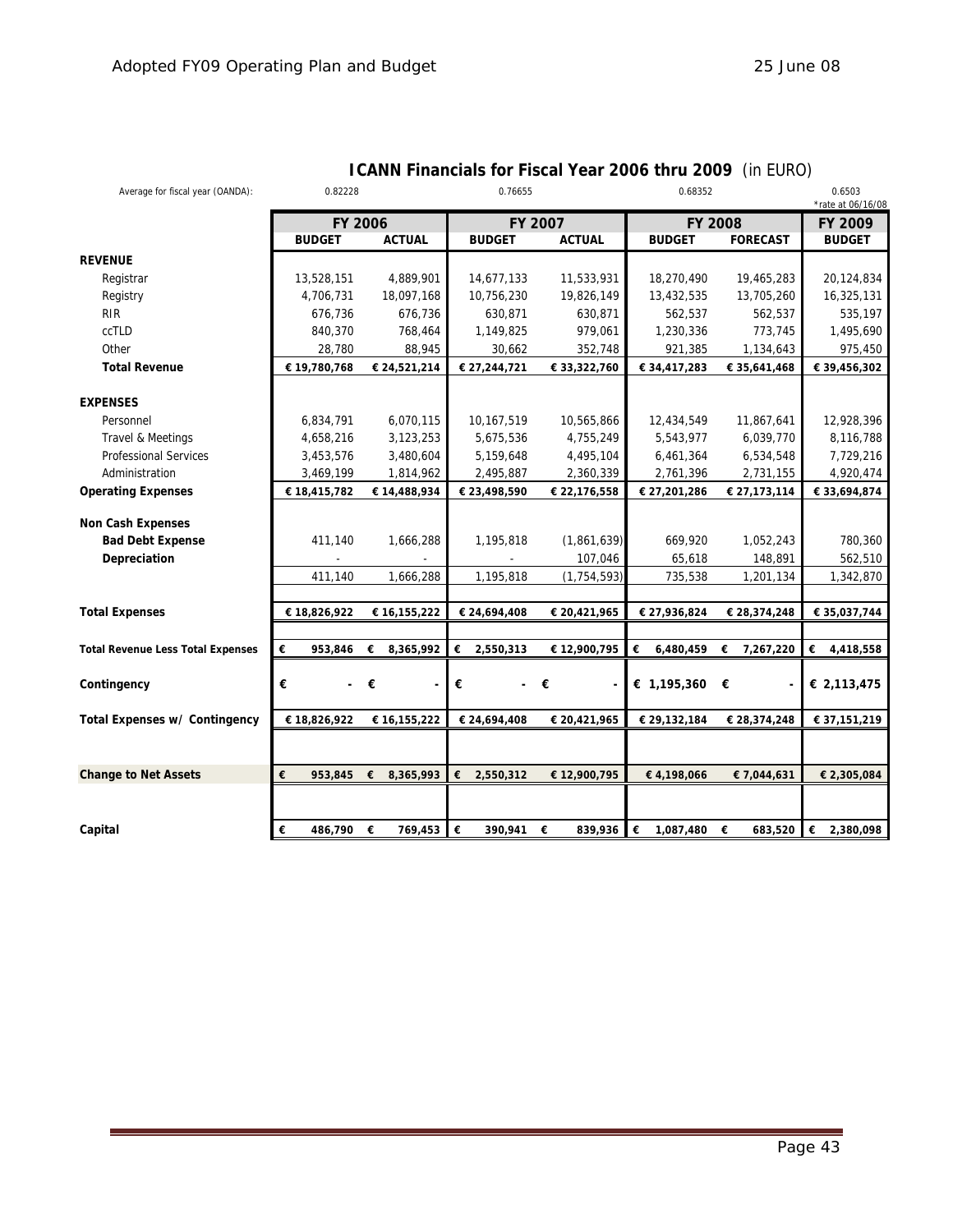## <span id="page-43-0"></span>**Appendix F: Framework (New Delhi) compared to draft budget (17 May)**

In February 2008, the Initial Consultation: Fiscal Year 2009 Operating Plan and Budget Framework presented in New Delhi used 18 categories to show the key initiatives of the Operating Plan. The following table shows how the numbers evolved into the draft budget (17 May) based upon the additional bottom up efforts and community feedback.

| <b>Framework Key Initiatives Categories</b> | <b>FY09</b><br><b>Framework</b><br>(New Delhi) | <b>FY09 Budget Draft</b><br>$(17$ May) |
|---------------------------------------------|------------------------------------------------|----------------------------------------|
| 01 - IDN Activities                         | 2,111,000                                      | 1,543,060                              |
| 02 - New gTLD implementation                | 8,547,000                                      | 7,083,813                              |
| 03 - Operational systems for new gTLDs      | 3,670,000                                      |                                        |
|                                             | 14,328,000                                     | 8,626,873                              |
|                                             |                                                |                                        |
| 04 - Compliance Activities                  | 1,397,000                                      | 2,000,640                              |
| 05 - Registry/registrar support             | 1,180,000                                      | 1,567,380                              |
| 06 - Global interface                       | 3,176,000                                      | 3,411,123                              |
| 07 - Organizational Reviews                 | 788,000                                        | 1,292,278                              |
| 08 - Organizational Improvement             | 1,103,000                                      | 1,331,478                              |
| 09 - Policy Development Support             | 420,000                                        | 659,380                                |
| 10 - Registrar data escrow                  | 783,000                                        | 738,000                                |
| 11 - Security Initiatives, including DNSSEC | 1,595,000                                      | 2,328,090                              |
| 12 - Transcription and translation          | 1,050,000                                      | 646,590                                |
| 13 - Technical work/leadership              | 420,000                                        | 569,900                                |
| 14 - IANA improvements                      | 849,000                                        | 1,223,879                              |
| 15 - Broaden Participation                  | 1,753,000                                      | 1,818,480                              |
| 16 - Operational systems and infrastructure | 860,000                                        | 1,264,800                              |
| 17 - Meetings and events                    | 3,663,000                                      | 4,150,279                              |
| 18 - Administrative improvement             | 856,000                                        | 273,000                                |
|                                             | 19,893,000                                     | 23,275,296                             |
|                                             |                                                |                                        |
| 00 - Baseline                               | 22,910,000                                     | 22,577,184                             |
|                                             |                                                |                                        |
| <b>Grand Total</b>                          | 57,131,000                                     | 54,479,353                             |

In addition to updating the estimated amounts, the draft budget (17 May) aggregates certain initiative based on feedback to make the presentation simpler and more natural. For example, the Framework's categories of the IANA function improvements and following table shows how the Operational systems and infrastructure are grouped into the draft budget.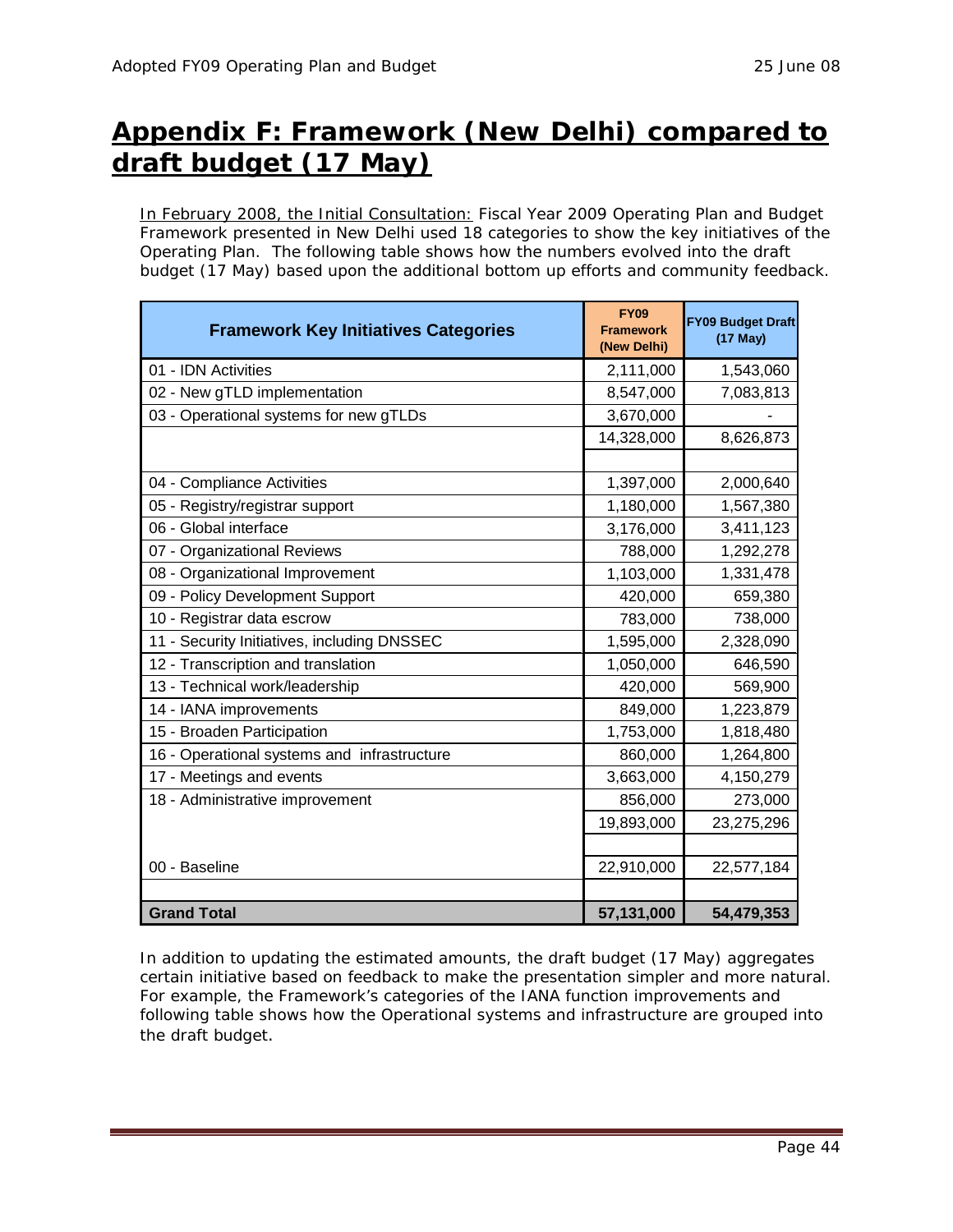| <b>Comparison of Key Initiatives Categories</b>                                                     | <b>FY09</b><br><b>Framework</b><br>(New Delhi) | <b>FY09 Budget</b><br>Draft (17 May) |
|-----------------------------------------------------------------------------------------------------|------------------------------------------------|--------------------------------------|
| 02 - New gTLD implementation                                                                        | 8,547,000                                      | 7,083,813                            |
| 03 - Operational systems for new gTLDs                                                              | 3,670,000                                      |                                      |
| 01 - Complete new gTLD Policy implementation                                                        | 12,217,000                                     | 7,083,813                            |
|                                                                                                     |                                                |                                      |
| 01 - IDN Activities                                                                                 | 2,111,000                                      | 1,543,060                            |
| 02 - Progress on IDN Activities                                                                     | 2,111,000                                      | 1,543,060                            |
|                                                                                                     |                                                |                                      |
| 14 - IANA improvements                                                                              | 849,000                                        | 1,223,879                            |
| 16 - Operational systems and infrastructure<br>03 - Strengthen the IANA function and infrastructure | 860,000<br>1,709,000                           | 1,264,800<br>2,488,679               |
|                                                                                                     |                                                |                                      |
| 06 - Global interface                                                                               | 3,176,000                                      | 3,411,123                            |
| 12 - Transcription and translation                                                                  | 1,050,000                                      | 646,590                              |
| 15 - Broaden Participation                                                                          | 1,753,000                                      | 1,818,480                            |
| 04 - Broaden Participation                                                                          | 5,979,000                                      | 5,876,193                            |
|                                                                                                     |                                                |                                      |
| 04 - Compliance Activities                                                                          | 1,397,000                                      | 2,000,640                            |
| 05 - Expand Contractual Compliance activities                                                       | 1,397,000                                      | 2,000,640                            |
|                                                                                                     |                                                |                                      |
| 05 - Registry/registrar support                                                                     | 1,180,000                                      | 1,567,380                            |
| 10 - Registrar data escrow                                                                          | 783,000                                        | 738,000                              |
| 06 - Build out registry/registrar support                                                           | 1,963,000                                      | 2,305,380                            |
|                                                                                                     |                                                |                                      |
| 07 - Organizational Reviews                                                                         | 788,000                                        | 1,292,278                            |
| 08 - Organizational Improvement                                                                     | 1,103,000                                      | 1,331,478                            |
| 09 - Policy Development Support                                                                     | 420,000                                        | 659,380                              |
| 07 - Further develop Policy Processes                                                               | 2,311,000                                      | 3,283,136                            |
| 11 - Security Initiatives, including DNSSEC                                                         | 1,595,000                                      | 2,328,090                            |
| 13 - Technical work/leadership                                                                      | 420,000                                        | 569,900                              |
| 08 - Carry out Security Initiatives                                                                 | 2,015,000                                      | 2,897,990                            |
|                                                                                                     |                                                |                                      |
| 18 - Administrative improvement                                                                     | 856,000                                        | 273,000                              |
| 09 - Administrative improvement                                                                     | 856,000                                        | 273,000                              |
|                                                                                                     |                                                |                                      |
| 17 - Meetings and events                                                                            | 3,663,000                                      | 4,150,279                            |
| 10 - Meetings and events                                                                            | 3,663,000                                      | 4,150,279                            |
|                                                                                                     |                                                |                                      |
| 00 - Baseline                                                                                       | 22,910,000                                     | 22,577,184                           |
| 00 - Baseline                                                                                       | 22,910,000                                     | 22,577,184                           |
| <b>Grand Total</b>                                                                                  |                                                |                                      |
|                                                                                                     | 57,131,000                                     | 54,479,353                           |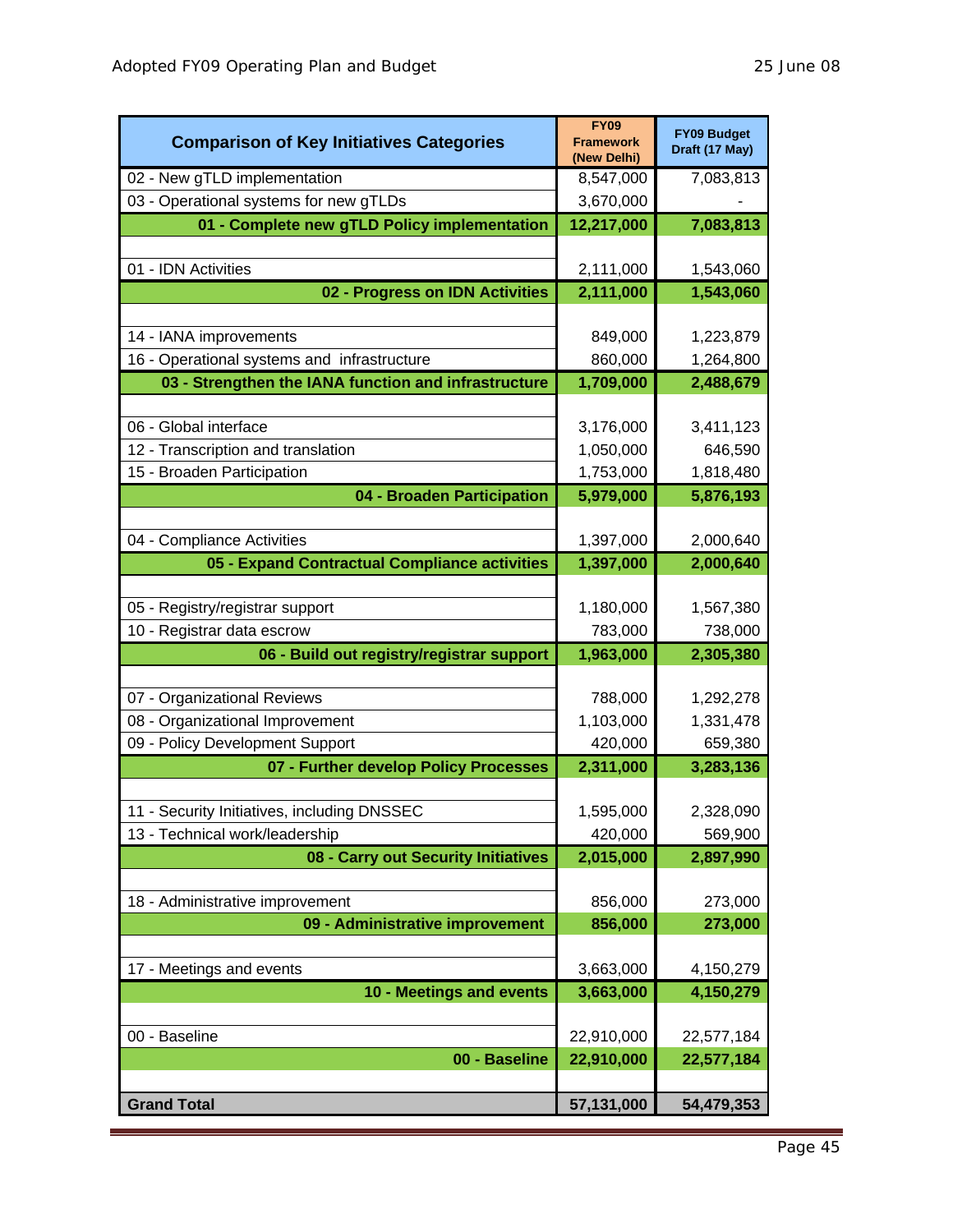This table shows the result as aggregated in the ten business initiatives in the draft Budget (17 May).

| <b>Draft Business Initiatives Categories</b>         | <b>FY09</b><br><b>Framework</b><br>(New Delhi) | <b>FY09 Budget Draft</b><br>(17 May) |
|------------------------------------------------------|------------------------------------------------|--------------------------------------|
| 01 - Complete new gTLD Policy implementation         | 12,217,000                                     | 7,083,813                            |
| 02 - Progress on IDN Activities                      | 2,111,000                                      | 1,543,060                            |
| 03 - Strengthen the IANA function and infrastructure | 1,709,000                                      | 2,488,679                            |
| 04 - Broaden Participation                           | 5,979,000                                      | 5,876,193                            |
| 05 - Expand Contractual Compliance activities        | 1,397,000                                      | 2,000,640                            |
| 06 - Build out registry/registrar support            | 1,963,000                                      | 2,305,380                            |
| 07 - Further develop Policy Processes                | 2,311,000                                      | 3,283,136                            |
| 08 - Carry out Security Initiatives                  | 2,015,000                                      | 2,897,990                            |
| 09 - Administrative improvement                      | 856,000                                        | 273,000                              |
| 10 - Meetings and events                             | 3,663,000                                      | 4,150,279                            |
| 00 - Baseline                                        | 22,910,000                                     | 22,577,184                           |
|                                                      |                                                |                                      |
| <b>Grand Total</b>                                   | 57,131,000                                     | 54,479,353                           |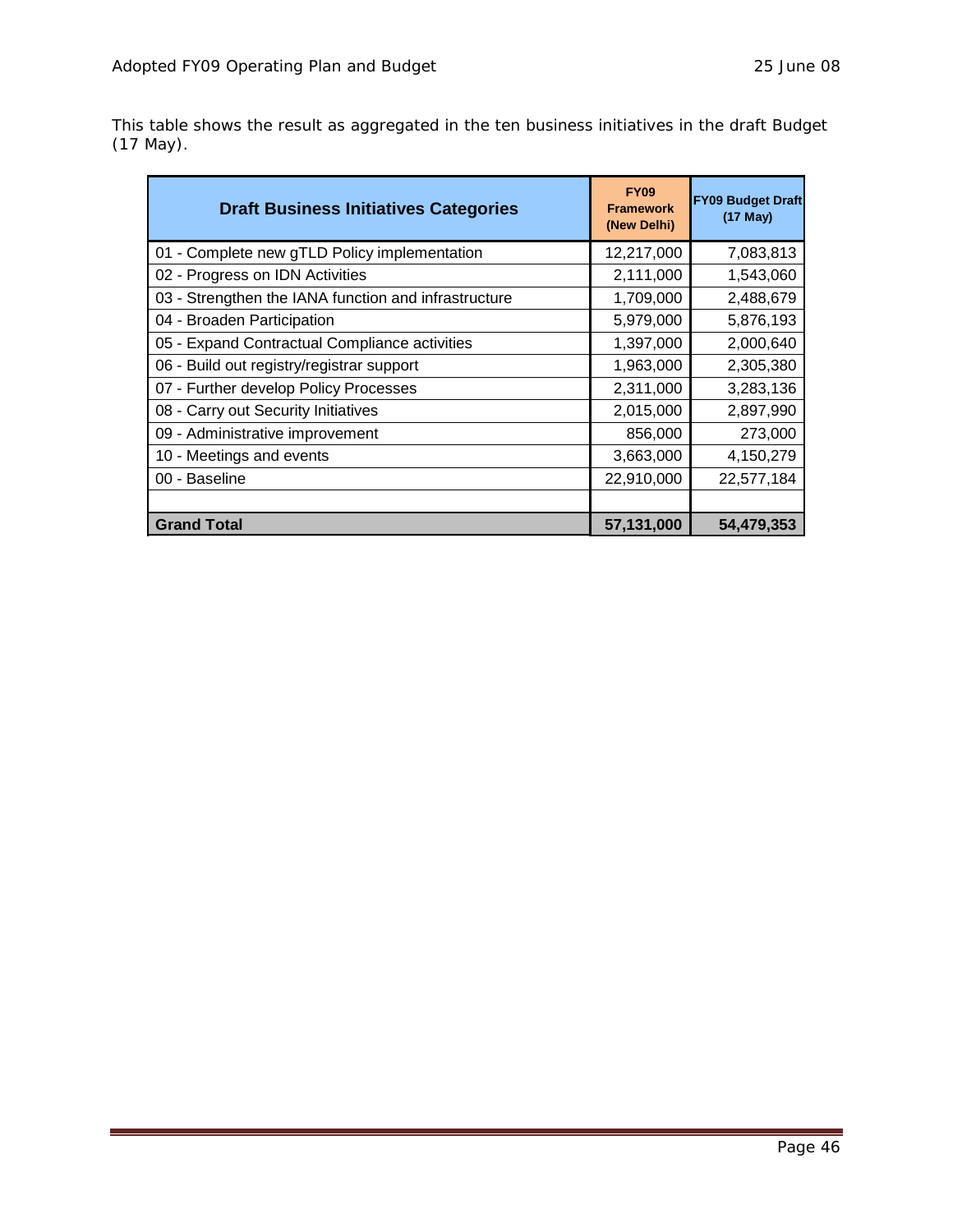## <span id="page-46-0"></span>**Appendix G: Three Year Revenue and Expense Model**

When the Initial FY09 Budget Framework was presented in New Delhi, a three-year revenue and expense model was presented for discussion. At that time, it was anticipated that this forecast could be refined in the time frame for the Draft Operating Plan and Budget. Many of the key variables remain under discussion, so this was not possible. Instead, a more detailed three-year forecast will be put forward at the time the new gTLD budget is separately presented. This appendix restates the information presented at New Delhi.

As discussed in Delhi, there are many questions/issues yet to be determined. Some questions that need to be answered are:

- What is a reliable forecast for the number of TLDs that will be applied for, and how will this grow over time?
- What are the fee models for the new registries?
- What are reasonable operating costs for these registries? How do these costs scale with different volumes?
- What kind of organizational risks need to be considered in setting application fees or operating fees?
- With all of these questions, the three-year projection isn't really a forecast. There are too many open questions. However, it does provide a model that may be useful in testing answers to these questions, and thinking about a future where ICANN has much more operational responsibility and requirement than it does today.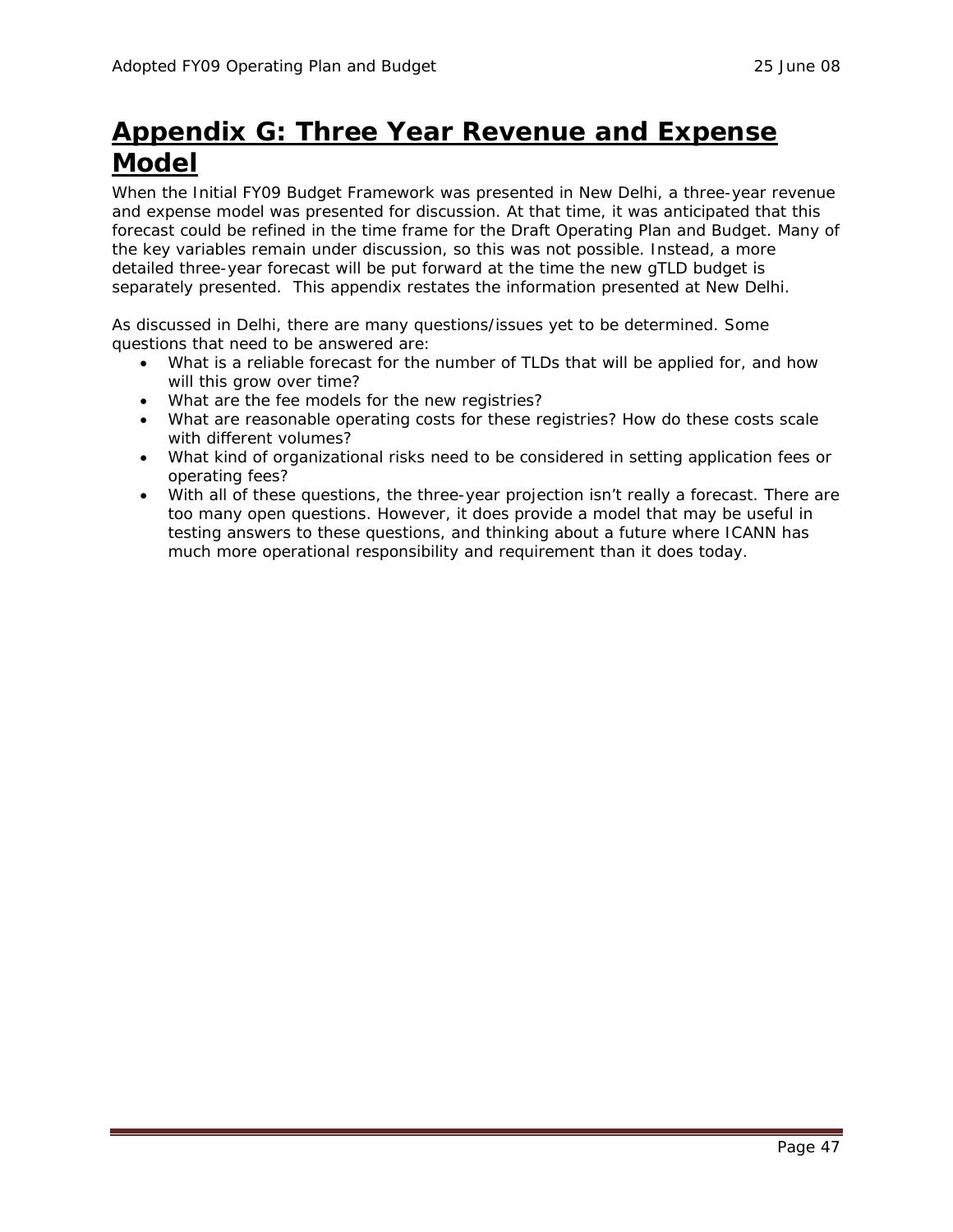| <b>Three Year Forecast</b>           | FY 2009    | FY 2010     | FY 2011      |
|--------------------------------------|------------|-------------|--------------|
|                                      |            |             |              |
| gTID application revenues less costs |            |             |              |
|                                      |            |             |              |
| Registry                             | 25,104,000 | 25,857,000  | 26,633,000   |
| Resistrar                            | 30,547,000 | 31,463,000  | 32,407,000   |
| R.I.R                                | 823,000    | 848,000     | 873,000      |
| ccTLD                                | 2,300,000  | 2,369,000   | 2,440,000    |
| Contributions                        | 500,000    | 515,000     | 530,000      |
| Investment                           | 2,000,000  | 2,060,000   | 2,122,000    |
| <b>Other Revenue</b>                 | 405,000    | 6,885,000   | 29,565,000   |
| <b>Potential Fee Reduction</b>       |            | (3,000,000) | (23,000,000) |
|                                      |            |             |              |
| <b>Total Revenue</b>                 | 61,679,000 | 66,997,000  | 71,570,000   |
|                                      |            |             |              |
| Personnel                            | 21,161,000 | 22.304.000  | 24,083,000   |
| Board and public meetings            | 5,675,000  | 5,845,000   | 6,020,000    |
| Other travel and meetings            | 3,988,000  | 4,129,000   | 4,314,000    |
| Professional services                | 18,973,000 | 13,372,000  | 16,173,000   |
| Administration                       | 4,245,000  | 4,005,000   | 4,371,000    |
|                                      |            |             |              |
| <b>Total Operating Expenses</b>      | 54,042,000 | 49,655,000  | 54,961,000   |
|                                      |            |             |              |
| <b>Depreciation Expenses</b>         | 1,596,000  | 1,626,000   | 1,657,000    |
| <b>Bad Debt Expenses</b>             | 1,490,000  | 1,535,000   | 1,581,000    |
|                                      |            |             |              |
| <b>Total Expenses</b>                | 57,128,000 | 52,816,000  | 58,199,000   |
|                                      |            |             |              |
| Increase (decrease) in Reserve Fund  | 4,551,000  | 14,181,000  | 13,371,000   |

Some of the assumptions made to generate the three-year model include:

- Applications for 100, 300 and 500 new TLDs, in fiscal years 2009, 2010, and 2011 (respectively).
- A small number of registries begin operations at the end of fiscal year 2009, and further registries attaining operations and revenue at a pace consistent with the experience learned in the sTLD process.
- Modest expense growth in the daily expenses portion of ICANN's budget. A drop in new gTLD expenses in fiscal year 2010 (based on the ramp of start-up costs in fiscal year 2009 dropping off in FY2010), and a formulaic increase based on operating expenses per registry thereafter.
- Average revenue (to ICANN) of \$106K per registry.
- As volumes grow in fiscal year 2011, reduction in overall fees consistent with ICANN's operating expense and reserve fund requirements.

For all of the reasons cited above, this projection is a model for teasing out assumptions and *not* a forecast.

**Summary: The forecast revenues, expenses and cash flows on a multi year basis will be provided as part of the separate new gTLD budget.**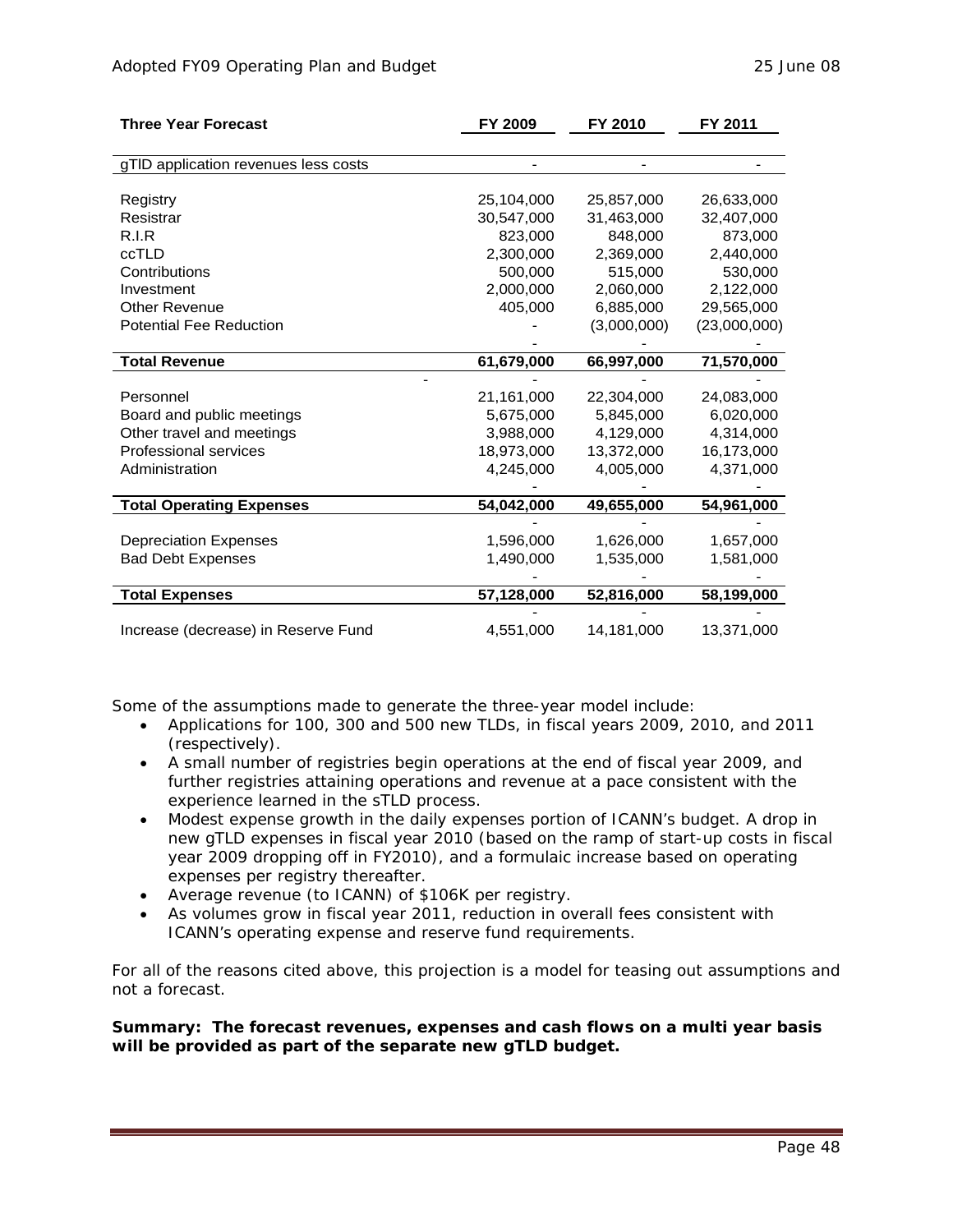## <span id="page-48-0"></span>**Appendix H: High Level Spending Analyses**

The ICANN budget is directly tied to our 2008-2011 Strategic Plan and the corresponding enclosed Operating Plan, and it is anticipated that all of the core baseline activities and identified Organizational Initiatives can be accomplished with this proposed budget.

- revenues of about \$60.7MM
- total expenses (including depreciation, allowances and contingency) of \$57.1MM
- contribution to reserve of about \$3.5MM
- capital budget allocation of \$3.6 MM



#### **FY09 Budget - Spending by Strategic Priority (in US dollars)**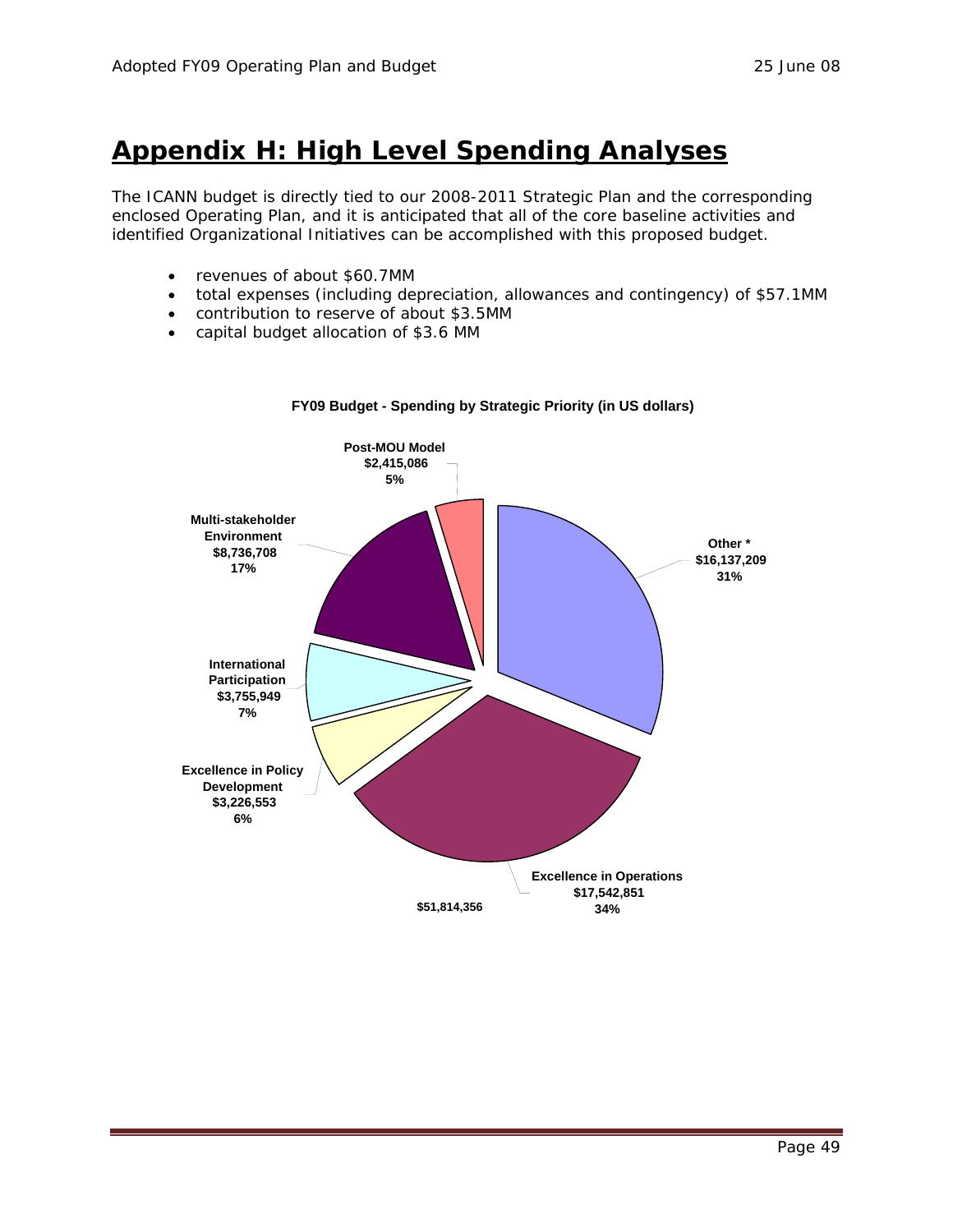

#### **FY08 Budget - Spending by Strategic Priority (in US dollars)**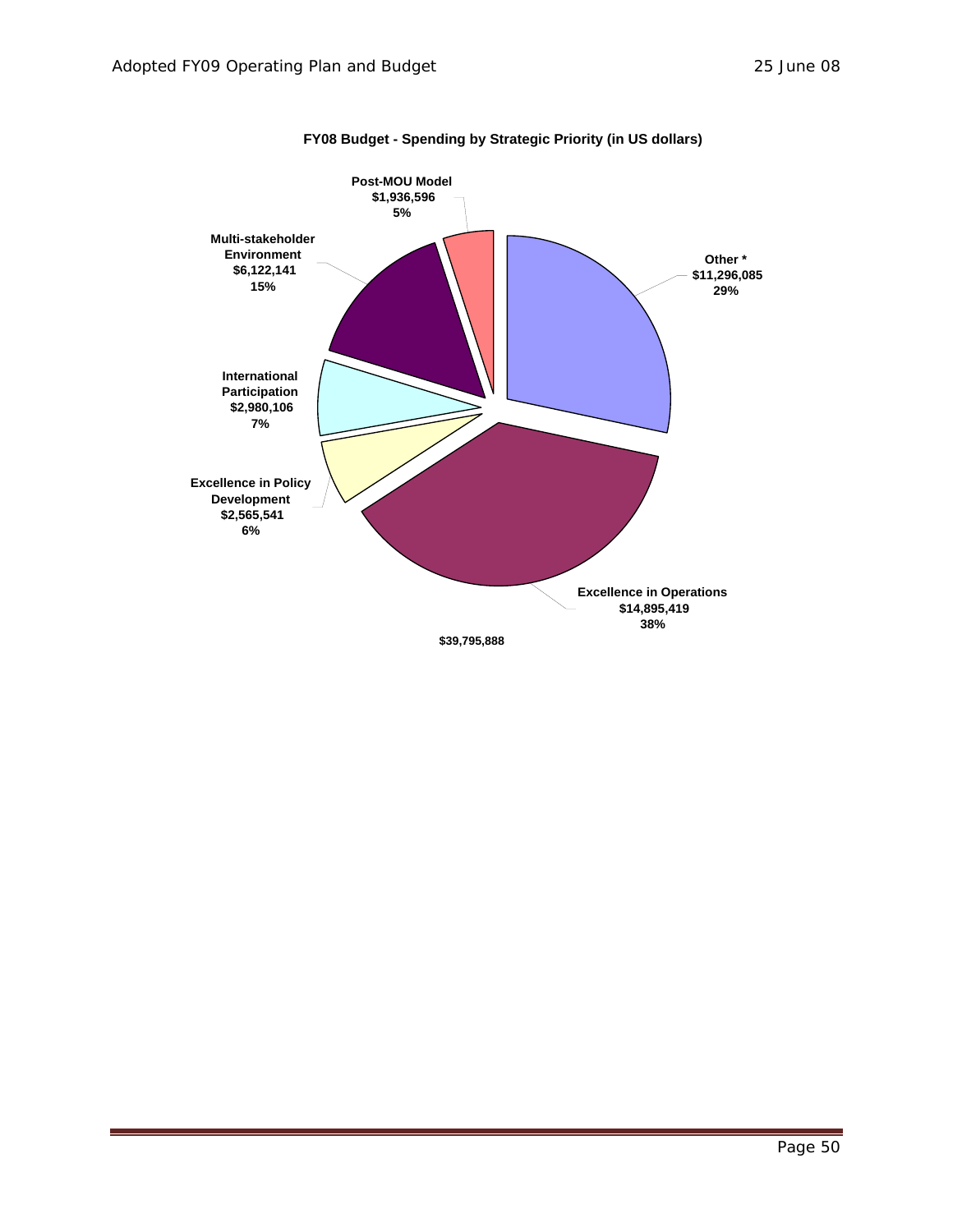

**FY09 Budget - Allocation by Principle (in US dollars)**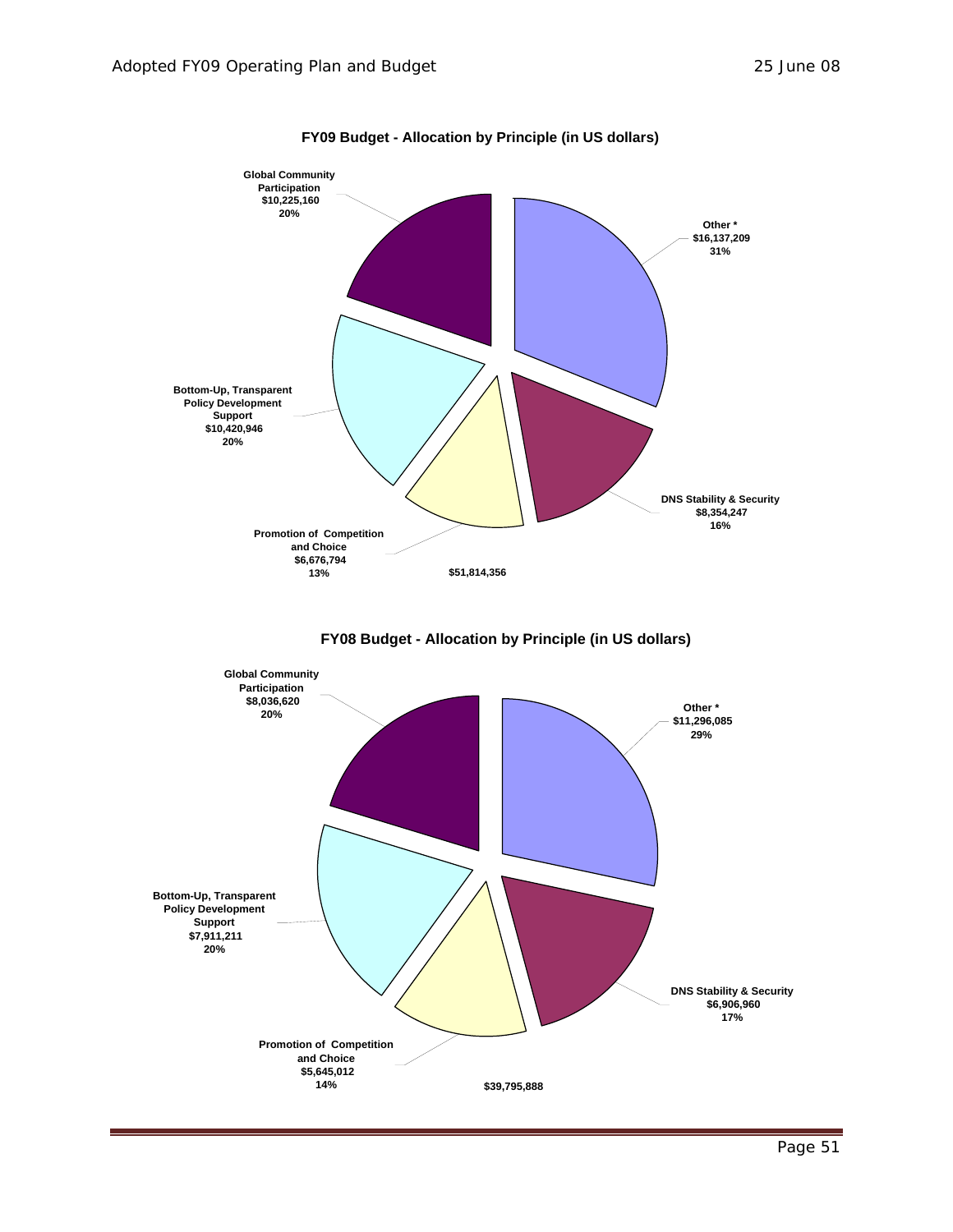As compared to FY08, the total expense budget, including contingency, is projected to increase from \$42.6MM to \$57.1MM (34% increase). Operating expenses (excluding contingency, depreciation, and bad debt) are projected to increase from \$39.8MM to \$51.8MM, (or 30% increase).





Uses of those revenues include:

- Expense: \$53.9 MM
- Capital Expenditures: \$3.6MM
- Contingency: \$3.3MM
- Contribution to Strategic Reserves: \$3.5MM

Additional details regarding uses of revenue, with respect to expenses, are described by: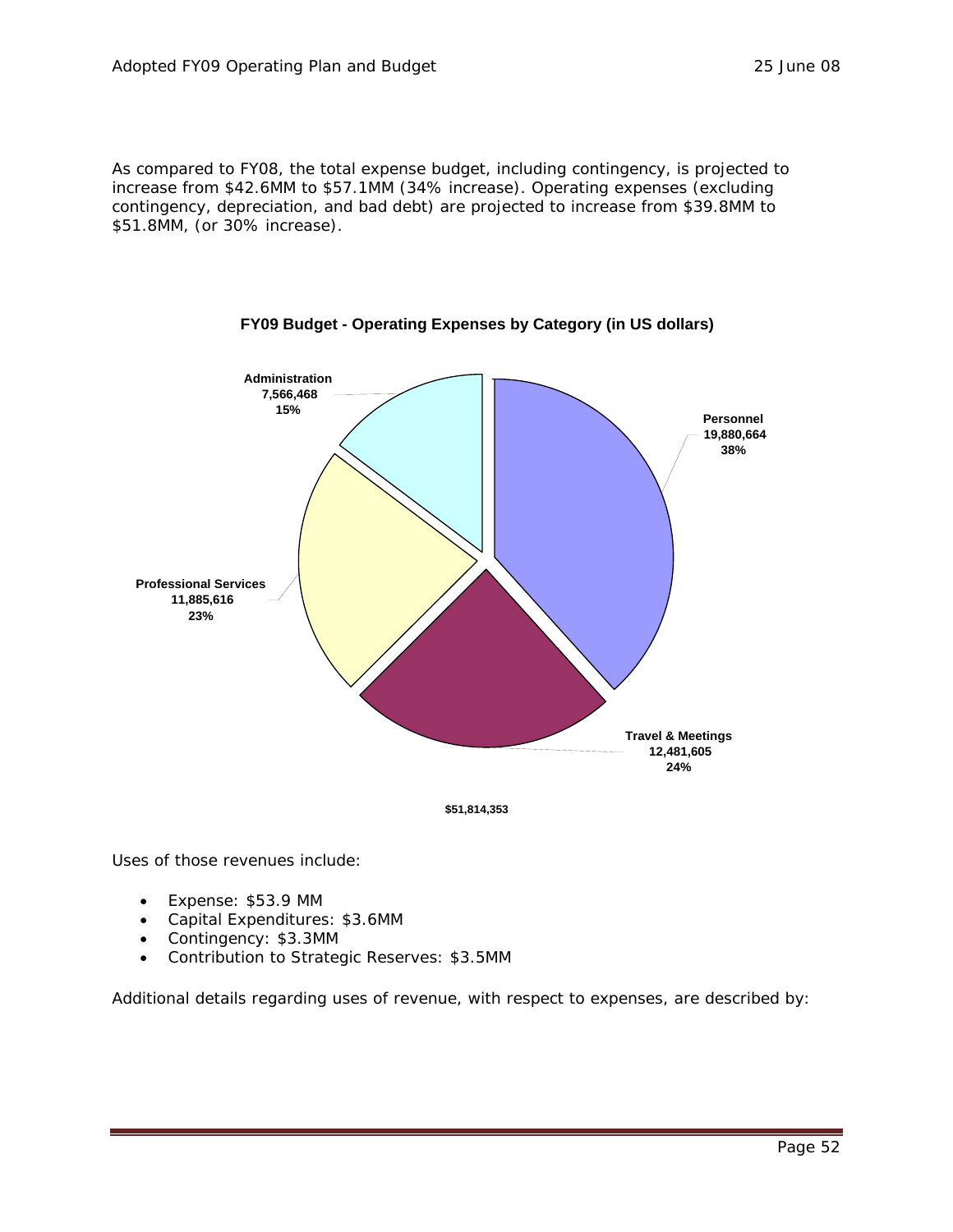

**FY08 Budget - Operating Expenses by Category (in US dollars)**

As described above, sources of ICANN revenue continue to evolve and increased diversification is sought. This budget's revenue sources are described by: